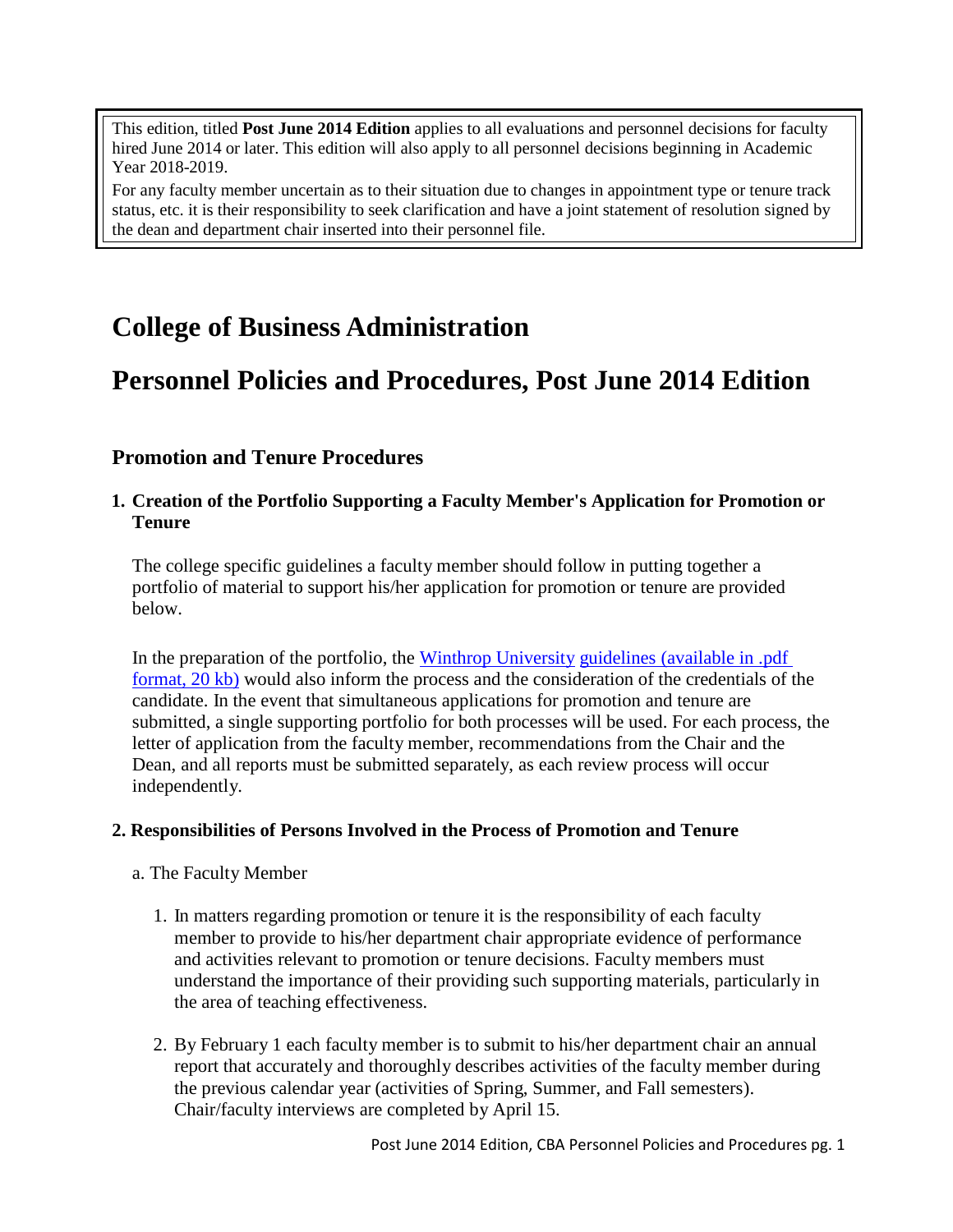## b. The Department Chair

- 1. The chair, along with the dean, is to communicate clearly to faculty the policies of the College of Business Administration with regard to promotion and tenure. This includes indicating to faculty that the number of years in rank listed in this document are the minimum number of years that normally are to be completed before application for promotion or tenure is to be submitted.
- 2. It is the responsibility of the department chair to stay current with the progress of each faculty member and to provide timely and continuous coaching to each faculty member, especially with regard to promotion and tenure. Review by the chair of each faculty member's goals during the annual review process is integral to this process.
- 3. In offering guidance to and conducting reviews of a faculty member the department chair should take note of differences in faculty workloads in such areas as number of course preparations, difficulty of courses taught, type of research undertaken, demands of university and community service obligations, and involvement with student activities outside of the classroom.
- 4. When a faculty member is a candidate for promotion or tenure, his/her department chair must submit in writing to the appropriate committee a full and frank appraisal of all aspects of the candidate's performance in each of the relevant performance categories, including a clear statement of the level of support the chair provides the candidate.
- 5. The department chair is to follow the procedure for review of annual reports as outlined beginning on page 14.
- 6. In the performance appraisal process faculty will comment on that year's scholarly activity and offer evidence of the quality of publications. It is the responsibility of the department chair to provide feedback to the faculty member on the quality of the article and journal outlet. In addition, for annual reports, and for promotion and tenure decisions, the department chair is expected to provide a written statement on the quality of each individual scholarly activity article as described on pages 28-31.

# c. The Dean

- 1. The dean, along with the department chair, is to communicate clearly in writing to faculty the expectations of the College of Business Administration with regard to promotion and tenure.
- 2. It is the responsibility of the dean to see that the manner in which chairs evaluate faculty is consistent across all departments.
- 3. The dean is to follow the procedure for review of annual reports as outlined on pages 28-31.
- 4. This document does not prohibit or diminish the authority of the dean to assign or appoint academic rank to administrative employees. However, the dean may seek the advice of the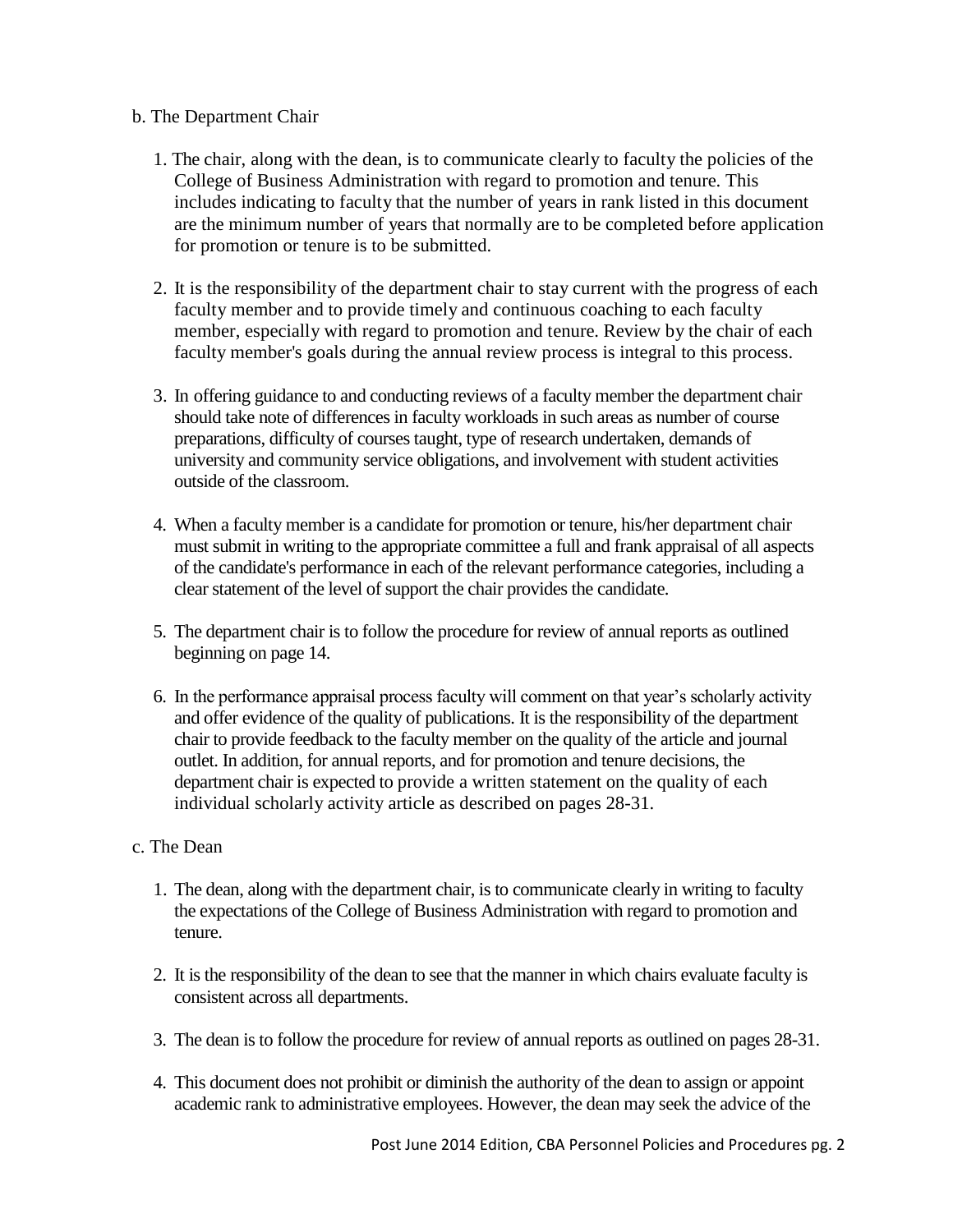College of Business Administration personnel committee concerning the appropriateness of such an appointment.

- d. The College of Business Administration Personnel Committee
	- 1. Serving on the Committee. Serving on the College of Business Administration personnel committee is a serious responsibility. Acceptance of election to this committee mandates that the member diligently study all candidates' materials, become familiar with all applicable college and university personnel policies, and accept compliance with all relevant timetables. Members must be willing to speak openly in committee deliberations but treat as strictly confidential all such deliberations and all other matters related to candidates' applications.
	- 2. Pre-Tenure Review. During the spring semester of a tenure-track faculty member's third year of tenure eligibility, he/she will receive a pre-tenure review from the College of Business Administration personnel committee, his/her department chair, and the dean. This will allow the faculty member to receive a written statement stating if he/she is on track for the desired goal. It will also allow the candidate to see if the dean, chair, and personnel committee are in agreement on the applicant's progress.

# **Process for Determining Faculty Qualification Status**

Updated June 2012, August 2013, October 2013, January 2014

Faculty Qualifications and Engagement - Status

# **Rationale**

AACSB and ABET accreditation standards clearly articulate the need for schools to demonstrate that faculty are current in their field of teaching. The requirement is first met on the individual level. The criteria for determining qualification status is grounded in the Personnel Policies and Procedures section of the College of Business Administration Faculty Manual but is not used for the same purposes as those described in the Manual. This document, the Process for Determining Faculty Qualification Status, is an expression of minimal levels of currency, not eligibility for promotion, tenure, or merit pay increases. The AACSB language is quite clear and helps in defining qualified faculty status:

"Qualified faculty status applies to faculty members who sustain intellectual capital in their fields of teaching, demonstrating currency and relevance of intellectual capital to support the school's mission, expected outcomes, and strategies, including teaching, scholarship, and other mission components. Categories for specifying qualified faculty status are based on the initial academic preparation, initial professional experience, and sustained academic and professional engagement...." (AACSB 2013 Business Accreditation Standard 15, Faculty Qualifications and Engagement).

The standards are specific in that business schools and computer science programs are expected to recruit and maintain a roster of qualified teaching faculty. To meet our mission requirements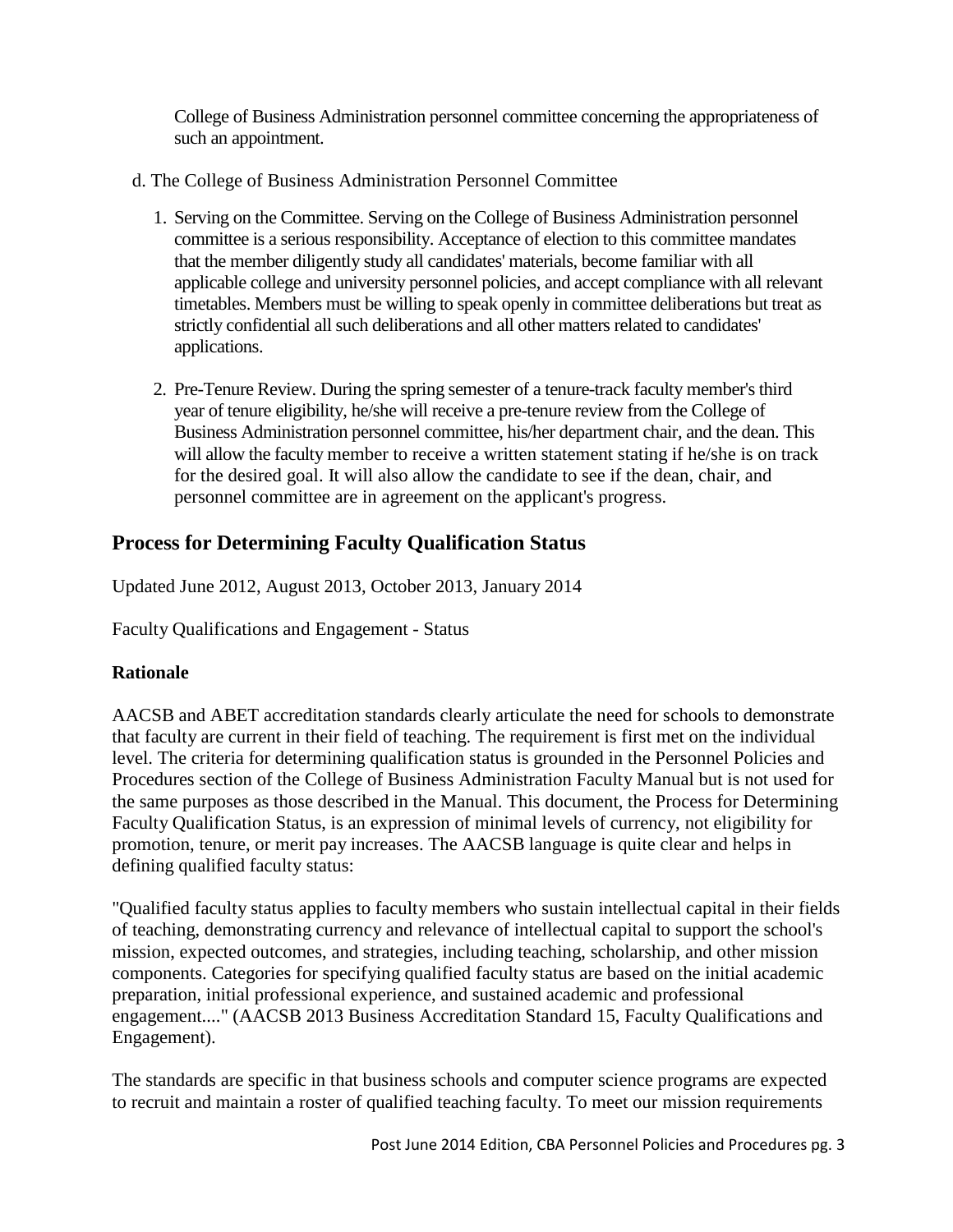for excellent teaching in a supportive learning community and preparing students to be competitive in the global market, we must have a "portfolio of intellectual contributions," which can provide evidence of faculty currency in their field and adds vitality to the classroom. Our portfolio must include contributions to learning and pedagogical research, contributions to practice, and disciplined-based scholarship.

# **Principles and Process**

The principles used in making the qualification determination are based on the evaluation language in the CBA Faculty Manual (numbers of articles, quality, continuity, field appropriateness, authorship, and impact). The process is organized around a data reporting and organizing format. A description of the process and how it is operationalized is given below. When individual data is gathered and decisions are made on an individual basis, a summary matrix is created.

Faculty are considered to be qualified according to the guidelines presented below. Decisions are made by the Qualifications Committee, consisting of the Dean, Department Chairs and the appropriate Associate or Assistant Dean. Chairs are responsible for collecting candidate material, comparing resume content to the standards, and making the original case. The Committee is collectively responsible for evaluating the quality of the case as presented and making the determination as to whether or not an individual faculty member or candidate would be considered qualified.

# **Definitions**

According to the 2013 AACSB Accreditation Standard 15, "initial academic preparation is assessed by earned degrees and other academic credentials. Initial professional experience is assessed by the nature, level, and duration of leadership and management position(s) in the practice of business and/or other types of organizational work. Sustained academic and professional engagement is combined with initial academic preparation and initial professional experience to maintain and augment qualifications (i.e., currency and relevance in the field of teaching) of a faculty member over time. Academic engagement reflects faculty scholarly development activities that support integration of relevant, current theory of business and management consistent with the school's mission, expected outcomes, and supporting strategies. And, professional engagement reflects faculty practice-oriented development activities that support integration of relevant, current practice of business and management consistent with the school's mission, expected outcomes, and supporting strategies" (2013 AACSB Accreditation Standard 15).

According to AACSB Standard 15, "categories for specifying qualified faculty status are based on the initial academic preparation, initial professional experience, and sustained academic and professional engagement as described below."

**Scholarly Academics (SA)** sustain currency and relevance through scholarship and related activities. Normally, SA status is granted to newly hired faculty members who earned their research doctorates within the last five years prior to the review dates.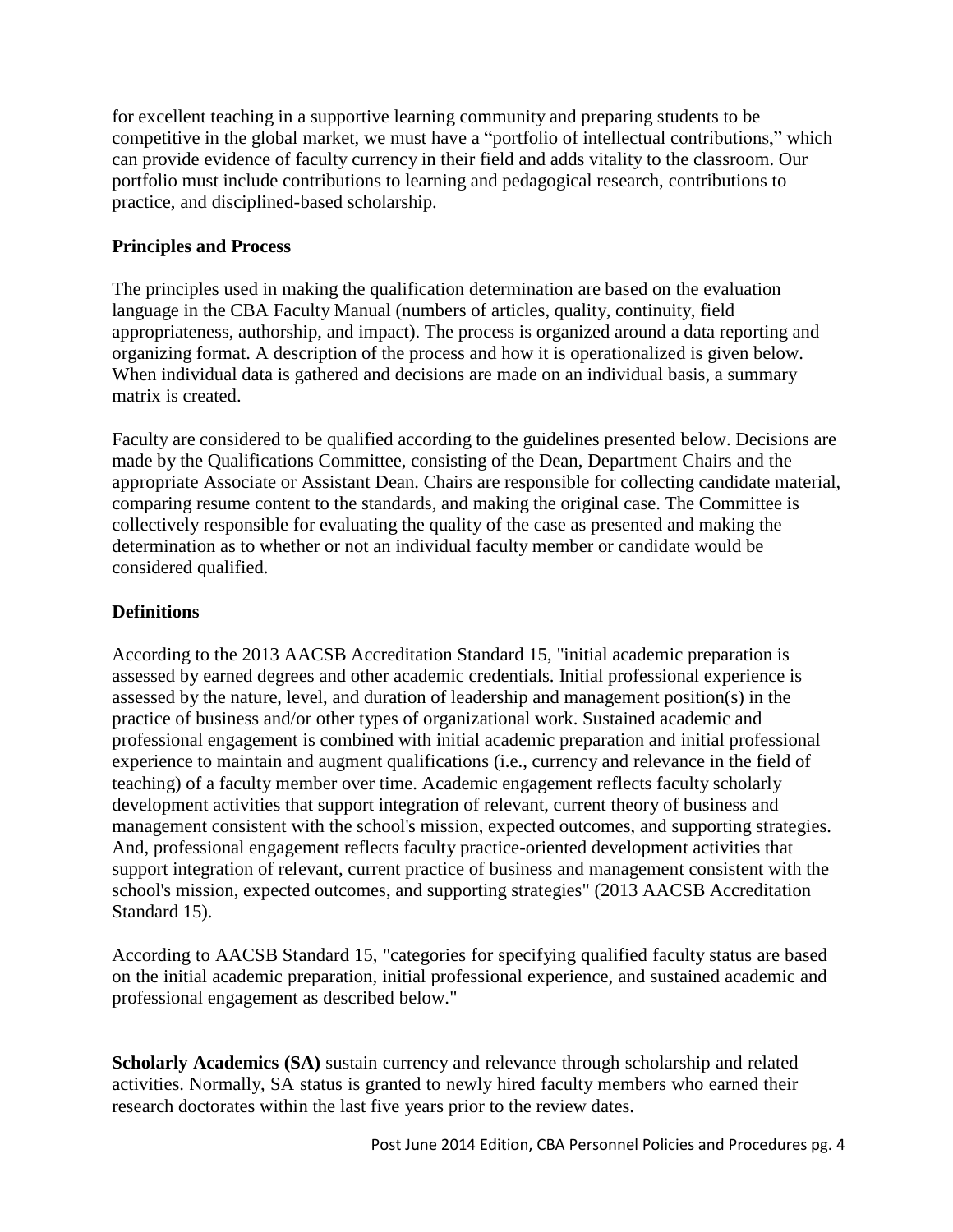**Practice Academics (PA)** sustain currency and relevance through professional engagement, interaction, and relevant activities. Normally, PA status applies to faculty members who augment their initial preparation as academic scholars with development and engagement activities that involve substantive linkages to practice, consulting, other forms of professional engagement, etc., based on the faculty members' earlier work as an SA faculty member.

**Scholarly Practitioners (SP)** sustain currency and relevance through continued professional experience, engagement, or interaction and scholarship related to their professional background and experience. Normally, SP status applies to practitioner faculty members who augment their experience with development and engagement activities involving substantive scholarly activities in their fields of teaching.

**Instructional Practitioners (IP)** sustain currency and relevance through continued professional experience and engagement related to their professional backgrounds and experience. Normally, IP status is granted to newly hired faculty members who join the faculty with significant and substantive professional experience.

|                                                     |                                                                                          | Sustained engagement activities        |                                                   |  |
|-----------------------------------------------------|------------------------------------------------------------------------------------------|----------------------------------------|---------------------------------------------------|--|
|                                                     |                                                                                          | Academic<br>(Research/Scholarly)       | Applied/Practice                                  |  |
| Initial academic<br>preparation and<br>professional | Professional<br>experience.<br>substantial in<br>duration and level<br>of responsibility | <b>Scholarly Practitioners</b><br>(SP) | Instructional<br>Practitioners<br>$(\mathsf{IP})$ |  |
| experience                                          | Doctoral degree                                                                          | <b>Scholarly Academics</b><br>(SA)     | <b>Practice Academics</b><br>(PA)                 |  |

# **Qualification Status: Scholarly Academic**

## **Initial Academic Preparation for Scholarly Academic**

Faculty members are evaluated first by degree. It is assumed a faculty member has an appropriate terminal degree or has validated a related degree by additional training, experience, or program of research. Those with a new PhD  $\ll$  3 years, with dissertation only) will be assumed to be qualified as a scholarly academic. In the years between 3 and 5 it is expected that the person will have journal articles accepted and some other types of scholarly activity. Chairs will coach faculty on their program of research and what is forthcoming. Those with terminal degrees more than 5 years old will be further evaluated by the system described below on their record of research, professional development, or other intellectual development experiences.

# **Sustained Qualifications for Scholarly Academic**

Qualification as a Scholarly Academic is maintained by publishing three or more Type I or Type II quality refereed journal articles or two Type I or Type II quality refereed journal articles and one Professional Engagement or Intellectual Development Experience (PIDE; defined below) within the last 5 years. (Note: Type I is a 0-20% acceptance rate, while Type II is a 21-40% acceptance rate for the journal.) It is expected that a faculty member will not drop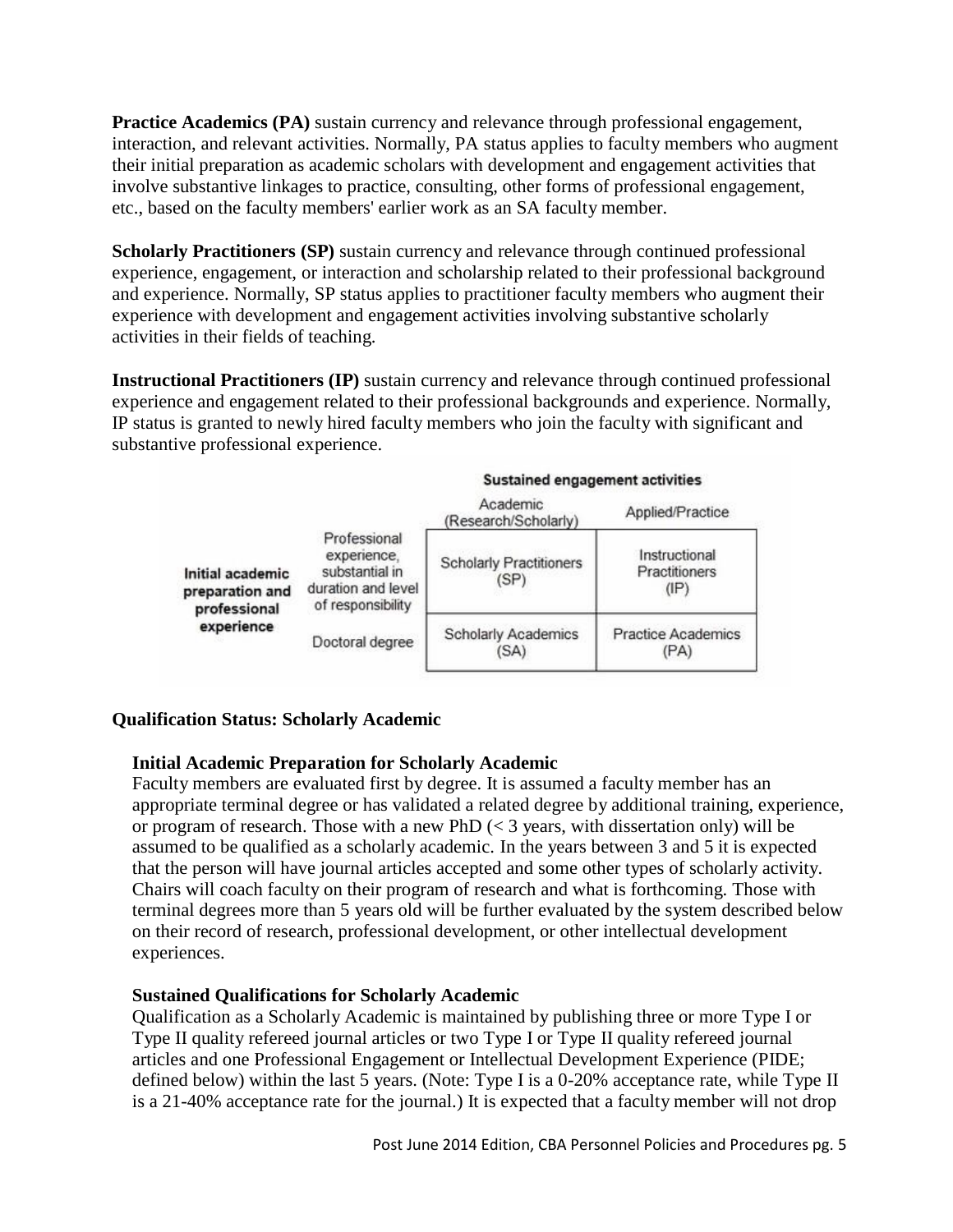below Category 3 in either Table 4 or Table 5 within the faculty manual for more than two consecutive years. (The Category 3 or above standard applies strictly to all decisions regarding tenure, promotion or merit pay consideration.) Consideration is also given to teaching and service. Since the mission has a degree of emphasis on teaching and service, qualification cannot be sustained without acceptable evaluations on student intellectual development and committees and other professional activities in the Faculty Evaluation process.

Professional Engagement or Intellectual Development Experience (PIDE) A professional engagement or intellectual development experience is an activity or accomplishment that is considered to add value to an independent third-party. Typically, the third-party has "purchased" the talent or expertise of a faculty member, either literally or by selecting the faculty member to perform a highly valued function. The rationale for a PIDE experience is that a faculty member possesses a certain degree of current knowledge, skill, or ability that is sought after by the business community or by others in academe. Examples of validating PIDE experiences for qualification as a Scholarly Academic (SA) include, but are not limited to, the following:

- 1. A faculty internship where a faculty member works full-time for a company for a minimum period of time (at least 5 weeks);
- 2. Major editorial responsibilities such as editor-in-chief or executive editor of a journal or practitioner periodical;
- 3. A funded grant proposal from a major funding agency;
- 4. Authoring a textbook or revising an edition of a textbook;
- 5. Writing an invited article for an academic journal or a nationally-known practitioner periodical;
- 6. Obtaining new (and appropriate) professional certification;
- 7. Participating in evaluation teams, such as SACS, AACSB, ABET, or other discipline specific visits;
- 8. Taking a course in a new or emerging field with implications for primary field;
- 9. Authorship of a peer reviewed, proceedings publication; and
- 10. Authorship of a research monograph, book, chapter in a book, peer-reviewed paper presentation, faculty research seminar, or non-peer reviewed journal article.

## **Qualification Status: Practice Academic**

## **Initial Academic Preparation for Practice Academic**

Faculty members are evaluated first by degree. It is assumed a faculty member has an appropriate terminal degree or has validated a related degree by additional training, experience,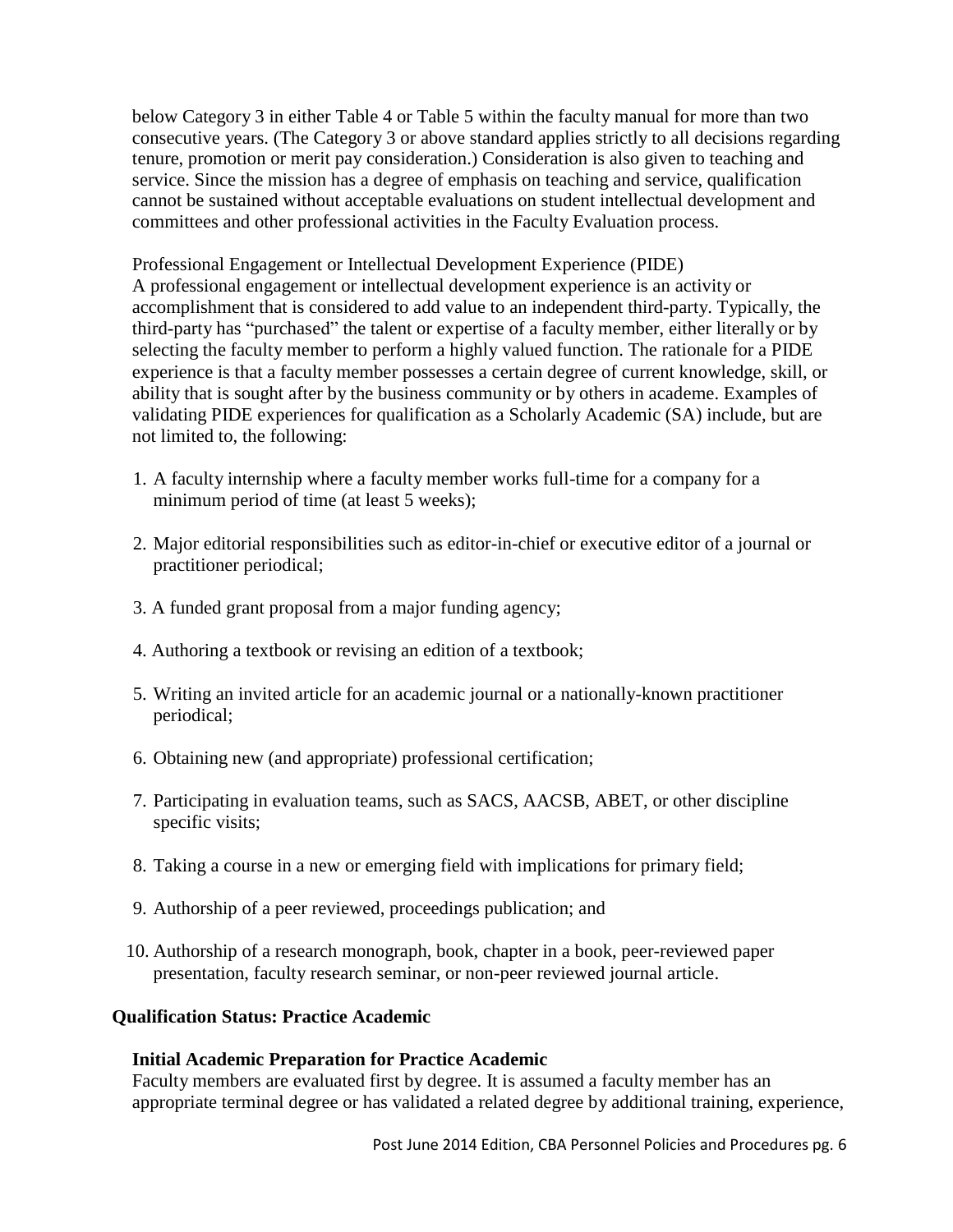or program of research. Those with a new PhD  $\ll$  3 years, with dissertation only) will be assumed to be qualified as a scholarly academic. In the years between 3 and 5 it is expected that the person will have journal articles accepted and some other types of scholarly activity. Chairs will coach faculty on their program of research and what is forthcoming. Those with terminal degrees more than 5 years old will be further evaluated by the system described below on their record of research, professional development, or other intellectual development experiences.

## **Sustained Qualifications for Practice Academic**

Faculty members that have an appropriate terminal degree or validated a related degree by additional training, experience, or program of research can also be qualified as a Practice Academic. Qualification as a Practice Academic is maintained by high levels of professional engagement and activity. The primary responsibility for Practice Academics is to insure their knowledge is current and can sustain the scrutiny of their peers and this acceptance is documented. For example, qualifications can be obtained through active involvement in the professional community through delivery of papers, membership in professional associations, continuing education, and certifications. Certifications would mean maintaining an existing one or accomplishing new professional designations or licenses. Special circumstances will be addressed in agreement with the individual faculty member and Qualifications Committee. In addition, since the mission has a degree of emphasis on teaching and service, qualification cannot be sustained without acceptable evaluations on student intellectual development and professional stewardship in the Faculty Evaluation process.

Practice Academics are considered qualified if they have completed at least one scholarship activity (i.e., see item 17 below) and four other significant professional engagement or intellectual development experiences (PIDEs; see items 1-16 below) over the past five years. Examples of validating PIDE experiences for qualification as a Practice Academic (PA) include, but are not limited to, the following:

- 1. Significant involvement in operation of a business (part time involvement), related to a faculty member's field;
- 2. A faculty internship of one month or longer in which the faculty member has been given a set of responsibilities to execute;
- 3. Significant continuing education sessions in the discipline related to a faculty member's field (related to certification/license);
- 4. Continuing existing or obtaining new (and appropriate) professional certifications and licenses;
- 5. On retainer from a company;
- 6. Presentations to faculty on a company, industry, or discipline;
- 7. Active in practitioner associations, providing interaction with peer level professionals;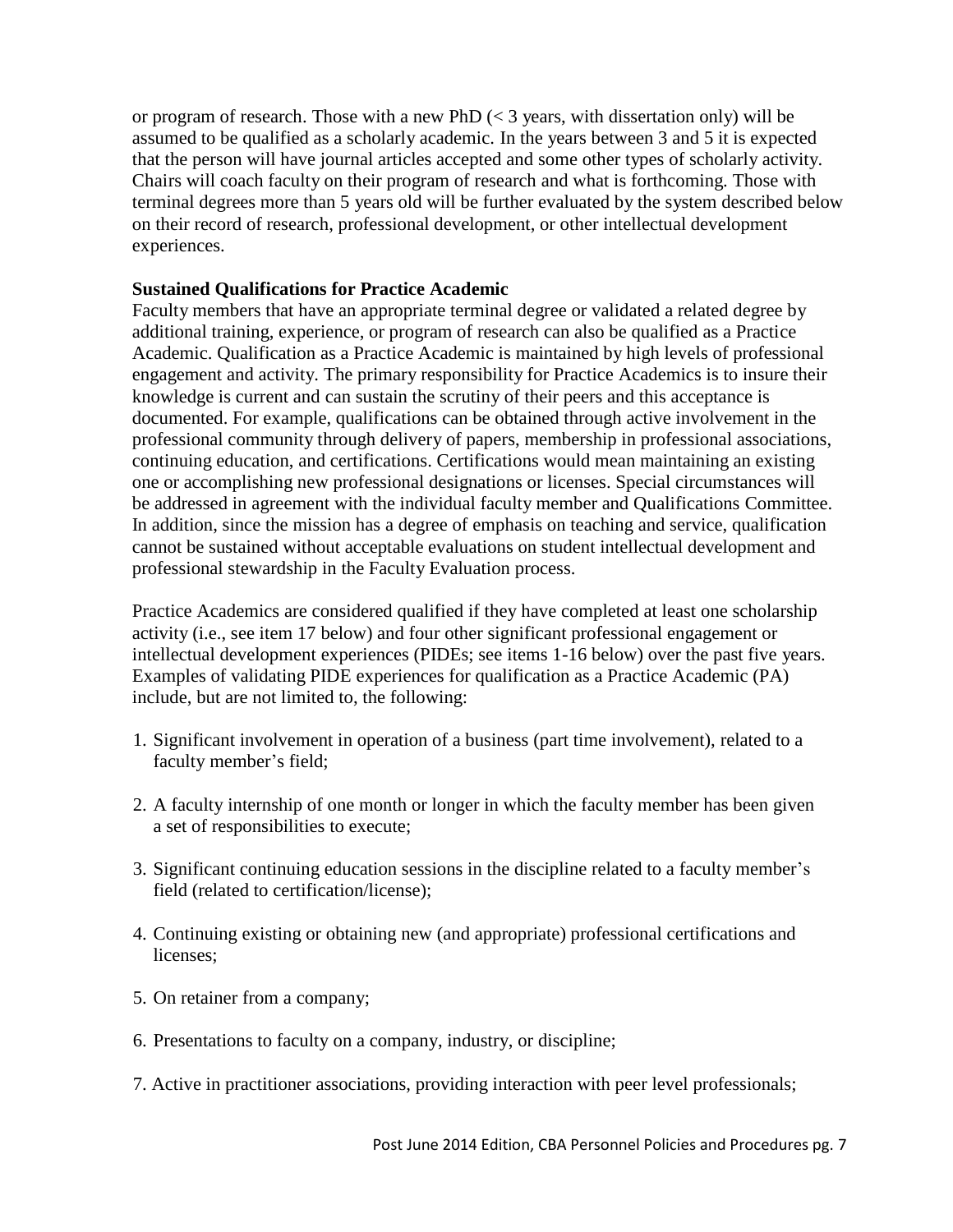- 8. Participate in industry specific seminars (strategy sessions, lobbying efforts, regulatory compliance, etc.);
- 9. Attend conference in discipline;
- 10. Attend conference in pedagogy;
- 11. Participate in programs that shape the relationship between higher education and standards required in an industry (such as consultation on content, administration, or grading of CPA, CFP or AP examinations);
- 12. Maintain a significant consulting experience with multiple clients and substantial revenues;
- 13. Creating and/or delivering executive education seminars that are well attended;
- 14. Publishing (and sustaining the publication of) a newsletter or sequence of reports that attracts a robust subscription base;
- 15. Completing college courses related to the field of instruction;
- 16. Serving as a member of a board of directors, making a substantial contribution related to the faculty member's field; and
- 17. Scholarship (including, but not limited to published journal articles, research monographs, scholarly books, chapters in scholarly books, textbooks or accompanying supplements, proceedings from scholarly meetings, papers presented at academic or professional meetings, publicly available research working papers, papers presented at faculty research seminars, publications in trade journals, in-house journals, book reviews, written cases with instructional materials, instructional materials, instructors manuals, instructional software, and other publicly available materials describing the design and implementation of new curricula or courses).

#### **Qualification Status: Scholarly Practitioner**

#### **Initial Professional Experience for Scholarly Practitioner**

Those faculty hired without a terminal degree but with significant professional experience can also be qualified as Scholarly Practitioners. Scholarly Practitioners will typically have a master's degree or significant graduate level training in a field related to the area of teaching assignment. In addition, at the beginning of an appointment as a Scholarly Practitioner the candidate must have a position with significant authority for a duration sufficient to allow development of expertise related to the area of teaching assignment. These faculty members will have high level business experience with significant authority and responsibility for a sufficient duration to allow them to bring practitioner insights to their areas of teaching assignment.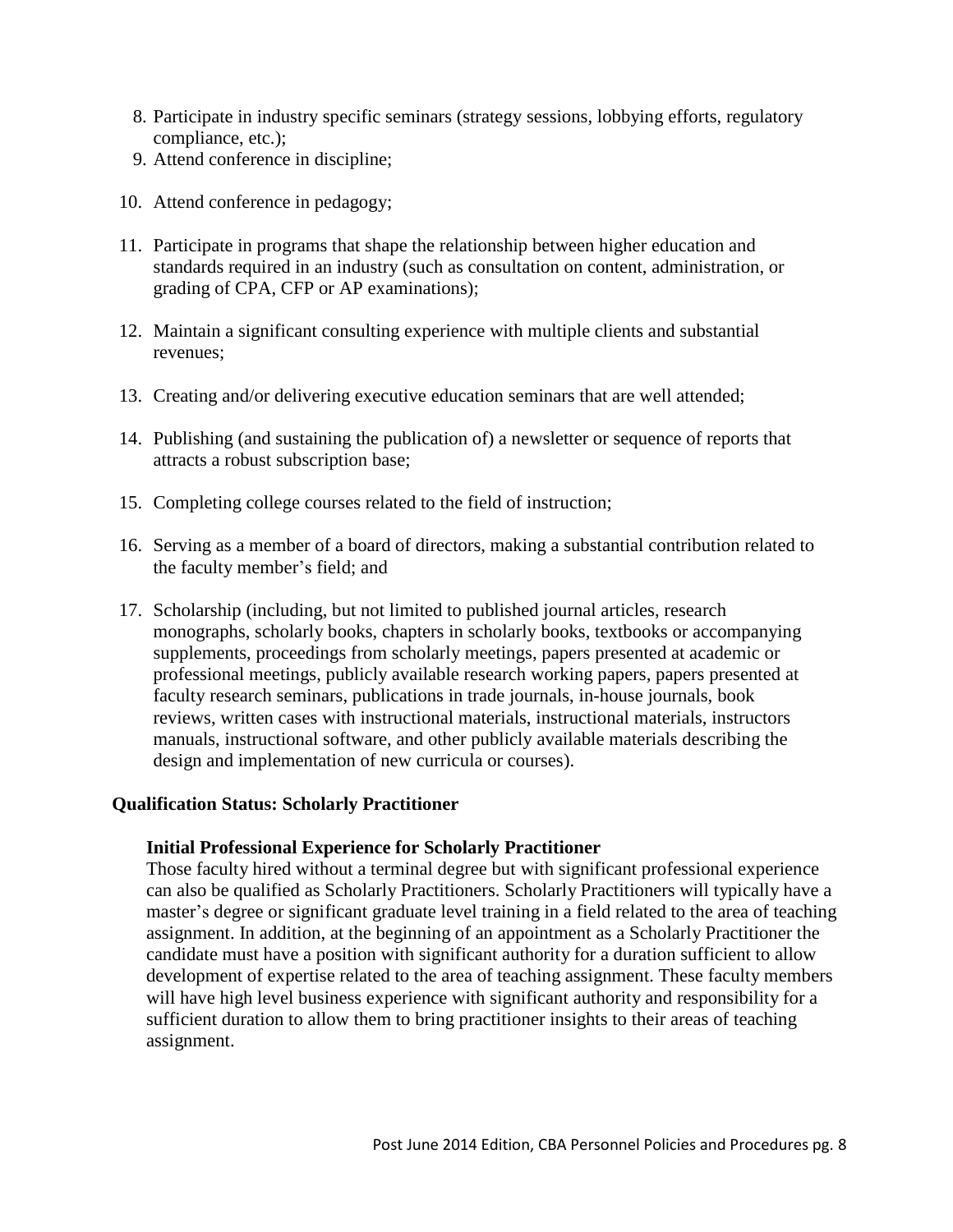The candidate and the Department Chair will collaborate to establish and document a portfolio to show initial qualification for hire. Qualifications will be intellectual contributions, professional development activities, and/or professional experience. Prior to hire, qualifications are reviewed by the Qualifications Committee, consisting of the Dean, Department Chairs and the appropriate Assistant or Associate Dean. Chairs are responsible for collecting candidate material, comparing resume content to the standards, and making the original case. Then, the Committee is collectively responsible for evaluating the quality of the case as presented and making the determination as to whether or not a candidate would be considered qualified. If deemed qualified, the portfolio at hiring for the new faculty member is assumed to be current for 5 years.

## **Sustained Qualifications for Scholarly Practitioners**

Qualification as a Scholarly Practitioner is maintained by publishing 3 or more referred journal articles or 2 referred journal articles and 1 Professional Engagement or Intellectual Development Experience (PIDE; see below) within the last 5 years. It is expected that a faculty member will not drop below Category 3 in either Table 4 or Table 5 within the faculty manual for more than two consecutive years. (The Category 3 or above standard applies strictly to all decisions regarding tenure, promotion or merit pay consideration.) Consideration is also given to teaching and service. Since the mission has a degree of emphasis on teaching and service, qualification cannot be sustained without acceptable evaluations on student intellectual development and professional stewardship in the Faculty Evaluation process.

Examples of validating PIDE experiences for qualification as a Scholarly Practitioner (SP) include, but are not limited to, the following:

- 1. A faculty internship where a faculty member works full-time for a company for a minimum period of time (at least 5 weeks);
- 2. Major editorial responsibilities such as editor-in-chief or executive editor or a journal or practitioner periodical;
- 3. A funded grant proposal from a major funding agency;
- 4. Authoring a textbook or revising an edition of a textbook;
- 5. Writing an invited article for an academic journal or a nationally-known practitioner periodical;
- 6. Obtaining new (and appropriate) professional certification;
- 7. Participating in evaluation teams, such as SACS, AACSB, ABET, or other discipline specific visits;
- 8. Taking a course in a new or emerging field with implications for primary field;
- 9. Authorship of a peer-reviewed, proceedings publication; and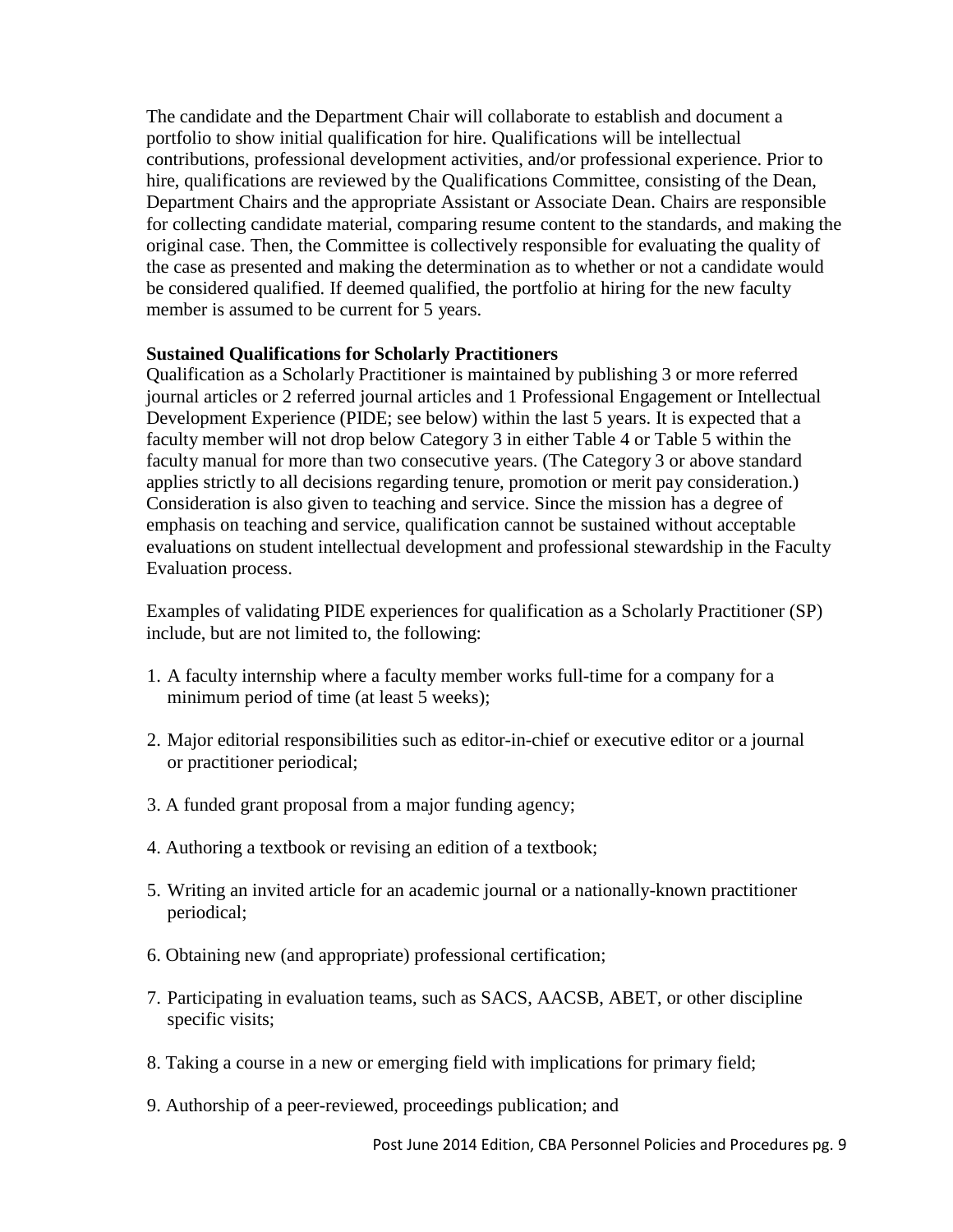10. Authorship of a research monograph, book, chapter in a book, peer-reviewed paper presentation, faculty research seminar, or non-peer reviewed journal article.

## **Qualification Status: Instructional Practitioner**

#### **Initial Professional Experience for Instructional Practitioner**

Those faculty hired without a terminal degree but with significant professional experience can also be qualified as Instructional Practitioners. Instructional Practitioners will typically have a master's degree or significant graduate level training in a field related to the area of teaching assignment. In addition, at the beginning of an appointment as a Instructional Practitioner the candidate must have a position with significant authority for a duration sufficient to allow development of expertise related to the area of teaching assignment. These faculty members will have high level business experience with significant authority and responsibility for a sufficient duration to allow them to bring practitioner insights to their areas of teaching assignment.

## **Sustained Qualifications for Instructional Practitioners**

Faculty members without a terminal degree but with significant professional experience can also be initially qualified as Instructional Practitioners. Qualification as an Instructional Practitioner is maintained by continued high levels of professional involvement and activity. The primary responsibility for Instructional Practitioners is to insure their knowledge is current and can sustain the scrutiny of their peers and this acceptance is documented. For example, qualifications can be obtained through active involvement in the professional community through delivery of papers, membership in professional associations, continuing education, and certifications. Certifications would mean maintaining an existing one or accomplishing new professional designations or licenses. Special circumstances will be addressed in agreement with the individual faculty member and Qualifications Committee. In addition, since the mission has a degree of emphasis on teaching and service, qualification cannot be sustained without acceptable evaluations on student intellectual development and professional stewardship in the Faculty Evaluation process.

A faculty member who was initially qualified at the time of hire and meets any of the following conditions during the previous five-year period will continue to be qualified as an Instructional Practitioner (IP) if he/she:

- 1. Is currently working full-time (or almost full-time) in business with job responsibilities, significant in duration and responsibility, related to the field or teaching assignment; or
- 2. Has completed at least five professional engagement or intellectual development experiences (PIDEs; see items 1-17 below) over the past five years.

Examples of validating PIDE experiences for qualification as an Instructional Practitioner (IP) include, but are not limited to, the following;

1. Significant involvement in operation of a business (part-time involvement), related to a faculty member's field;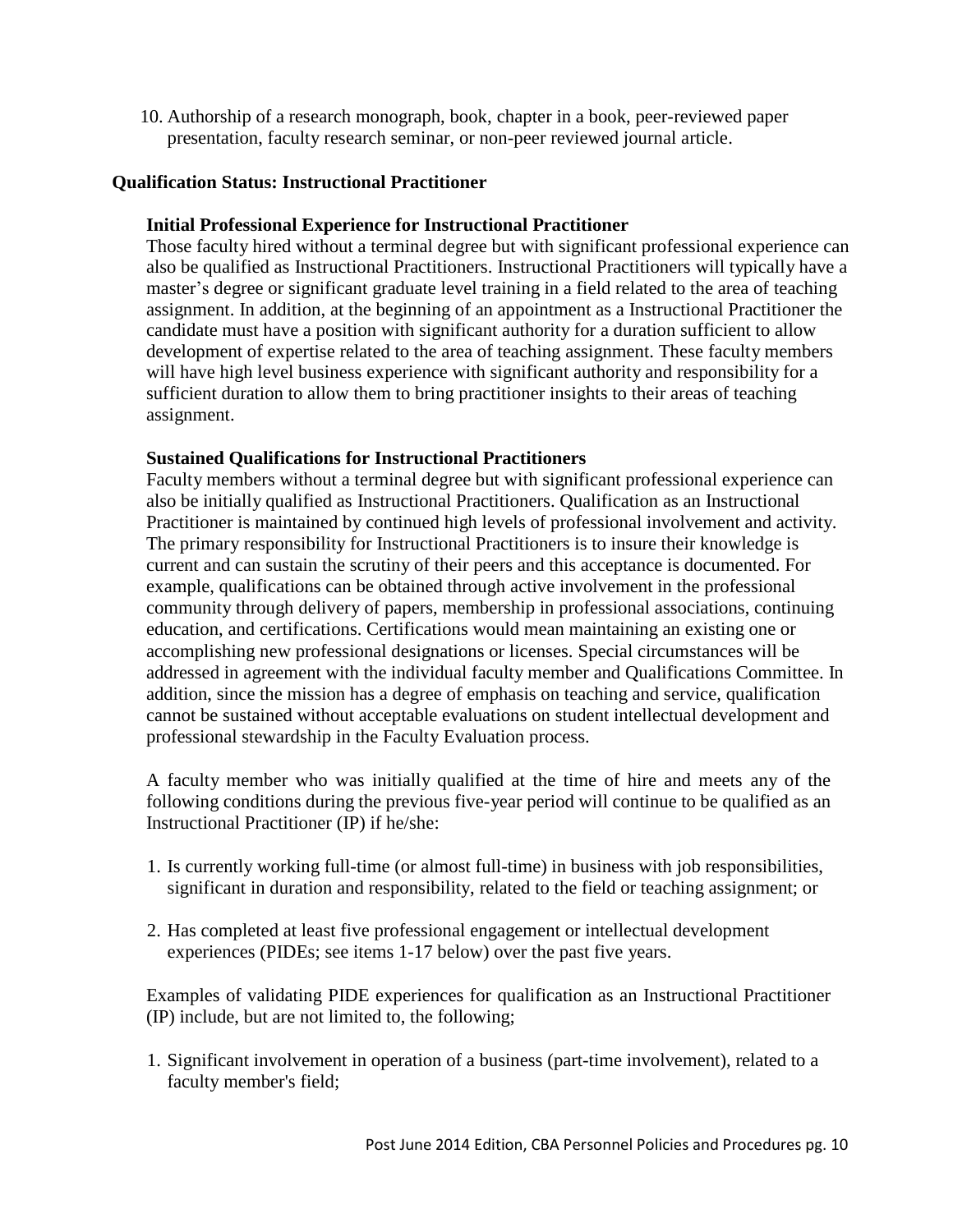- 2. A faculty internship of one month or longer in which the faculty member has been given a set of responsibilities to execute;
- 3. Significant continuing education sessions in the discipline related to a faculty member's field (related to certification/license);
- 4. Continuing existing or obtaining new (and appropriate) professional certifications and licenses;
- 5. On retainer from a company;
- 6. Presentations to faculty on a company, industry, or discipline;
- 7. Active in practitioner associations, providing interaction with peer level professionals;
- 8. Participate in industry specific seminars (strategy sessions, lobbying efforts, regulatory compliance, etc.);
- 9. Attend conference in discipline;
- 10. Attend conference in pedagogy;
- 11. Participate in programs that shape the relationship between higher education and standards required in an industry (such as consultation on content, administration, or grading of CPA, CFP or AP examinations);
- 12. Maintain a significant consulting experience with multiple clients and substantial revenues;
- 13. Creating and/or delivering executive education seminars that are well attended;
- 14. Publishing (and sustaining the publication of) a newsletter or sequence of reports that attracts a robust subscription base;
- 15. Completing college courses related to the field of instruction;
- 16. Serving as a member of a board of directors, making a substantial contribution related to the faculty member's field; and
- 17. Scholarship (including, but not limited to published journal articles, research monographs, scholarly books, chapters in scholarly books, textbooks or accompanying supplements, proceedings from scholarly meetings, papers presented at academic or professional meetings, publicly available research working papers, papers presented at faculty research seminars, publications in trade journals, in-house journals, book reviews, written cases with instructional materials, instructional materials, instructors manuals, instructional software, and other publicly available materials describing the design and implementation of new curricula or courses).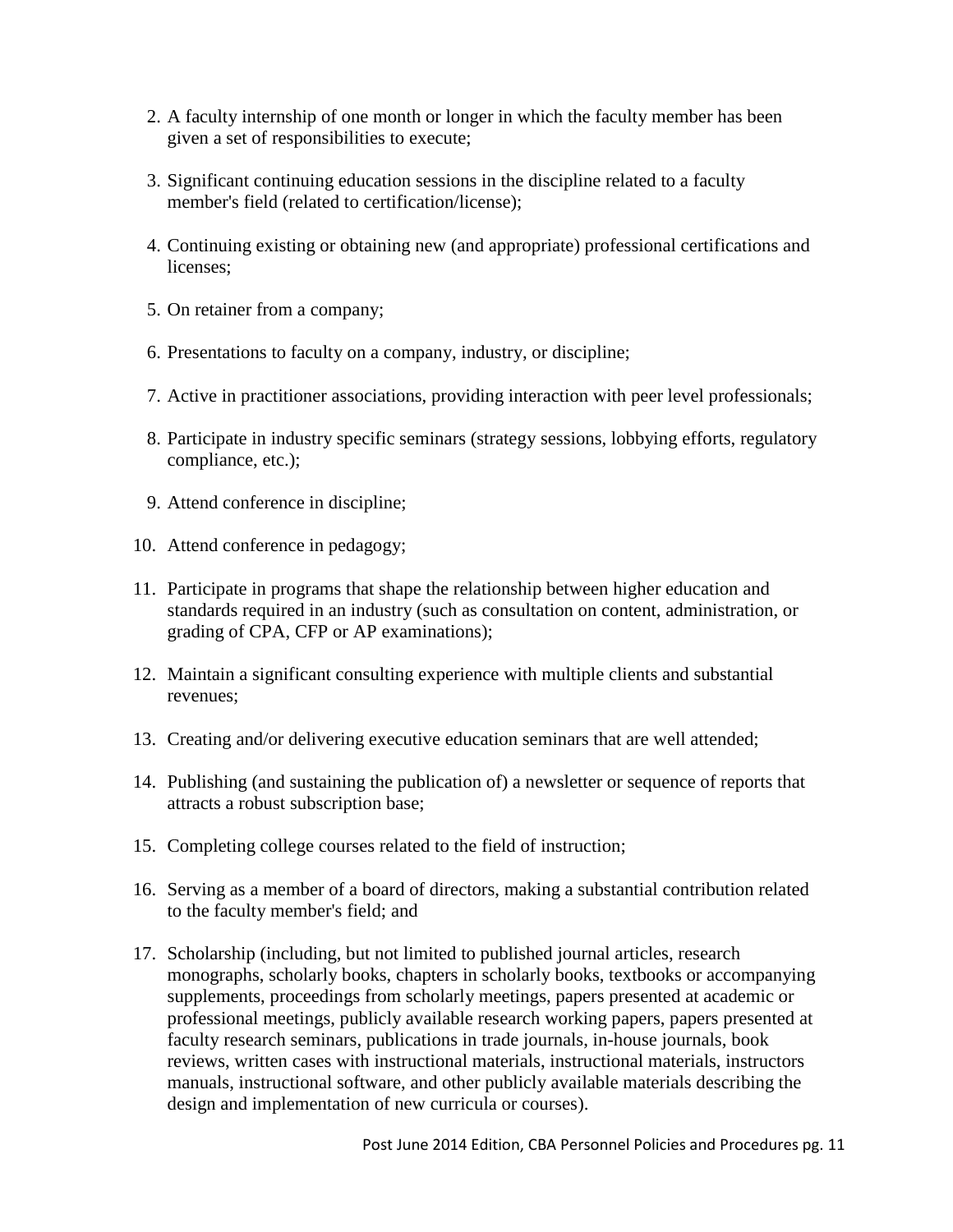## **Authority**

For initial full time appointments, the decision on a faculty member's status will be made as a recommendation from the Search Committee with final authority resting with the CBA Qualifications Committee, comprised of the Dean, Department Chairs and appropriate Assistant or Associate Dean. Decisions will be reconfirmed each year as part of the Annual Review Process and the Faculty Qualifications Status document reviewed by the CBA Qualifications Committee.

For the part time appointment, the decision on a faculty member's qualification status will be made by the CBA Qualifications Committee. For appointments after the first semester, the status will be reviewed and confirmed by the CBA Qualifications Committee each semester of employment.

#### **Documentation**

The following documentation will be completed by the appropriate administrative officer based on data provided by the faculty member and department chair. Updates should be submitted directly to the faculty qualifications database. Other PIDE information impacting status should be provided to the appropriate administrative officer as they occur. This information will be updated every semester with the official version being completed in February of each year. It is the faculty member's responsibility to monitor the accuracy of the information in the faculty qualifications database as well as all required supporting documentation necessary to determine status (digital copies of papers and articles, hard copies of articles and papers, PIDE documentation, etc.). The College of Business Faculty Qualifications report is generated from the faculty qualifications database. A representation is available in .pdf format.

# **Guidelines for Determining Participating and Supporting Faculty**

Updated June 2012

According to AACSB standard 9 (2012 of Eligibility Procedures and Standards for Business Accreditation), the College of Business Administration must maintain a faculty that is sufficiently involved in the activities of Winthrop University.

"In assessing sufficiency of faculty resources, an important distinction is made between Participating and Supporting faculty members. This distinction categorizes faculty members into those who are participants in the life of the school beyond direct teaching involvement, and those who are not. While the specifics differentiating these categories vary from school to school, the definitions must be made with enough clarity that it is not difficult to place any particular faculty member into the correct classification" (p. 38).

In addition, participating faculty members will deliver the vast majority of the school's teaching.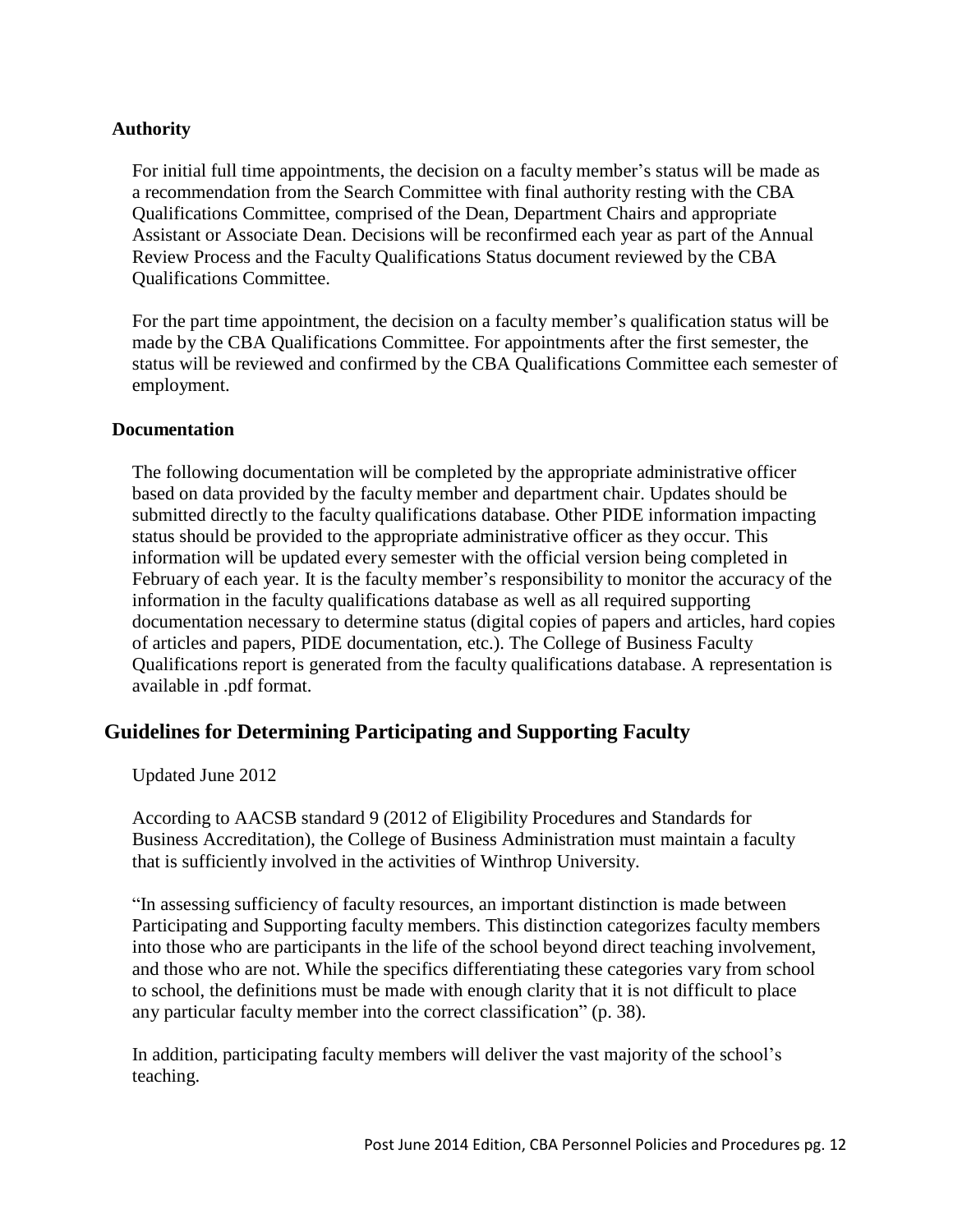"Normally, participating faculty members consistently deliver at least 75 percent of the school's annual teaching (whether measured by credit hours, contact hours, or other metric appropriate to the school). Normally, Participating faculty members consistently deliver at least 60 percent of the teaching in each discipline, each academic program, and location" (p. 39).

A College of Business Administration faculty member will be designated as participating if he/she completes three of the following criteria in a year:

- 1. Serves on a department, college, or university committee
- 2. Advises students
- 3. Advises a business student organization or engages in chapter activities
- 4. Regularly attends and participates in department meetings
- 5. Regularly attends and participates in CBA faculty assemblies
- 6. Participates in the assessment system of the college
- 7. Attends professional development activities of sponsored by Winthrop University or the College of Business Administration
- 8. Has scholarly activity

The above activities will be documented via the College's faculty qualifications database. It is the faculty member's responsibility to submit updates directly to the database, monitor the accuracy of information in the faculty qualifications database, and provide all required supporting documentation.

# **Personnel Review Procedures**

The policies and procedures described in this section apply to tenured faculty and untenured faculty on a tenure track. For faculty not on a tenure track, deans and chairs will confer with the faculty member concerning relevant policies. Faculty are evaluated on criteria that measure academic responsibility, student intellectual development, scholarly activity, and committees and other professional activities (i.e., what was traditionally called service). The criteria are applied in four review processes: (1) annual review, (2) pre-tenure review, (3) tenure, and (4) promotion. At the college level, there are four entities involved in the review processes: (1) the faculty member, (2) the department chair, (3) the dean, and (4) the College of Business Administration (CBA) Personnel Committee. The sections that follow contain descriptions of: (1) the four review processes; (2) the responsibilities of the four entities; (3) the criteria for academic responsibility, student intellectual development, scholarly activity, and committees and other professional activities used in each review process; and (4) the application of the criteria. It should be noted that faculty workload and evaluation should be allocated as 60% for student intellectual development, 25% for scholarly activity, and 15% for committees and other professional activities. Since academic responsibility spans all areas of evaluation and consists of the baseline requirements in the respective domains of student intellectual development, scholarly activity, and committees and other professional activities, it is already encompassed within the 60, 25, and 15 percent allocations.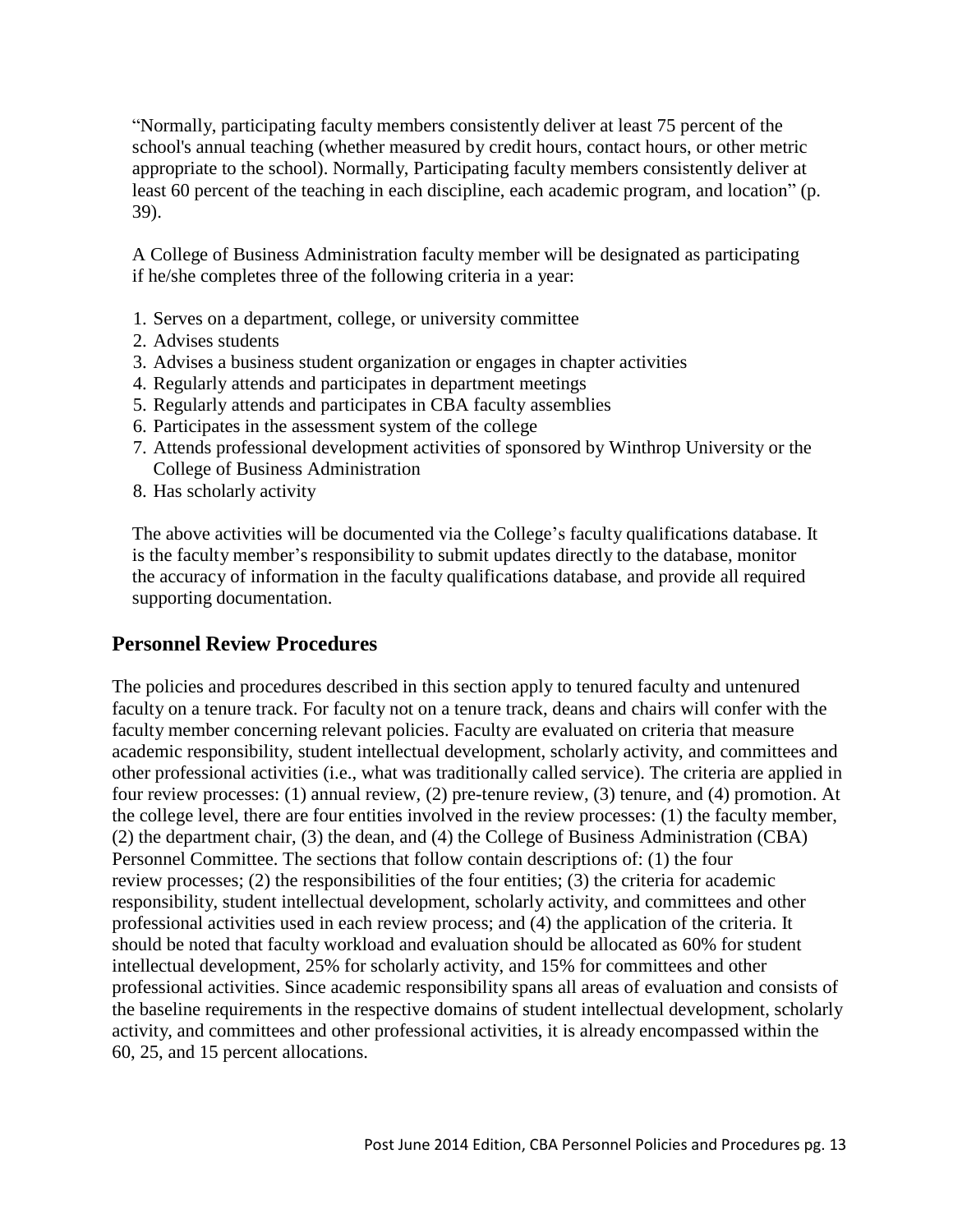Faculty are also evaluated on these same criteria in post-tenure review. The post-tenure review process is described in the Winthrop [University](http://www.winthrop.edu/uploadedFiles/facultyconference/FacultyManual.pdf) Faculty Manual.

## **1. Descriptions in the Review Process**

a. Annual Review

The dean will set the timetable for the annual review process. The annual review process consists of two documents; 1) the Faculty Annual Report which is compiled from records maintained in the faculty qualifications database, Activity Insight/Digital Measures and 2) the annual review completed by the department chair. The dates that follow are approximate and can vary slightly from year to year. By February 1, each faculty member is to submit to his/her department chair a written annual report that accurately and thoroughly describes academic responsibility, student intellectual development, scholarly activity, and committees and other professional activities for the spring, summer, and fall semesters of the previous calendar year (January 1 – December 31). This report should include a section for faculty development plans for both a one- and five-year planning horizon. For the oneand five-year planning horizons, the faculty member should address progress for the year under review and specify revisions where appropriate for the new planning horizons. The chair and the dean individually will evaluate each annual report during the spring semester. By April 15, the following actions regarding the faculty member's annual report are taken by the dean and the department chair:

- 1. The chair will prepare a written review of the faculty member's annual report.
- 2. The chair will discuss with the dean the faculty member's annual report and the chair's written review of that report.
- 3. The dean will prepare a written review of the faculty member's annual report.
- 4. The faculty member and chair will meet to discuss the written reviews from the dean and the chair. At this time, the two parties will discuss the one- and five-year development plans, if appropriate, discuss why certain goals were not achieved and what action or support is needed to meet the faculty member's goals for the next year.

Through this review process, the faculty member receives feedback from the dean and department chair on his/her strengths and weaknesses and ways to improve performance. The dean and chair also provide feedback for the one-year and five-year development plans.

## b. Pre-Tenure Review

Probationary faculty (i.e., those on a tenure-track appointment) in the CBA participate in a pre- tenure review, usually in the third probationary year, to evaluate their progress toward tenure. The primary purpose of pre-tenure review is to provide probationary faculty members feedback on their achievements and progress and to provide suggestions for future actions as required by the criteria for tenure at Winthrop University. The pre-tenure review is an integral part of the development of probationary faculty members.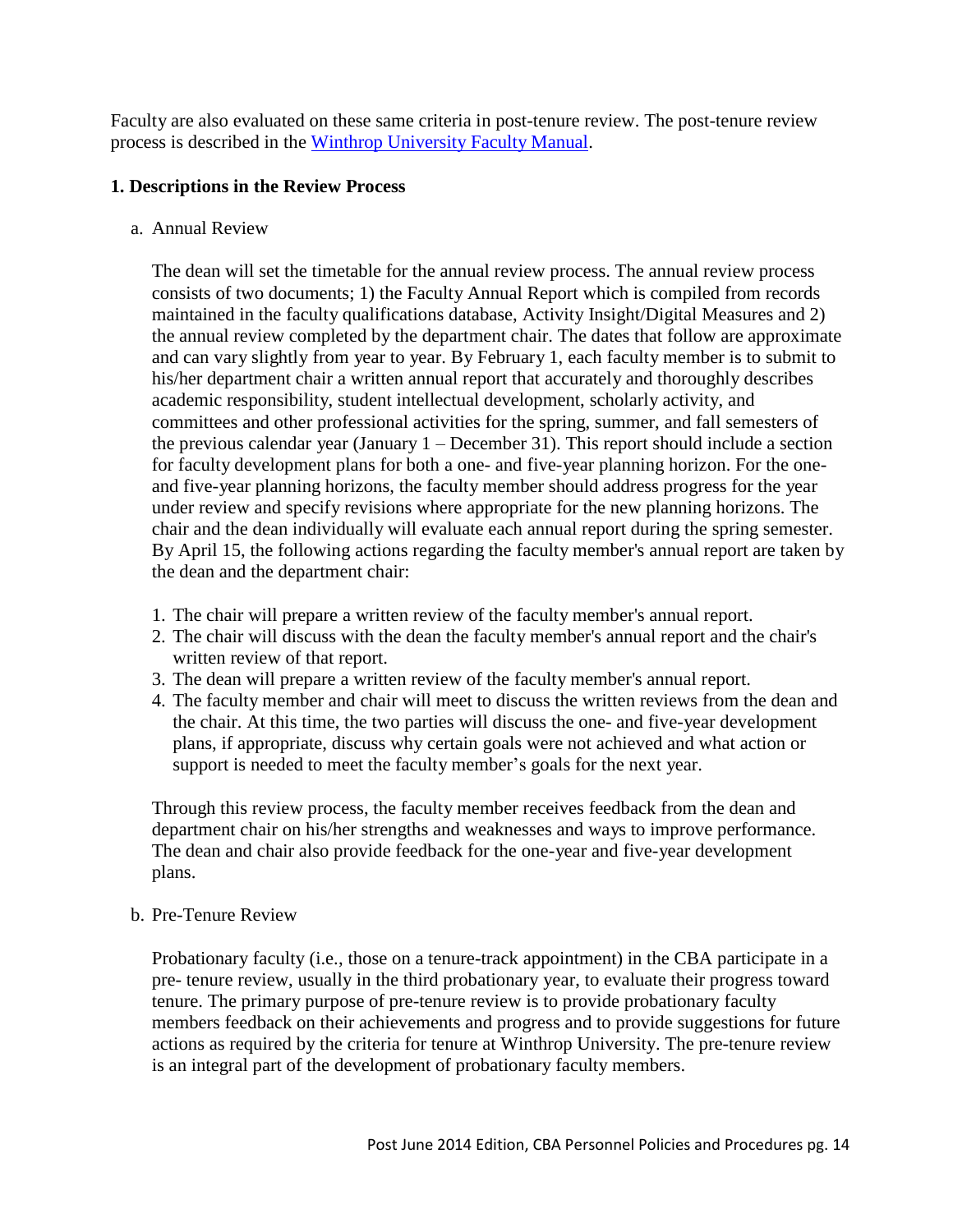The review is conducted by the CBA Personnel Committee and department chair. The written reports are forwarded to the dean, who meets with the candidate and chair to discuss the review.

Results of this review need not be included in the tenure portfolio unless the candidate chooses to include the results.

For candidates with no prior credit toward tenure, the pre-tenure review takes place in the spring semester of the third year of the candidate's probationary period. If a candidate is hired with one or two years' credit toward tenure, the review will take place in the second year of employment at Winthrop. Candidates who were hired with credit for tenure must provide a statement accounting for the work that occurred in the years of credit that accrued while employed at another institution. If a candidate is hired with three years' credit toward tenure, a pre-tenure review will ordinarily not be conducted unless the review is requested by the candidate. Application and review for promotion cannot be substituted for pre-tenure review.

The step-by-step procedures for pre-tenure review are listed below:

- 1. The department chair informs the candidate of the schedule for the pre-tenure review and provides information on the criteria and recommended documentation for tenure. The CBA [Checklist for Pre-Tenure Portfolio i](http://www.winthrop.edu/uploadedFiles/cba/facultymanual/ChecklistforPretenure.pdf)s available in .pdf format (83 kb.) The department chair provides notice to the CBA Personnel Committee of those candidates subject to pre-tenure review in that year.
- 2. The candidate prepares documentation for the committee following the format for tenure review. The candidate uses forms and criteria provided by the CBA and the university. The material submitted should follow the general guidelines circulated for tenure review. The language of these guidelines may not seem exactly appropriate but the spirit of the pre-tenure review is the same as that for tenure. For example, the tenure material suggests the candidate include an "application letter" which is essentially a self-analysis of the candidate's strengths, weaknesses, and progress. The candidate is free to add any material deemed by the candidate to be appropriate and supportive of the evaluation process.
- 3. The committee reviews the documentation according to the criteria for tenure. The committee drafts a report about the candidate indicating the individual's progress toward tenure with specific recommendations for areas that need improvement and/or development. The report is addressed to the candidate. The committee also forwards a copy of the report to the department chair. If the candidate is a department chair, a copy of the report is sent to the dean.
- 4. The department chair indicates in writing his or her degree of concurrence with the committee's report and meets with the candidate to discuss the reports from the committee and chair. All discussions during this meeting are preliminary. Conclusions are not final until after the meeting with the candidate, the chair and the dean (item 5). If the candidate is a chair, the dean indicates in writing his or her agreement with the committee's report and discusses the report with the candidate.
- 5. The written reports are forwarded to the dean, who meets with the candidate and the chair to discuss the reports and the candidate's progress toward tenure. The dean may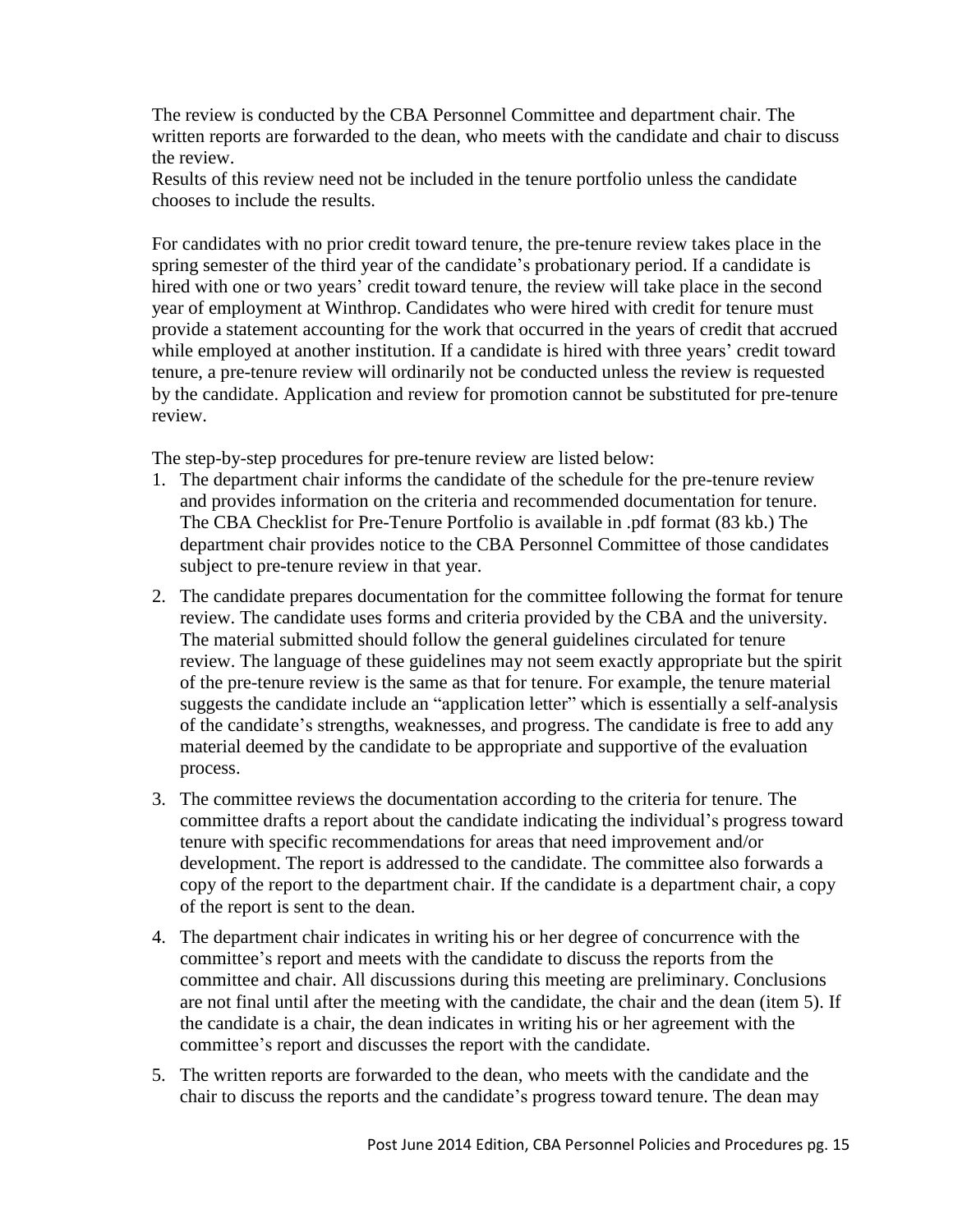meet with the candidate based on the written reports from the committee and chair or may review the entire portfolio as submitted by the candidate. The dean provides a written statement.

The time-table for the pre-tenure review process is determined by the dean each year. The dates shown below are approximate dates and will vary slightly from year to year:

| September       | Portfolio is submitted to the dean's office.                                                                                                                                              |
|-----------------|-------------------------------------------------------------------------------------------------------------------------------------------------------------------------------------------|
| September<br>15 | Department chairs notify candidates that the pre-tenure review will be conducted.<br>The dean and the CBA Personnel Committee are informed of the candidates to be<br>reviewed that year. |
| February 15     | Documentation for the review is submitted by the candidate to the department chair,<br>who shares it with the CBA Personnel Committee.                                                    |
| March 15        | The CBA Personnel Committee prepares a report on the candidate's performance<br>and a copy of this report is forwarded to the department chair.                                           |
| March 31        | The candidate and chair discuss the CBA Personnel Committee's report.                                                                                                                     |
| April $15$      | Written recommendations from the chair and the CBA Personnel Committee are<br>forwarded to the dean.                                                                                      |
| $\text{May } 1$ | The dean prepares a written statement for the candidate.                                                                                                                                  |
|                 | The dean schedules a meeting with the candidate and chair to discuss<br>recommendations from the CBA Personnel Committee, the chair, and the dean.                                        |

## c. Tenure

Each year the chief academic officer publishes a timetable for the tenure process. The dates that follow are approximate dates and vary slightly from year to year. Normally, during the fall of the sixth year of a candidate's probationary appointment, including any credit given for prior service (credit for prior service is discussed in the pre-tenure review section), the candidate prepares a tenure portfolio according to the guidelines of the CBA. (Note, like pre-tenure review, tenure candidates who were hired with credit for tenure must provide a statement accounting for the work that occurred in the years of credit that accrued while employed at another institution.) The dean's office will add to the portfolio copies of student teaching evaluations, annual reports, and annual reviews for each year of the candidate's probationary period as well as the section in the CBA Faculty Manual section on Personnel Policies and Procedures. The candidate's pre-tenure review can be added to the portfolio at the request of the candidate. This material is forwarded to the department chair.

The department chair reviews all materials and adds his/her report and recommendation to the portfolio. The portfolio is then forwarded to the CBA Personnel Committee. After careful review of the portfolio, the CBA Personnel Committee adds its report and recommendation to the portfolio and forwards the material to the dean. The dean takes into consideration the material in the portfolio and adds his/her report and recommendation to the portfolio. Once the dean's recommendation has been added to the portfolio, the process continues according to the steps specified in the Winthrop University Faculty Manual.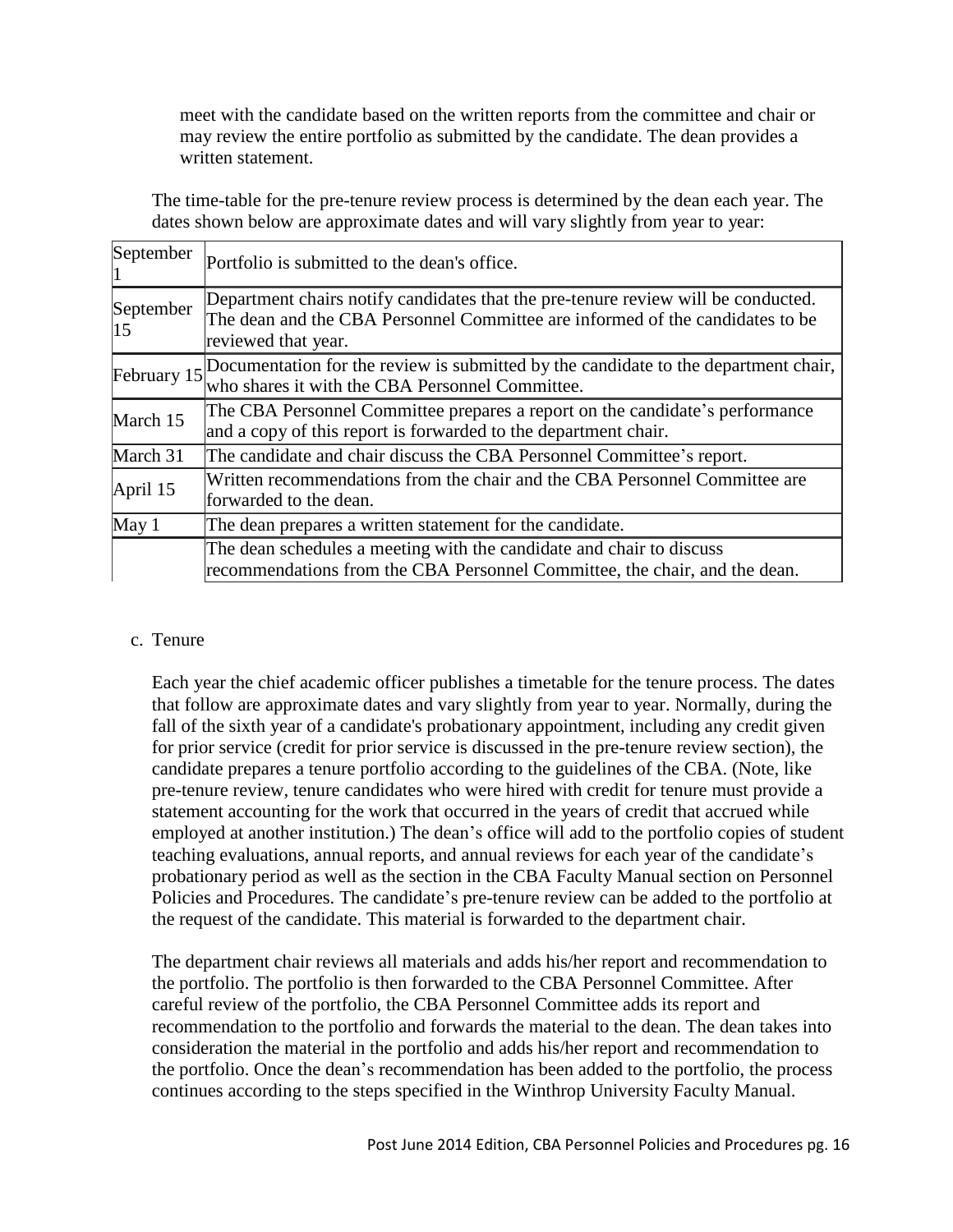Once the candidate submits the portfolio to the department chair no material can be deleted from the portfolio. No material can be added to the portfolio by the candidate without the approval of all prior review bodies.

#### d. Post-Tenure Review

Faculty are also evaluated on these same criteria in post-tenure review. The post-tenure review process is described in the Winthrop University Faculty Manual.

#### e. Promotion

Definition of Ranks. The CBA and Winthrop University recognize the following faculty ranks: Instructor, Senior Instructor, and Adjunct, Assistant Professor, Associate Professor, and Professor. Specific requirements for rank described below are consistent with the requirements outlined in the Winthrop University Faculty Manual.

Contingent Appointments: A candidate for the title of Instructor, Senior Instructor, or Adjunct is expected to have earned at least a master's degree (or its equivalent) in his/her field of specialization and to offer evidence or promise of competence in student intellectual development, competence in committees and other professional activities, and commitment to academic responsibility. Instructors and Senior Instructors are appointed for terms of one year with appointments to additional one-year terms permitted. Adjuncts are appointed for terms of one semester with appointments to additional semesters permitted. While instructors, senior instructors, and adjuncts are not eligible for tenure or promotion, an individual holding these ranks may be reappointed to a higher rank in a position that may be tenure track.

Assistant Professor: A candidate for the title of Assistant Professor normally is required to hold either (1) an earned master's degree in the field of specialization, or (2) an earned doctorate or other appropriate terminal degree in the field of specialization. Faculty holding this rank offer evidence of potential in student intellectual development, scholarly activity, and committees and other professional activities (including academic responsibility within each) that can lead to tenure or promotion to the rank of Associate Professor.

Associate Professor: A candidate for the title of Associate Professor, a senior rank in the faculty, normally is required to have an earned doctorate in the field of specialization. Outstanding accomplishment in the professional work setting or outstanding intellectual contributions can serve in place of a doctorate and teaching experience. The candidate must demonstrate a high level of performance in student intellectual development, scholarly activity, and university committees and other professional activities (including academic responsibility within each). In addition, the candidate must demonstrate a high level of performance in either the community or discipline committees and other professional activities categories (including academic responsibility within each). In the typical case, the minimum time an individual holds the Assistant Professor title is five years before being promoted to the rank of Associate Professor; however, candidates with exceptional qualifications may apply for an early promotion. Faculty at this rank are expected to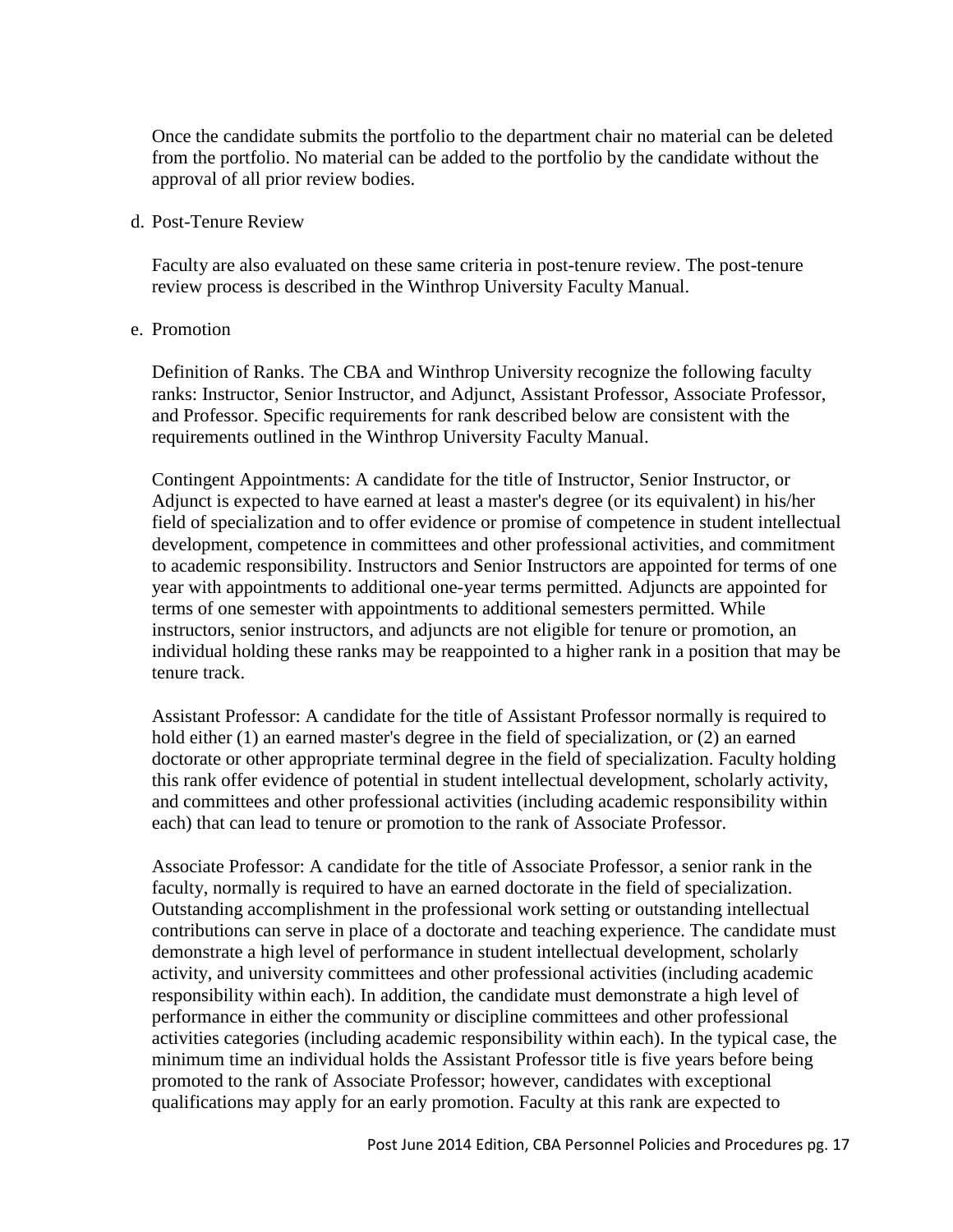maintain at least a level of performance consistent with the requirements for promotion to this rank.

Professor: A candidate for the title of Professor normally is required to hold an earned doctorate in the field of specialization. Outstanding professional work experience or outstanding intellectual contributions can serve in lieu of a doctorate and teaching experience. The candidate must demonstrate a high level of performance in student intellectual development, scholarly activity, and university committees and other professional activities (including academic responsibility within each). In addition, the candidate must demonstrate a high level of performance in either the community or discipline committees and other professional activity categories (including academic responsibility within each). The candidate must demonstrate continued development beyond that expected for promotion to Associate Professor. A record of maturity and leadership in activities in the university, the community, or his/her discipline can be evidence of such development. The minimum time for promotion from Associate Professor to Professor usually is six years; however, candidates with exceptional qualifications may apply for an early promotion. Faculty at this rank are expected to maintain at least a level of performance consistent with the requirements for promotion to this rank.

## 1. Procedural Guidelines

Each year the chief academic officer publishes a timetable for the promotion process. The dates that follow are approximate dates and vary slightly from year to year. Application for promotion is initiated by the candidate by returning a promotion review form by June 1. Forms will be available beginning May 1. The promotion review form, along with a promotion portfolio prepared according to the guidelines of the CBA, is submitted to the dean's office by September 1. The dean's office will add to the portfolio copies of the candidate's student teaching evaluations, annual reports, annual reviews for the appropriate time frame, and the section in the CBA Faculty Manual on Personnel Policies and Procedures. This material is forwarded to the department chair.

The department chair reviews all materials and adds his/her report and recommendation to the portfolio. The portfolio is forwarded to the CBA Personnel Committee. After careful review of the portfolio, the CBA Personnel Committee adds their report and recommendation to the portfolio and forwards the material to the dean. The dean takes into consideration the material in the portfolio and adds his/her report and recommendation to the portfolio.

If the dean's recommendation is positive, all materials are submitted to the chief academic officer. If the dean's recommendation is negative, no materials are submitted to the chief academic officer. In such a case, the candidate is provided an oral summary by the dean of the candidate's strengths and weaknesses identified in the review process. If the dean disagrees with a positive recommendation from the CBA Personnel Committee in two consecutive years, the promotion portfolio will be forwarded to the Vice President for Academic Affairs, unless the candidate requests otherwise, within 30 days of notification.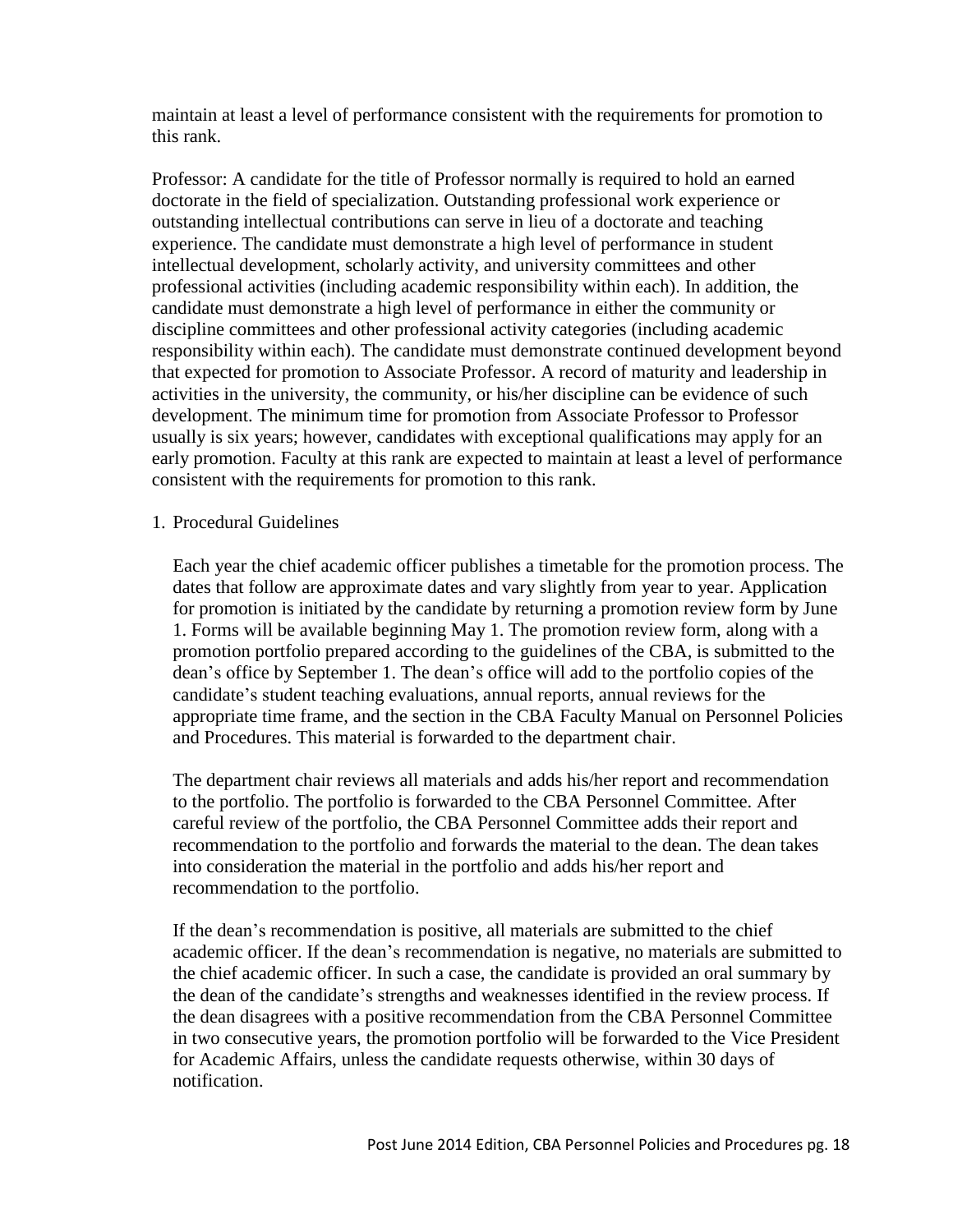Once the candidate submits the portfolio to the department chair no material can be deleted from the portfolio. No material can be added to the portfolio by the candidate without the approval of all prior review bodies.

In the event that simultaneous applications for promotion and tenure are submitted, a single supporting portfolio for both procedures will be used. The letters of application and recommendations for each process must be submitted separately as each review process will occur independently.

The descriptions for Associate Professor and Professor provided above are based on specific minimum time frames of five and six years, respectively. In making recommendations for promotion to these ranks, evidence to meet the criteria is not limited to these minimum time frames. Accumulated evidence of performance and productivity from outside these minimum time frames is relevant in promotion deliberations. For example, evidence of leadership and maturity may require more than the minimum time frame. While tenure is based on a rather specific time interval, promotion is generally more often earned over a career (including service at other institutions) rather than from efforts in any prescribed time period.

## **2. Responsibilities in the Review Process**

a. The Faculty Member

For each review process, it is the responsibility of faculty to provide his/her department chair appropriate evidence of performance and activities relevant to the review process. Faculty must understand the importance of providing such supporting materials. In addition, faculty must provide written comments on the quality of each accepted or published scholarly activity article accepted or published that year.

During the annual review the department chair will discuss the faculty member's current and future one- and five-year development plans. Where appropriate the faculty member may modify the one- and five-year development plans as a result of the department chair's comments.

It is the responsibility of each faculty member to seek feedback from the chair and the dean regarding personal progress and developmental activities to improve performance. Faculty are expected to take advantage of appropriate development activities as made available by the college and university.

## b. The Department Chair

The chair, along with the dean, is to communicate clearly to faculty the policies of the CBA with regard to all review procedures. This includes indicating to faculty that the numbers of years in rank listed in this document are the minimum number of years that normally are to be completed before application for promotion or tenure is to be submitted.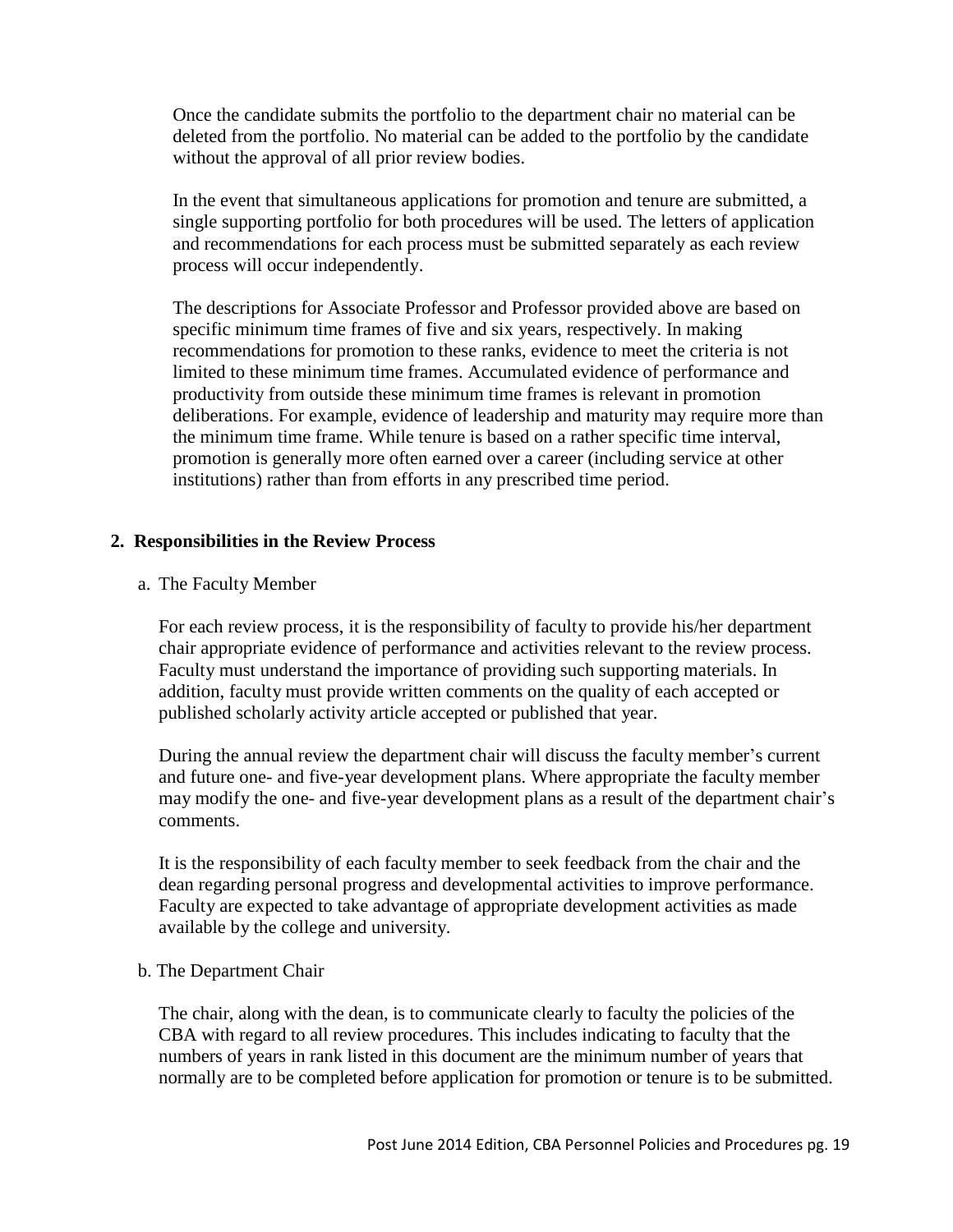It is the responsibility of the department chair to stay current with the progress of each faculty member and provide timely and continuous coaching to each faculty member, especially with regard to tenure. The review by the chair of the faculty member's goals in the annual review process is integral to this process. In addition to mentoring and evaluation, the chair will also discuss appropriate faculty development activities for student intellectual development, scholarly activity, and committees and other professional activities.

When a faculty member is a candidate for pre-tenure review, tenure, or promotion, his/her department chair must submit in writing a full and frank appraisal of all aspects of the candidate's performance in each of the relevant performance categories to the appropriate committee. This appraisal must include a clear statement of the level of support the chair provides the candidate. For pre-tenure review, the department chair's appraisal is completed after receipt of the CBA Personnel Committee's written evaluation. For tenure and promotion, the department chair's appraisal is sent to the CBA Personnel Committee prior to that committee's deliberations of the candidate.

The department chair is to follow the procedure for review of annual reports as outlined in earlier sections. It is important that the department chair provide written feedback regarding the goals statement of each faculty member. In addition, the chair must provide written comments on the quality of each accepted or published scholarly activity article accepted or published that year.

It is the responsibility of the department chair to guide and advise individual faculty in the development of his/her student intellectual development and scholarly activity portfolio. It is particularly important that the chair provide feedback on the quality, field appropriateness, and authorship for items in the scholarly activity portfolio.

It is the responsibility of the department chair to provide feedback to individual faculty regarding academic responsibility with respect to student intellectual development, scholarly activity and committees and other professional activities.

## c. The Dean

The dean, along with the department chair, is to communicate clearly in writing to faculty the expectations of the CBA with regard to each review process.

It is the responsibility of the dean to provide faculty with annual time frames for the pretenure review, annual report, tenure, and promotion processes.

It is the responsibility of the dean to see that the manner in which chairs evaluate faculty in each review process is consistent and fair across all departments.

The dean is to follow the procedure for review of annual reports as outlined earlier. The dean's office will plan and implement appropriate faculty development activities, based on input from the faculty. The content of these programs will address common issues expressed in the individual faculty development plans.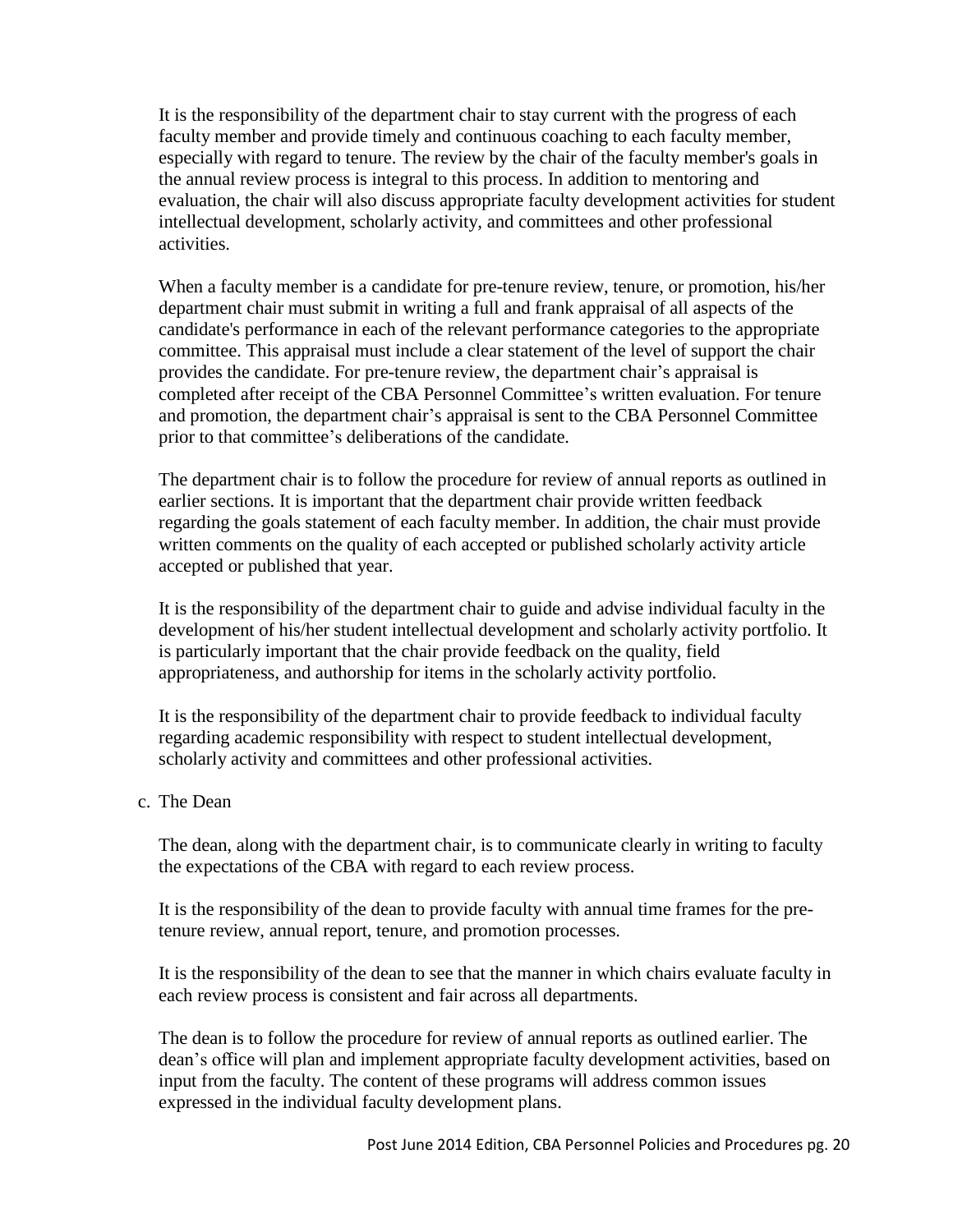It is the responsibility of the dean to assist department chairs in guiding and advising individual faculty on the development of his/her student intellectual development and scholarly activity portfolio. It is particularly important that the dean provide written feedback on the quality, field appropriateness, and authorship for items in the scholarly activity portfolio. It is the responsibility of the dean to provide feedback to individual faculty with respect to academic responsibility, student intellectual development, scholarly activity and committees and other professional activities.

#### d. The CBA Personnel Committee

The Personnel Committee reviews candidates' portfolios for pre-tenure review, tenure, and promotion. The Personnel Committee does not participate in the annual review of faculty, but the candidate's annual reports and the annual reviews by the chair and dean are part of a candidate's portfolio for pre-tenure review, tenure, and promotion.

The role of the Personnel Committee in pre-tenure review, tenure, and promotion is to thoroughly evaluate each candidate's application and prepare a written report with recommendations completed within the required time frames. This report must include anonymous votes to determine if the candidate has met the criteria for student intellectual development, scholarly activity, and committees and other professional activities (including academic responsibility within each of the three criteria). The report also includes the vote total from a fourth anonymous vote on the committee's overall recommendation regarding the candidate's pre-tenure review, tenure, or promotion. In addition to the vote counts and recommendation, the report should address the candidate's strengths and weaknesses. For promotion and tenure, the written recommendation is sent to the dean. For pre-tenure review the written recommendation is sent to the candidate and the candidate's chair.

## **3. Criteria for the Review Procedures**

The following factors are examined in the review process:

## **Student Intellectual Development**

Student intellectual development encompasses activities directly related to the classroom and activities outside the classroom.

## **Scholarly Activity**

Scholarly activity consists of publications/presentations and other scholarly activity.

#### **Committees and other professional responsibilities**

Committees and other professional activities (i.e., what was traditionally called service), includes university/college/department committees and other professional activities, discipline committees and other professional activities, and community committees and other professional activities.

## **Academic Responsibility (which is also a part of each of the above factors)**

Academic responsibility consists of the baseline requirements in the respective domains of student intellectual development, scholarly activity, and committees and other professional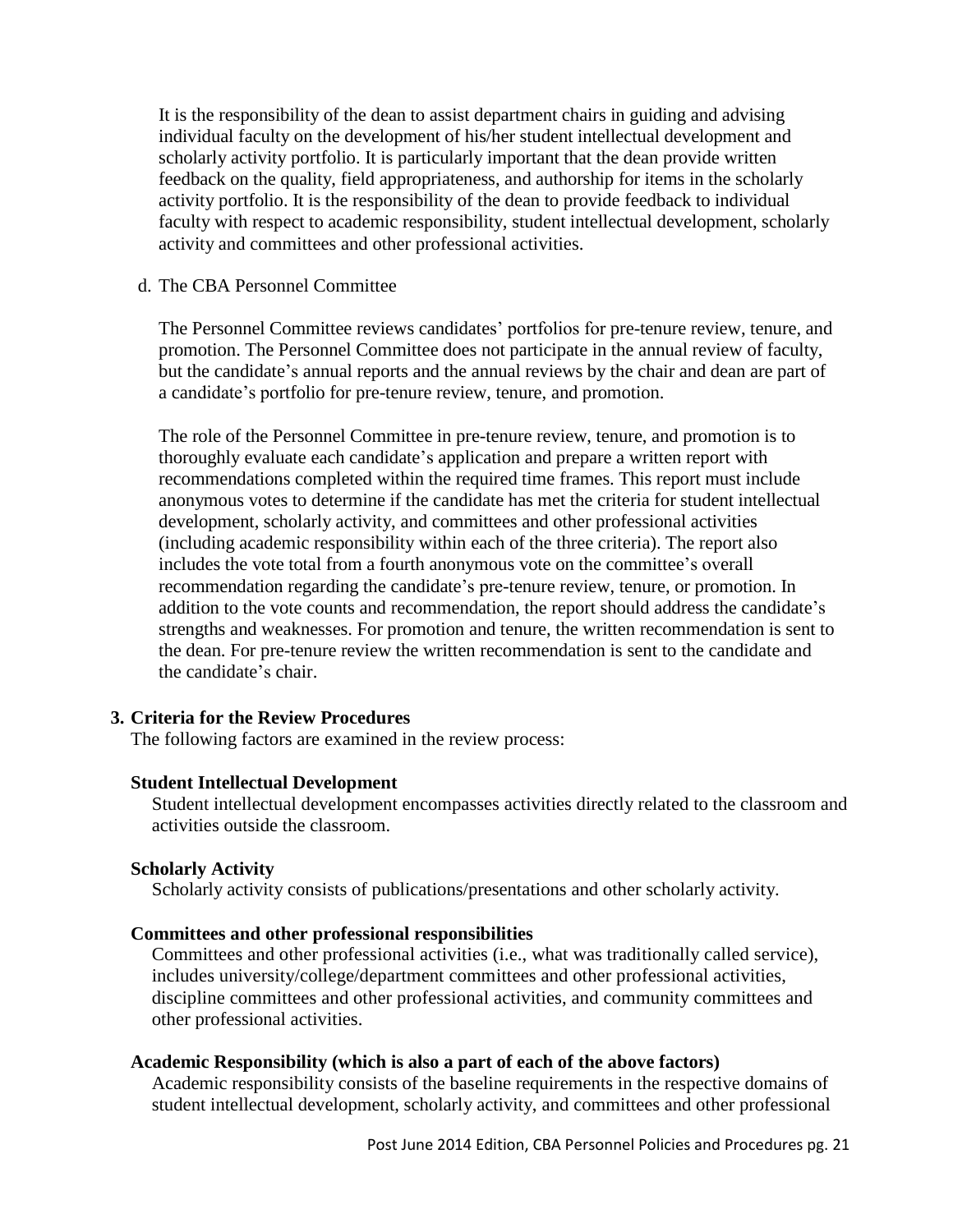activities. Thus, academic responsibility is encompassed within student intellectual development, scholarly activities, committees and other professional activities and consists of professional development, professional responsibilities, and support of student/university services.

## a. Academic Responsibility

Within each of the criteria sections for student intellectual development, scholarly activity, and committees and other professional activities, there are expectations of academic responsibility. A general statement concerning academic responsibility is stated below.

Academic responsibility spans all the traditional areas of faculty evaluation, and includes involvement of faculty in ways that support the institutional mission, maintain the functions of the University, and sustain the faculty role in shared governance. All faculty members are expected to be academically responsible to their students and peers as a baseline for service in their academic departments. Faculty members are expected to establish and maintain a consistent record of academic responsibility while at Winthrop. Academic responsibility includes, but is not limited to, three general categories: a) professional development, b) professional responsibilities, and c) support of student services.

Professional development concerns the candidate remaining current in his/her discipline and improving his/her performance in the areas of student intellectual development, scholarly activity, and committees and other professional activities. This can be demonstrated by the candidate engaging in professional development plans consistent with the mission and objectives of the university, college, department, and discipline, submitting thoughtful and thorough annual reports, using feedback from the annual review process to make progress toward objectives in a long-range professional development plan, and taking advantage of developmental opportunities offered by the college, the university, or outside agencies such as professional/academic organizations.

Professional development also includes participating in activities that support improvements in practice, such as participation in peer observation, attendance at professional conferences to explore current research, and engaging in sessions through Winthrop's Teaching and Learning Center. Other actions in the area of academic responsibility of professional development include maintaining credentials or certifications, using current materials, conducting pedagogical research, conducting self-directed study related to pedagogical issues, mentoring other faculty, submitting applications for outside funding, sharing expertise and results of intellectual contributions with colleagues, participating in in-house research forums, and participating in significant study to expand areas of scholarly expertise promoting cross-disciplinary experiences and/or student research.

Professional responsibilities are primarily documented through annual reviews by chairs and the dean and are considered expectations of employment. These responsibilities include adherence to academic policies (e.g., the privacy and confidentiality of student information, intellectual property and copyright, treatment of human subjects in research, final exam schedule, meeting classes at the appointed times, adhering to deadlines for grade submission, submission of midterm grades as requested) and active participation in the collection of assessment data associated with teaching and/or work assignments.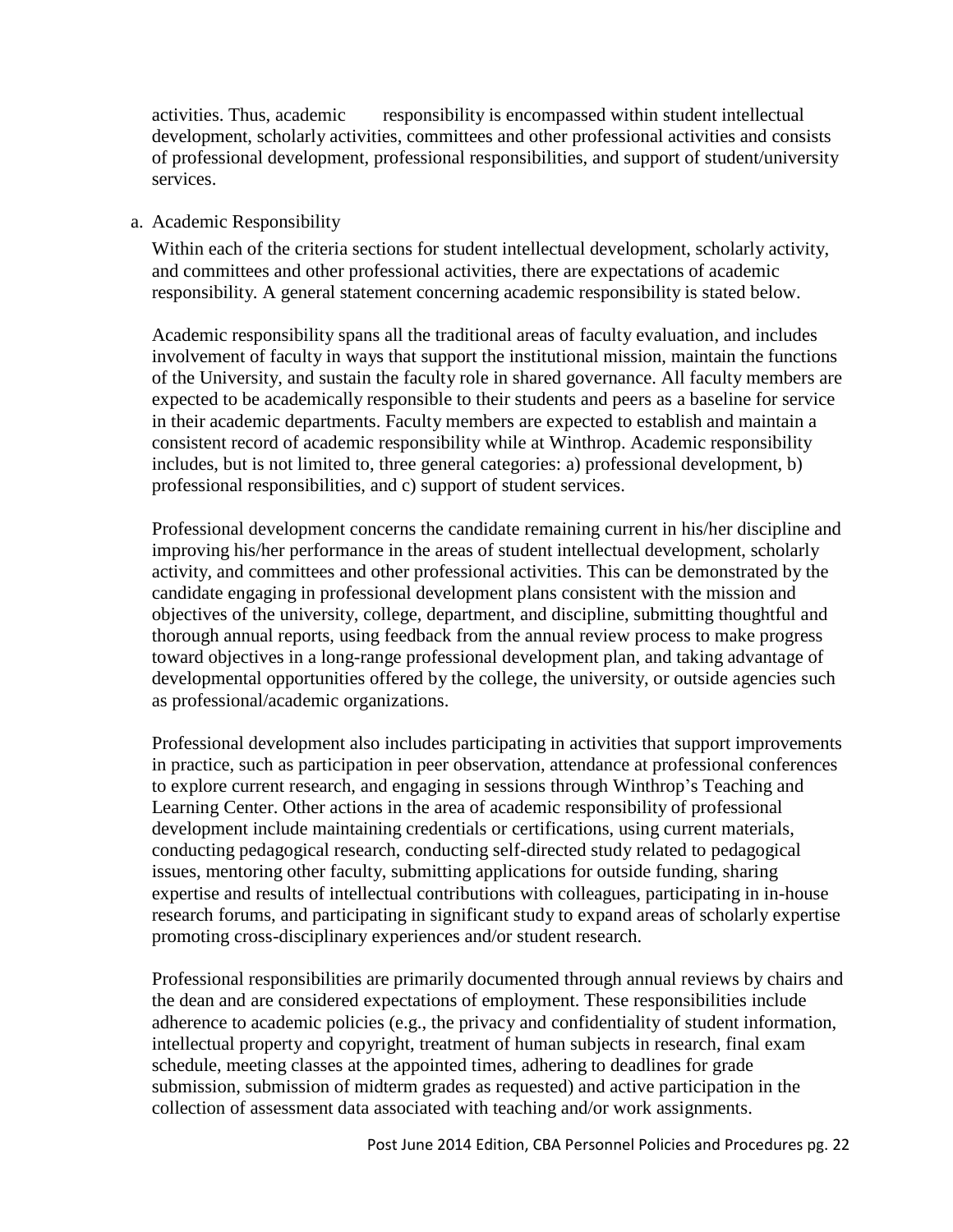Other examples of professional responsibilities include being available to students through multiple platforms (i.e., office hours, emails, assignment feedback); engagement in faculty meetings at all levels; participation in department and college events; participation in university commencements and convocations; teaching appropriate topics as required by the CBA's current curriculum design; meeting classes at the appointed times; using class time effectively; holding adequate office hours and being available to students; using scheduled final exam times for testing or other instructional purposes; participating participate in college or university-wide curriculum revision efforts; and supporting student activities.

Additional examples of professional responsibilities include: participation in activities outside the classroom vital to the university and the CBA; providing career opportunities for students; contributing to faculty search processes; and engaging in faculty governance at all levels. With respect to attendance, faculty are expected to attend faculty meetings at all levels; attend college and university functions (such as graduations and convocations); and attend events that involve outside speakers invited by the CBA. Finally, faculty are expected to be active in at least one of either discipline or community committees and other professional activities. Although faculty may not report on these expectations regularly, chairs and deans will address areas of concern through meetings with individual faculty and annual evaluations.

Support of student/university services is also a part of academic responsibility. Activities in this domain include support of academic registration (i.e., formal and informal advising of students), recruitment and retention efforts, and service on committees/taskforces (i.e., membership on department, college, and university committees/taskforces).

1. Rating Scale for Evaluating Academic Responsibility The five-point rating scale in Table 1 is provided for guidance in the evaluation of academic responsibility.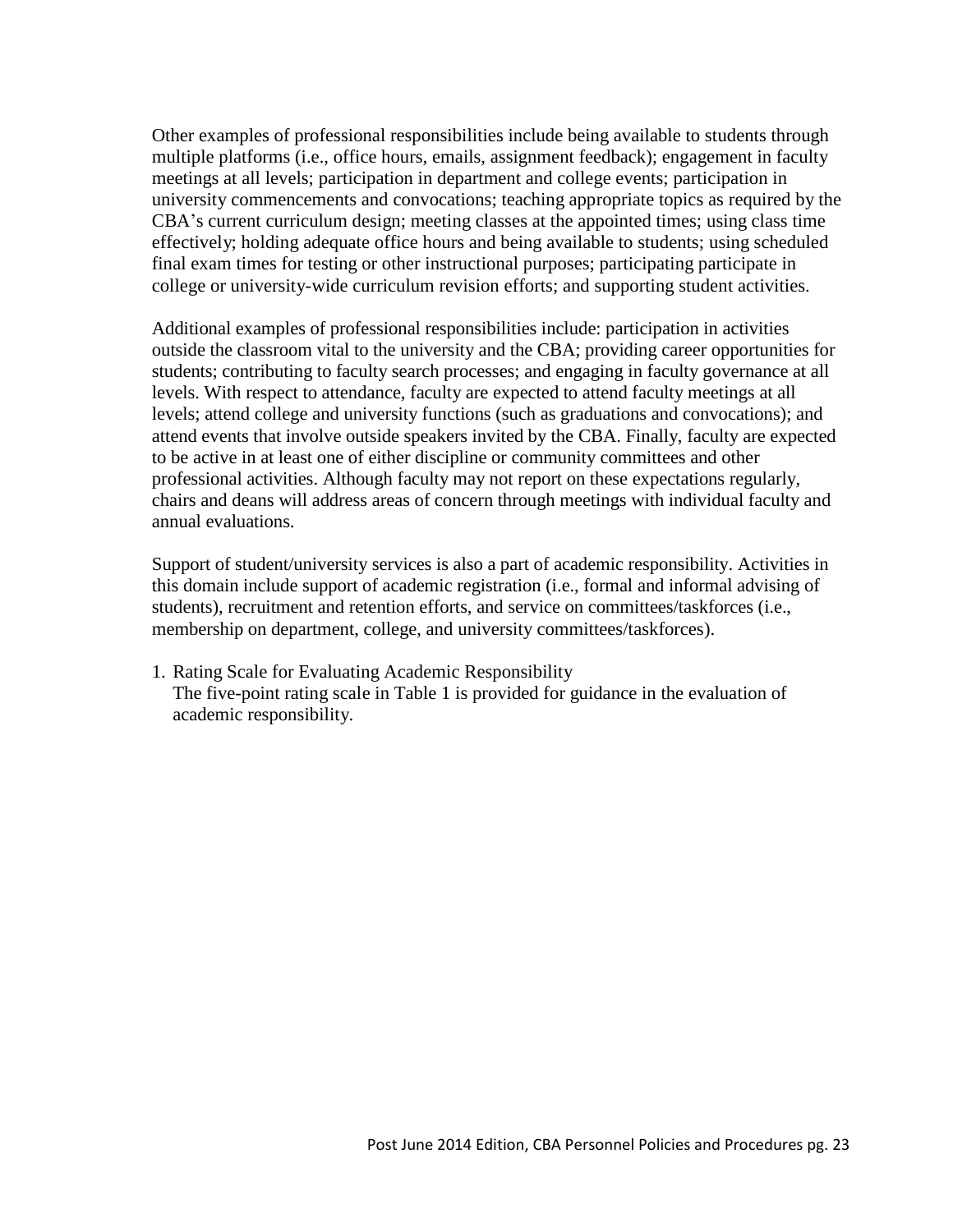| Table 1. Academic Responsibility                                                                                  |                                                                                                        |                                                          |                                                                             |                                                                                |
|-------------------------------------------------------------------------------------------------------------------|--------------------------------------------------------------------------------------------------------|----------------------------------------------------------|-----------------------------------------------------------------------------|--------------------------------------------------------------------------------|
| 1 (significantly<br>exceeds<br>expectations)                                                                      | 2 (exceeds<br>expectations)                                                                            | *3 (meets<br>expectations)                               | 4 (performs<br>below<br>expectations)                                       | 5 (performs<br>significantly<br>below                                          |
| Demonstrates<br>leadership and<br>maturity in support engaged in a high<br> of<br>student/university<br>services. | Has been actively<br>and regularly<br>level of support of services.<br>student/university<br>services. | Satisfies support<br>οf<br>student/university            | Does not<br>fully satisfy<br>support of<br>student/unive<br>rsity services. | Ignores most<br>opportunities to<br>support<br>student/university<br>services. |
|                                                                                                                   |                                                                                                        | <b>Satisfies</b><br>professional<br>responsibilities.    | Does not fully<br>satisfy<br>professional                                   | Ignores most<br>professional<br>responsibilities.                              |
| Demonstrates<br>leadership and<br>maturity in<br>professional<br>development.                                     | Has been actively<br>and regularly<br>engaged in a high<br>level of<br>professional<br>development.    | Maintains<br>appropriate<br>professional<br>development. | Does not have<br>appropriate<br>professional<br>development.                | Ignores<br>professional<br>development.                                        |

\*With respect to professional responsibilities the highest value is a 3.

b. Student Intellectual Development

Since Winthrop is primarily a teaching institution, a professional level of effectiveness in student intellectual development is expected from all faculty. Evidence of such effectiveness is essential for all four review processes.

Student intellectual development includes activities that are directly related to the classroom as well as relevant activities that take place outside the classroom. The former include, but are not limited to, helping students acquire disciplinary knowledge, develop critical thinking and problem solving skills, enhance interpersonal and social skills, cultivate effective communication skills, and apply knowledge and skills across contexts. In addition, using effective teaching methodology, improving courses and programs, effectively using class time, engaging students in the learning process, implementing high expectations for students, developing and using instructional materials (such as software and original course supplements), and implementing a variety of instructional practices and assessment methods are other examples. The latter include, but are not limited to, curriculum and program development, connecting instruction and program goals, curricular revisions, career counseling and student mentoring, supporting student organizations, providing field-based learning experiences, coaching students in academic competitions, leading student groups on field or international experiences, participating in goal assessment for courses and programs, and responding to observation data/evaluations of classroom performance.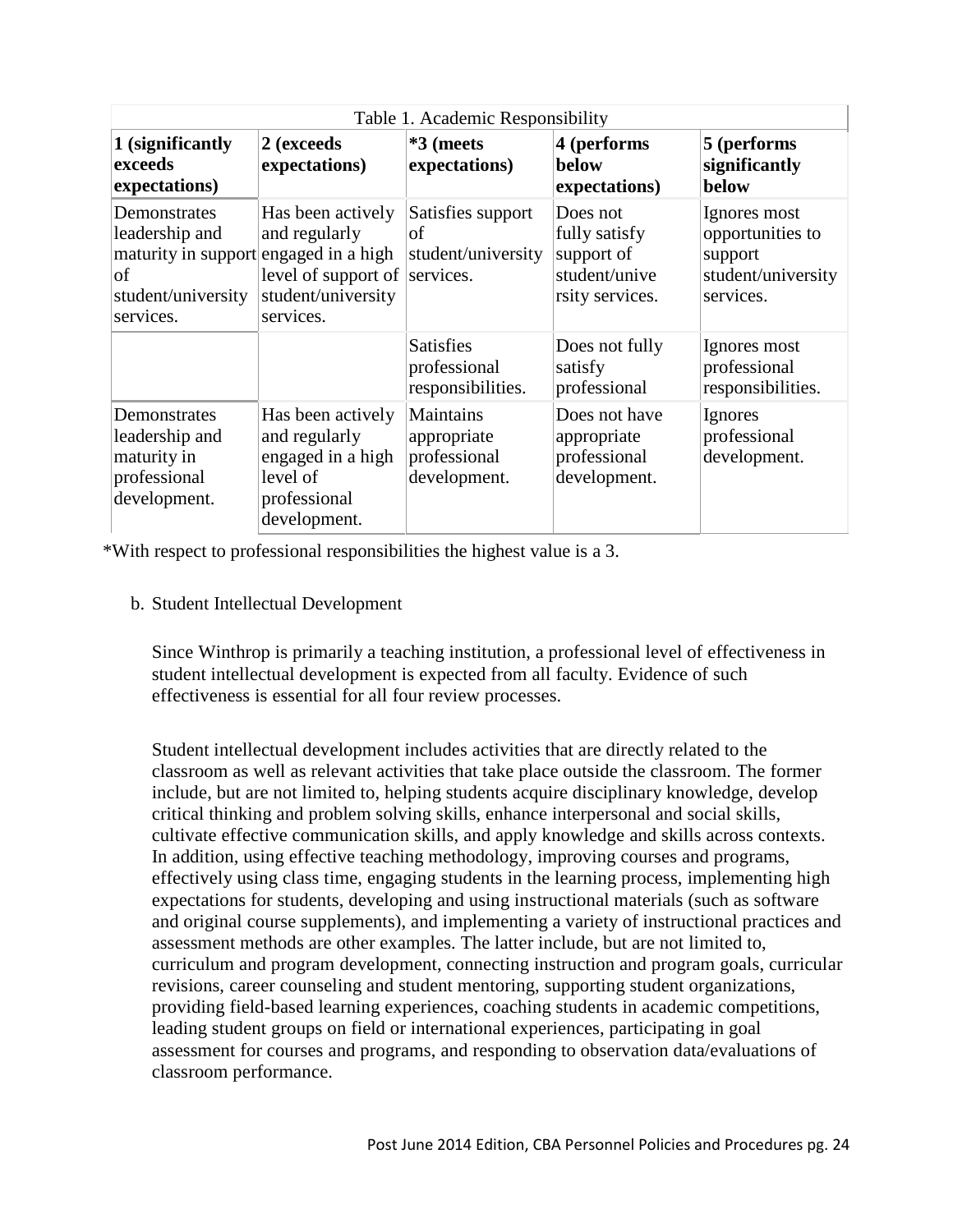Effective student intellectual development is complex and involves teaching behaviors and their impact on the students, the business community, academics, or the university. Teaching behaviors that are directly related to the classroom involve the following dimensions: (a) content and instructional design, (b) course management, (c) instructional delivery, and (d) assessment (i.e., techniques, evidence and evaluation of meeting course objectives). Effective student intellectual development (within the classroom) implies that the four teaching behaviors within the classroom, along with relevant activities that take place outside the classroom, positively impact students, the business community, academics, or the university learners. The four dimensions of teaching behaviors (within the classroom) are described in Table 2. In addition, impact is defined as the extent to which the faculty member's teaching behaviors, both within and outside of the classroom, have "made a difference" to students, the business community, the academic field of expertise, or the university.

| <b>Content and</b><br><b>Instructional Design</b>                                                              | <b>Course Management</b>                                               | <b>Instructional</b><br><b>Delivery</b>                                | <b>Assessment</b>                                                   |
|----------------------------------------------------------------------------------------------------------------|------------------------------------------------------------------------|------------------------------------------------------------------------|---------------------------------------------------------------------|
| 1. Develop course<br>content consistent<br>with curriculum goals<br>of the CBA                                 | 1. Engage students in<br>the learning process                          | 1. Communicate ideas<br>and knowledge<br>effectively.                  | 1. Develop effective<br>measures of student<br>learning.            |
| 2. Adjust teaching<br>strategies based on<br>class size, nature of<br>the course, and<br>variations in student | 2. Be available and<br>approachable to<br>students.                    | 2. Use creative and<br>innovative<br>methodologies and<br>materials.   | 2. Provide useful<br>feedback to students.                          |
| 3. Establish and<br>communicate<br>appropriate course<br>expectations.                                         | 3. Encourage students to $3$ . Use up-to-date topics<br>do their best. | and current<br>information on issues<br>relevant to the<br>discipline. | 3. Use student<br>assessment as<br>feedback to improve<br>teaching. |
| 4. Organize courses<br>effectively.                                                                            | 4. Maintain<br>an<br>effective<br>and<br>open<br>respectful            | 4. Display enthusiasm<br>for the course and the<br>discipline.         |                                                                     |
| 5. Establish appropriate<br>academic standards.                                                                | 5. Return graded<br>assignments in a<br>timely fashion.                |                                                                        |                                                                     |

Table 2. Descriptions of the four dimensions of teaching behaviors (within the classroom).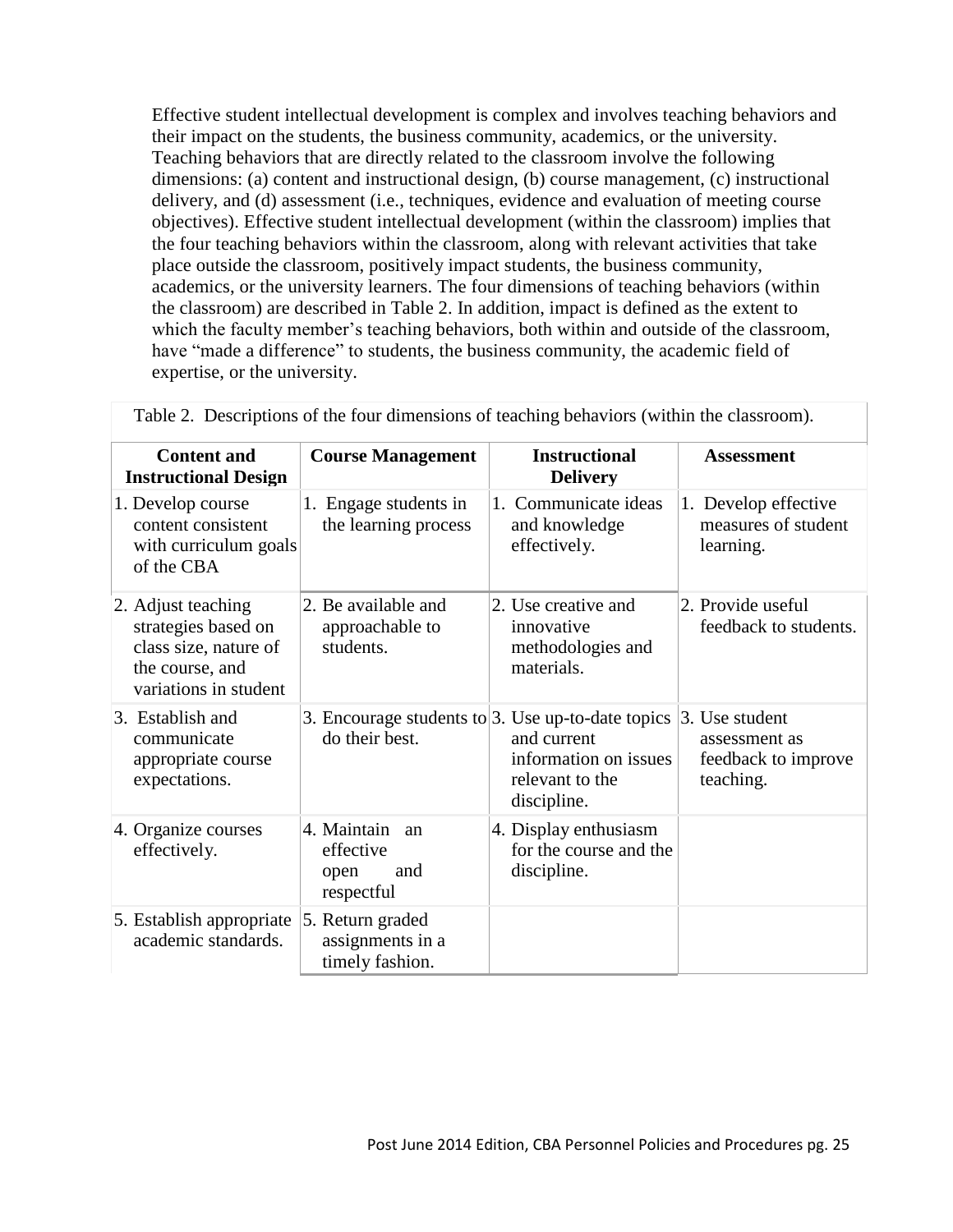1. Evaluating Effectiveness of Student Intellectual Development

Because student intellectual development is both important and complex, input for the evaluation of student intellectual development is solicited from the candidate, students, peers, and administrators. The candidate evaluates effectiveness of student intellectual development through the introspection provided in a portfolio prepared for each review process. A portfolio should contain self-reflection and evidence related to the four dimensions of teaching behaviors in Table

2 as well as evidence of student intellectual development activities outside the classroom. A candidate's annual report is of particular importance. Students evaluate faculty directly through student course evaluations and indirectly through performance on assessment measures of their learning. Candidates are free to include peer evaluations of teaching behaviors and impacts on learners. Administrators (chair and dean) provide evaluations in each of the review processes.

2. Rating Scale for Evaluating Effectiveness of Student Intellectual Development

The five-point rating scale in Table 3 is provided for guidance in the evaluation of effective student intellectual development. The numeric evaluation is not meant to be an average of rankings for different parts of the table. The numeric evaluation is meant to convey that a candidate's overall performance on student intellectual development most closely resembles a 1,

2, 3, 4, or 5 as defined in Table 3. Other than Tables 4 and 5, the numeric evaluations for academic responsibility, scholarly activity, and committees and other professional activities are used in a similar manner. When using Table 3, evaluators should take note of differences in workloads in such areas as number of course preparations and the difficulty of courses taught.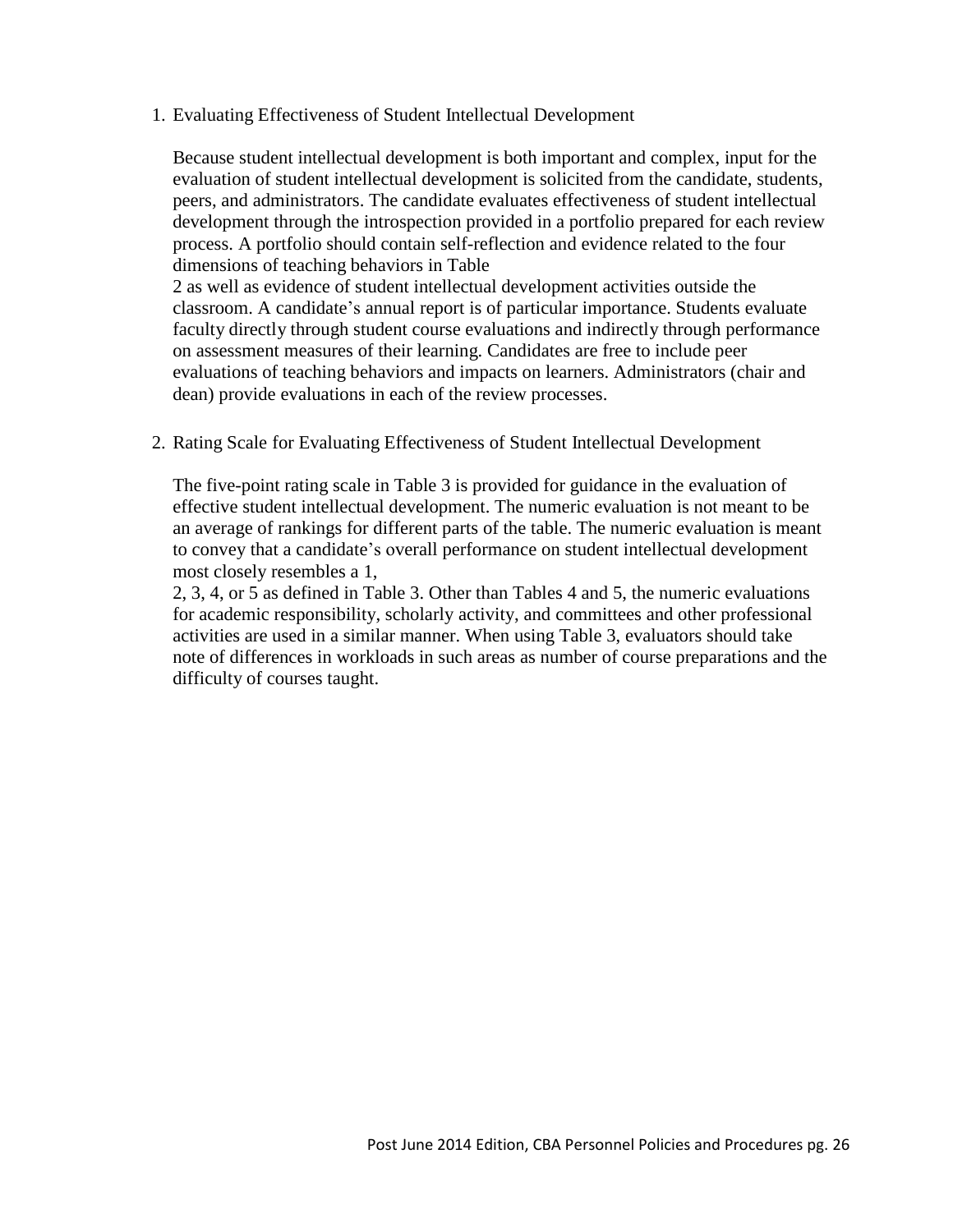|                                                                                                                                                                                                                                                      | Table 5. If five point fatting search of the evaluation of student intencetual development.                                                                           |                                                                                                                                                                                                                                                |                                                                                                          |                                                                                                                                                                                                   |
|------------------------------------------------------------------------------------------------------------------------------------------------------------------------------------------------------------------------------------------------------|-----------------------------------------------------------------------------------------------------------------------------------------------------------------------|------------------------------------------------------------------------------------------------------------------------------------------------------------------------------------------------------------------------------------------------|----------------------------------------------------------------------------------------------------------|---------------------------------------------------------------------------------------------------------------------------------------------------------------------------------------------------|
| 1 (significantly<br>exceeds<br>expectations)                                                                                                                                                                                                         | 2 (exceeds<br><b>Expectations</b> )                                                                                                                                   | 3 (meets<br><b>Expectation</b> )                                                                                                                                                                                                               | 4 (performs below 5 (performs<br>expectations)                                                           | significantly<br>below<br>expectations)                                                                                                                                                           |
| Excels in all four<br>dimensions of<br>teaching behaviors. dimensions of                                                                                                                                                                             | Excels in three of<br>the four<br>teaching behaviors<br>and is adequate in<br>the other.                                                                              | Excels in two of<br>the four<br>dimensions of<br>teaching behaviors<br>and is adequate in<br>the other two.                                                                                                                                    | There are serious<br>Deficiencies with<br>respect to at least<br>one dimension of<br>teaching behaviors. | There are serious<br>deficiencies with at<br>least two<br>dimensions of<br>teaching behaviors.                                                                                                    |
| Has significant<br>positive impact on<br>learners with<br>respect to both<br>student satisfaction satisfaction and<br>and student<br>learning. There is<br>evidence that<br>students receive an receive an<br>exceptional<br>learning<br>experience. | Has positive<br>impact on learners<br>with respect to<br>both student<br>student learning.<br>There is evidence<br>that students<br>excellent learning<br>experience. | Has positive<br>impact with<br>respect to both<br>student satisfaction respect to both<br>and student<br>learning. There is<br>evidence that<br>students receive an little evidence of<br>acceptable learning student learning.<br>experience. | Does not have<br>positive impact on<br>learners with<br>and student<br>learning. There is                | Does not have<br>positive impact on<br>learners with<br>respect to either<br>student satisfaction student satisfaction<br>or student learning.<br>There is no<br>evidence of student<br>learning. |
| Seeks innovation<br>to improve an<br>already excellent<br>teaching record.                                                                                                                                                                           | Consistently<br>strives to improve<br>teaching<br>effectiveness.                                                                                                      | Often tries to<br>improve teaching<br>effectiveness.                                                                                                                                                                                           | Shows little<br>interest in<br>improving<br>teaching<br>effectiveness.                                   | Shows no interest<br>in improving<br>teaching<br>effectiveness.                                                                                                                                   |
| Student<br>evaluations are<br>consistently in the<br>upper range of the<br>scale.                                                                                                                                                                    | Student<br>evaluations are<br>consistently above<br>the mid-range of<br>the scale.                                                                                    | Student<br>evaluations are in<br>the mid-range of<br>the scale.                                                                                                                                                                                | Student<br>evaluations are<br>consistently below<br>the mid-range of<br>the scale.                       | Student<br>evaluations are<br>consistently in the<br>lower range of the<br>scale.                                                                                                                 |

Table 3: A five point rating scale for the evaluation of student intellectual development.

Ī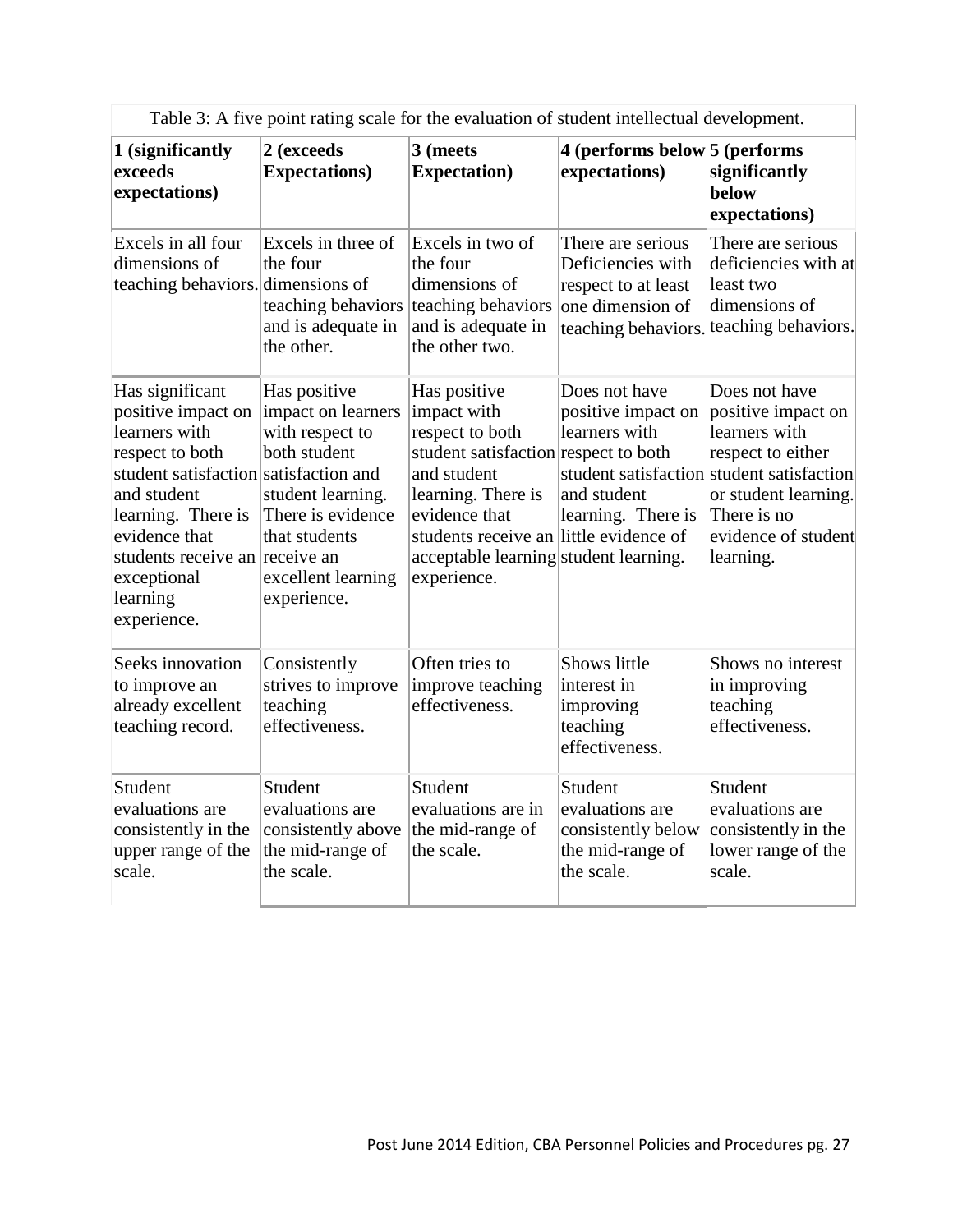#### c. Scholarly Activity

Scholarly activity provides evidence that a candidate is active and growing in his/her discipline. Faculty engaged in such scholarly pursuits are better prepared to be stimulating forces in the classroom, contribute to the advancement of their discipline, and bring recognition to themselves and to Winthrop University. Outputs for scholarly activity include refereed journals (academic, professional, or pedagogical), research monographs, patents, scholarly books, chapters in scholarly books, textbooks, proceedings from scholarly meetings, papers presented at academic or professional meetings, publicly available research working papers, papers presented at faculty research seminars, publications in trade journals, published book reviews, in-house journals, written cases with instructional materials, and instructional software (see Table 4). Other examples of scholarly activity include, but are not limited to, application of scholarship that results in a documented change (i.e., collaboration with local schools, community organizations, new professional certifications), creation of scholarly materials and models, grant development and awards, and patent applications that require a significant investment of time.

All of these outputs may be presented as documentation of scholarly activity. Collectively these outputs comprise a portfolio of scholarly activity. The outputs in the portfolio are divided into two categories: Articles and Other. Outputs that are not in refereed journals are placed in the Other category. The CBA uses a computerized tracking system to monitor scholarly activity. In this system, refereed journal publications and conference papers are tracked separately. Additional scholarly activity is counted as other.

Articles are defined as refereed publications in the author's discipline if they appear in academic, professional, or pedagogical journals that have an acceptable refereeing process. Such a process requires that the article has been carefully reviewed and scrutinized by scholars or experts knowledgeable about the content of the article. The reviewers may be members of an editorial board or experts not associated with the editorial board. The review process should either be a blind review process where the author is not known to the reviewers or a double blind process where the author is not known to the reviewers and the reviewers are not known to the author. The manuscript is thus judged on its own merits, free from the influence of the reputation (or lack thereof) of the author. Candidates are credited with one article for one review process (e.g., a case study with a teaching note counts as one publication). For purposes of the annual evaluation, credit is given for the year the article is accepted. For purposes of tenure, credit is given for the year the article is accepted or published (if originally credited in year of acceptance, cannot subsequently be changed to year published.) For purposes of promotion, credit is given for the year the article is published. Final copies of all published journal articles should be uploaded into CBA's computerized tracking system. Refereed articles provide strong evidence of a candidate's standing in his/her academic discipline and serve as a measure of external validation.

1. Evaluation of Scholarly Activity

Scholarly activity is evaluated on six factors: quantity, continuity, quality, impact, field appropriateness/relevance, and au. All six factors will be considered when evaluating a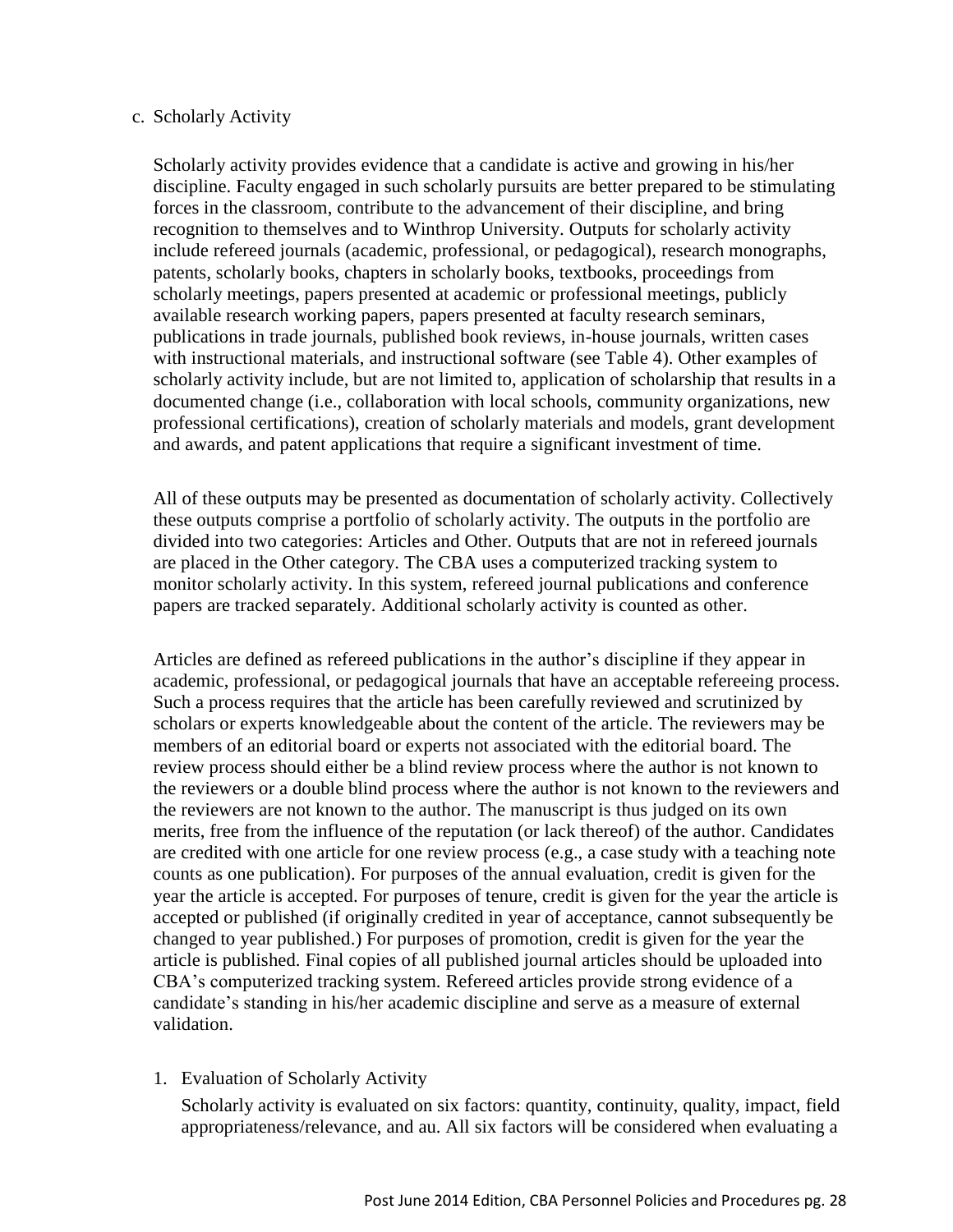candidate's portfolio. Quantity and continuity are quantitative measures that are evaluated using the guidelines provided in Tables 4 and 5 below. Quality, impact, field appropriateness/relevance, and authorship are more qualitative factors.

**Quantity.** Quantity consists of refereed journal article productivity over a five-year period (see Table 4). In any given five-year period, faculty should achieve at least a "meets expectations" rating with respect to the quantity of their scholarly activity in Table 4.

| Table 4: Refereed journal article productivity over a five-year |                              |  |  |
|-----------------------------------------------------------------|------------------------------|--|--|
| Category                                                        | <b>Articles over 5 years</b> |  |  |
| 1 (Significantly exceeds)                                       | 5 or more articles           |  |  |
| 2 (Exceeds expectations)                                        | 4 articles                   |  |  |
| 3 (Meets expectations)                                          | 3 articles                   |  |  |
| 4 (Performs below                                               | 1 or 2 articles              |  |  |
| 5 (Performs significantly                                       | 0 articles                   |  |  |
| below                                                           |                              |  |  |

**Continuity**. Continuity consists of total scholarly activity over a five-year period (see Table 5). With respect to continuity, faculty members should maintain a continuous history of outputs of scholarly activities. In any given five-year period, faculty should achieve at least a "meets expectations" rating with respect to the continuity of their scholarly activity in Table 5. Continuity in performance is more meaningful than a short period of increased productivity.

| Table 5. Total scholarly activity over a five-year period. |                                 |  |  |
|------------------------------------------------------------|---------------------------------|--|--|
| Category                                                   | <b>Requirement over 5 years</b> |  |  |
| 1 (Highly active)                                          | 11 or more research outputs     |  |  |
| 2 (Active)                                                 | 8-10 research outputs           |  |  |
| 3 (Meets expected                                          | 4-7 total research outputs      |  |  |
| 4 (Some activity)                                          | 2-3 research outputs            |  |  |
| 5 (Inactive)                                               | Fewer than two research outputs |  |  |

An important linkage between Table 4 and Table 5 concerns the submission of papers to refereed journals. Once a paper has been submitted to a refereed journal for review, it counts as an Other scholarly activity. If the submission is published in a refereed journal, then it counts as an article in Table 4. Once published, a paper no longer counts as an Other scholarly activity. The various outputs for scholarly activity are defined under the definition of scholarly activity discussed above.

Furthermore, evaluation of scholarly activity is more than a simple count using Tables 4 and 5. Quality, impact, field appropriateness/relevance, and authorship are also important factors in the evaluation (see definitions below). Faculty should document quality, impact, field appropriateness/relevance, professional development, and authorship in the annual report. In each annual report, the dean and department chair should provide feedback on the quality, impact, field appropriateness/relevance,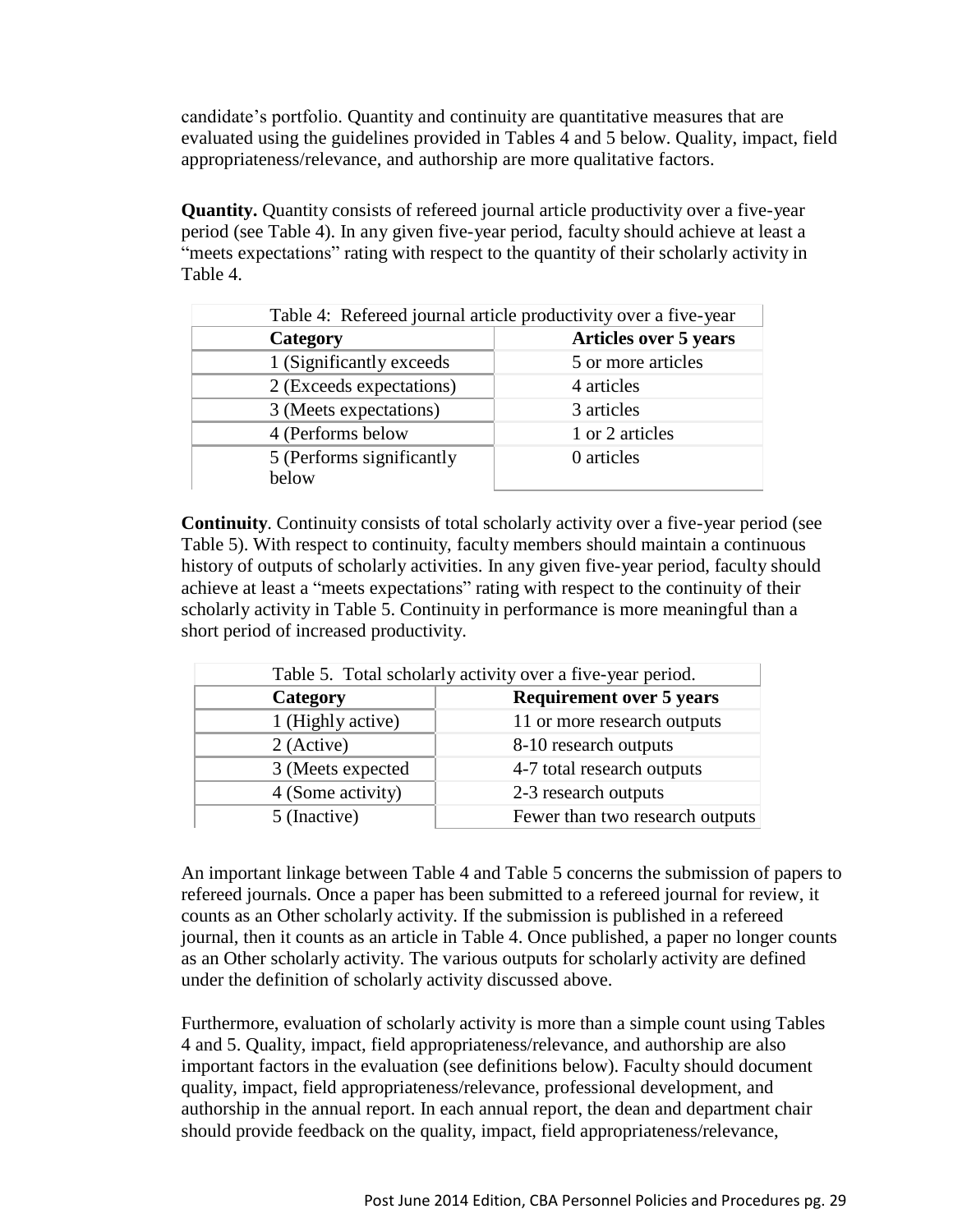professional development, and authorship of the quality, impact, field appropriateness/relevance, and authorship when the candidate is evaluated in pretenure, tenure, or promotion reviews.

**Quality.** For each of the categories Articles and Other, there is a quality dimension. The quality of an article is determined by a copy of the journal's refereeing procedure and acceptance/rejection rates. There are three categories of acceptance rates: Type I, Type II and Type III. Type I is a 0-20% acceptance rate; Type II is a 21-40% acceptance rate; and Type III is a 41% or higher acceptance rate. Candidates for promotion must have at least one Type I published, refereed journal article within the past five years. In addition, candidates for pre- tenure review, tenure, or promotion are responsible for presenting evidence of the quality of their articles.

In some cases, an item in the Other category can be judged to be equivalent in quality to a refereed article. One such situation can occur in fields where demands for current research results pressure faculty to publish in outlets such as conference proceedings rather than journals. If such outlets employ refereeing procedures and acceptance rates comparable to refereed journals, then these outlets can be considered acceptable substitutes for refereed journals. Providing the documentation of quality for the review process and/or quality of the proceedings is the responsibility of the candidate. A candidate's department chair is expected to use the documentation to evaluate the scholarly activity. A written evaluation should be completed as soon as the documentation is available. The chair's written evaluation of the item should be included in the candidate's annual evaluation and/or be available for inclusion in materials used for a review of a candidate.

**Impact.** Impact is another qualitative dimension. The impact of the faculty member's five year portfolio of intellectual contributions is defined as the extent to which the faculty member's scholarly activities have "made a difference" to the university, academic field of expertise, students, or the business community. Examples of impact include, but are not limited to, the following: publications that align with the mission of the college, publications in highly recognized, leading peer-reviewed journals (i.e., those that are considered Type I or ranked in top 20 in published rankings from field experts on the quality of a journal), citation counts, download counts for electronic journals, recognitions or awards from professional organizations, inclusion of publications on the syllabi of other professors' courses, use of academic work in doctoral seminars, competitive grants funded by major national and international agencies, case studies leading to the adoption of new teaching/learning practices, textbook adoption rates, case study adoption rates, media citations, requests from the practice community to speak about research, and invitations by governmental agencies to serve on policy making boards due to research expertise.

As a candidate develops and matures, it is expected that the portfolio of scholarly activity will contain some items that are superior in quality and some items in the portfolio make an impact to the university, academic field of expertise, students, or the business community.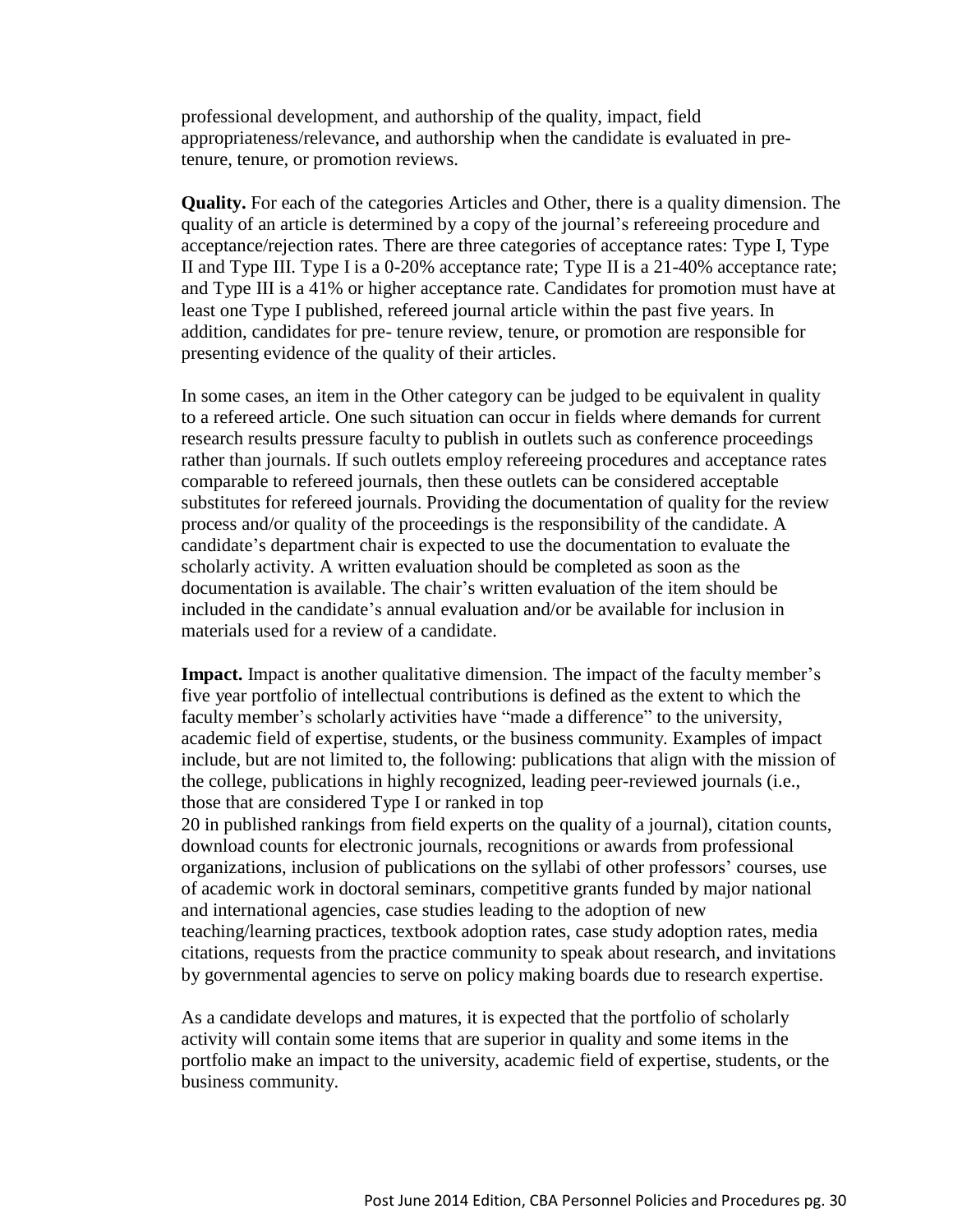**Field Appropriateness/Relevance.** Candidates must also indicate the field appropriateness/relevance of scholarly activity. Specifically, the items in the portfolio should be determined by terminal degree and/or teaching responsibilities in consultation with the dean and department chair.

**Authorship.** With respect to one's role in co-authored journal articles, the candidate is not required to be first author, but as the candidate matures the expectation is that he/she will play an increasing role in the production of such journal articles. In cases where the position of the candidate's name on an article does not accurately reflect the candidate's role, the candidate should provide evidence regarding his/her role in the publication of the article.

2. Rating Scale for Evaluation of Scholarly Activity

The five-point rating scale in Table 6 is provided for guidance in the evaluation of scholarly activity for the non-quantitative aspects of scholarly activity.

| Table 6: A five point rating scale for the non-quantitative aspects of scholarly activity.                       |                                                                                                                                            |                                                                                                                        |                                                                                                                                                 |                                                                                                         |
|------------------------------------------------------------------------------------------------------------------|--------------------------------------------------------------------------------------------------------------------------------------------|------------------------------------------------------------------------------------------------------------------------|-------------------------------------------------------------------------------------------------------------------------------------------------|---------------------------------------------------------------------------------------------------------|
| 1 (significantly<br>exceeds<br>expectations)                                                                     | 2 (exceeds<br>expectations)                                                                                                                | *3 (meets<br>expectations)                                                                                             | 4 (performs below 5 (performs<br>expectations)                                                                                                  | significantly<br>below<br>expectations)                                                                 |
| Assumes a<br>significant<br>leadership role in<br>many scholarly<br>activities.                                  | Often assumes a<br>significant<br>leadership role in<br>scholarly activity.                                                                | Assumes a role in<br>scholarly activity<br>that demonstrates<br>engagement and<br>potential for<br>leadership.         | Demonstrates very<br>little engagement<br>for scholarly<br>activity and<br>evidence for a<br>potential<br>leadership role is<br>absent.         | Demonstrates no<br>engagement in<br>scholarly activity<br>and no potential<br>for a leadership<br>role. |
| Evidence exists<br>that there are<br>several items in<br>the scholarly<br>activity portfolio<br>of high quality. | Evidence exists<br>that there is at least that there are<br>one item in the<br>scholarly activity<br>portfolio that is of<br>high quality. | Evidence exists<br>quality inputs in<br>the scholarly<br>activity portfolio<br>with potential for<br>improved quality. | Evidence of<br>quality in the<br>scholarly activity<br>portfolio is<br>lacking.                                                                 | There is no<br>evidence of quality<br>in the scholarly<br>activity portfolio.                           |
|                                                                                                                  |                                                                                                                                            | The scholarly<br>field appropriate.                                                                                    | The scholarly<br>activity portfolio is activity portfolio is activity portfolio<br>lacking sufficient<br>outputs that are<br>field appropriate. | The scholarly<br>contains no outputs<br>that are field<br>appropriate.                                  |

\* With respect to field appropriateness the highest evaluation is a 3. d. Committees and Other Professional Activities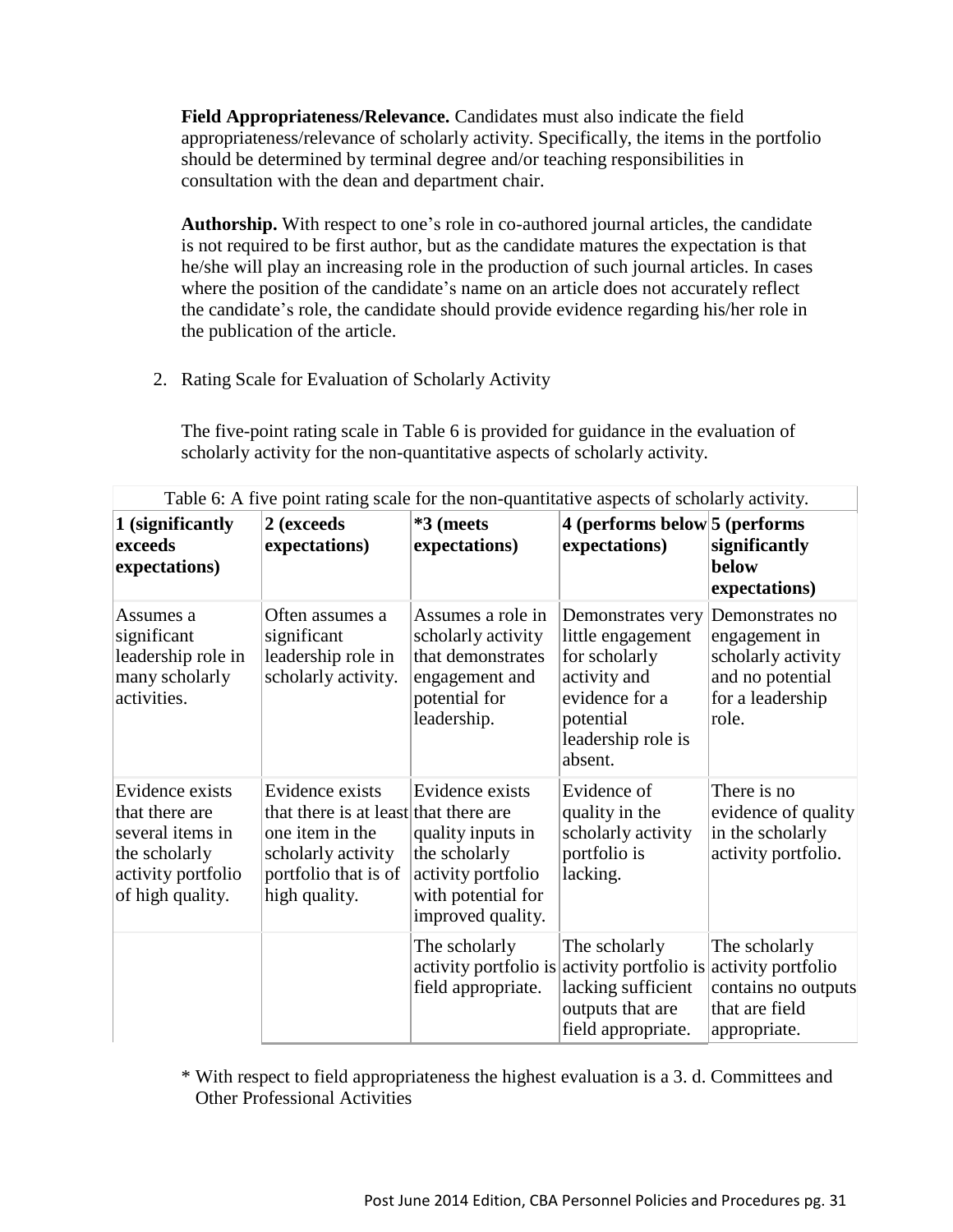While the Winthrop University Faculty Manual does not differentiate among types of activities has three dimensions: (1) university (including college and department), (2) discipline, and (3) community. CBA faculty are expected to be active in university committees and other professional activities and at least one of either discipline or community committees and other professional activities. It is acceptable to have a high level of activity in one of either discipline or community committees and other professional activities and a low level of activity in the other. Furthermore, the five year portfolio of faculty work related to committees and other professional activities should contain some activities that make an impact on the university, academic field of expertise, the business community, or students. Impact is defined as the extent to which the faculty member's work on committees and other professional activities have "made a difference" to the university, academic field of expertise, the business community, or students.

1. Evaluation of University Committees and Other Professional Activities

University committees and other professional activities include activities conducted on behalf of the university at the university, college, or departmental level. These types of activities are the basis for evaluating university committees and other professional activities: holding leadership roles on committees or task forces; efforts on committees or task forces; student advising and counseling; active engagement with student organizations; efforts to increase student enrollment; efforts to improve student retention; efforts to assist with career planning for students; efforts in faculty search processes; development and participation in continuing education programs; application of faculty knowledge/expertise to support university initiatives; leadership roles in assessment initiatives; program coordination; and special administrative assignments (such as fundraising, creation of a policy manual, etc.).

Although rare in occurrence, those university committees and other professional activities that require an inordinate amount of time due to the nature of the activity and leadership role assumed can be labeled as Professional Stewardship. Professional stewardship activities must be significant in nature, making a substantial impact on the university as a whole or a faculty member's field of expertise (i.e., guiding national discourse or shaping regional leadership practices in the industry). Individual faculty members are responsible for documenting the related time commitments and impact on the university and/or field of expertise. Furthermore, professional stewardship activities must be approved by the Department Chair and Dean, prior to receiving the professional stewardship designation. The Department Chair and Dean must also give annual approval for those professional stewardship activities that last more than one year. In some cases, when a faculty member has obtained approval and can provide documentation of time commitment and impact on the university or field of expertise, professional stewardship can count for an "Other" output under scholarly activity.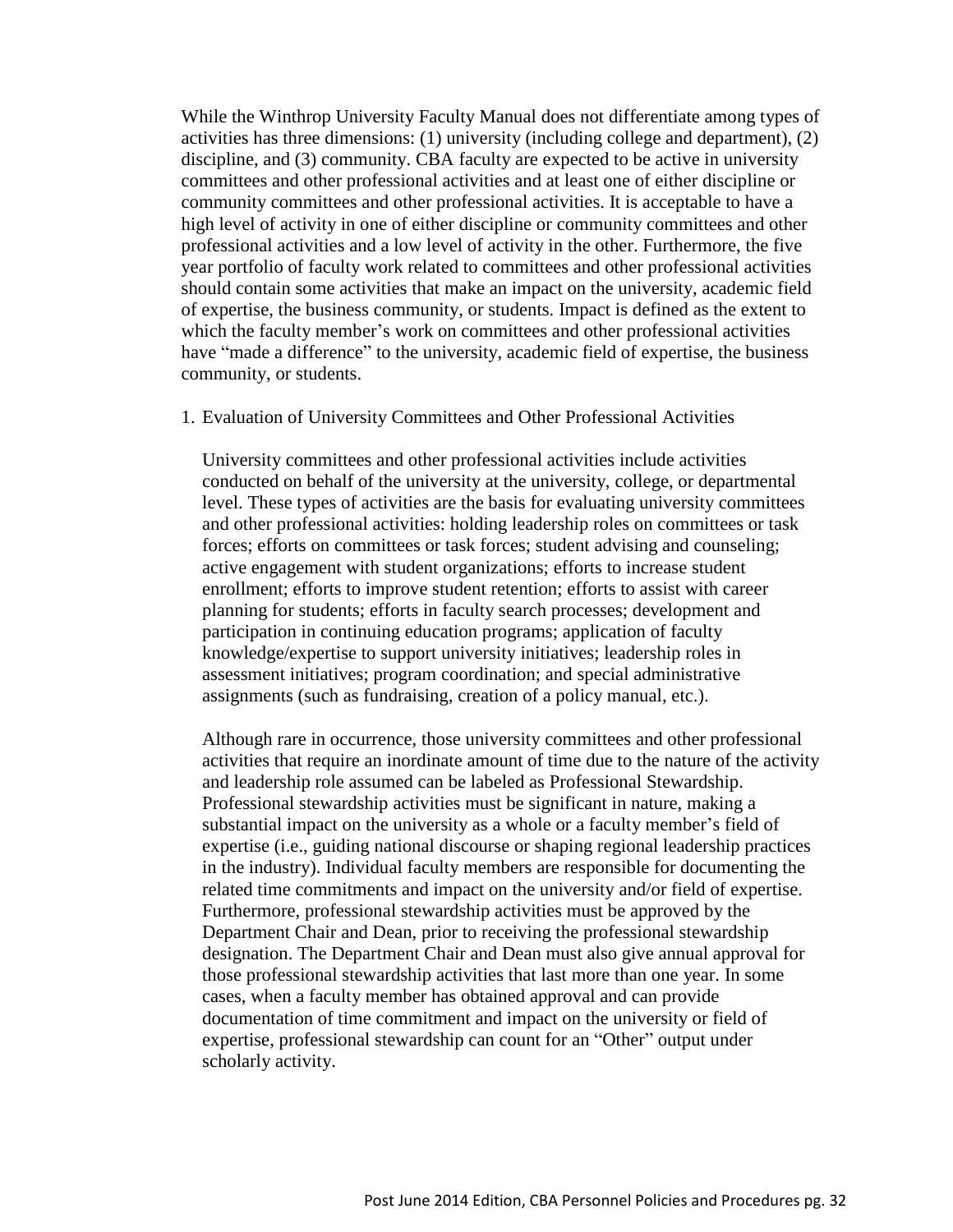Table 7 provides a five point rating scale for evaluating university committees and other professional activities.

| 1 (significantly<br>exceeds<br>expectations)                                                                                                                   | 2 (exceeds<br>expectations)                                                                                                                                                                                       | 3 (meets<br>expectati<br>ons)                                                                                                                                                                                                                                | 4 (performs<br>below<br>expectations)                                                                    | 5 (performs<br>significantly<br>below<br>expectations)                                 |
|----------------------------------------------------------------------------------------------------------------------------------------------------------------|-------------------------------------------------------------------------------------------------------------------------------------------------------------------------------------------------------------------|--------------------------------------------------------------------------------------------------------------------------------------------------------------------------------------------------------------------------------------------------------------|----------------------------------------------------------------------------------------------------------|----------------------------------------------------------------------------------------|
| Has demonstrated<br>leadership and<br>maturity by<br>distinguishing<br>himself/herself in<br>multiple university<br>service activities.                        | Has been actively<br>engaged in<br>university service<br>functions and/or<br>has occasionally<br>been elected or<br>chosen for<br>leadership<br>responsibilities but position;<br>mostly at the<br>college level. | Has been actively<br>engaged in<br>university service<br>functions and/or<br>served on<br>committees/task<br>forces, but rarely<br>in a leadership<br>however, this<br>candidate takes<br>university service<br>functions<br>seriously and<br>makes positive | Has taken part in<br>some university<br>service functions<br>but never in a<br>leadership<br>position.   | Has shown an<br>unwillingness to<br>participate in<br>university service<br>functions. |
| Is well-known in<br>the university and<br>is often chosen or<br>elected to serve in<br>leadership<br>positions at both<br>the college and<br>university level. | Is well-known and<br>respected at the<br>college level, but<br>has only been in<br>leadership<br>positions inside<br>the college.                                                                                 | Is respected at the<br>college level and<br>has assumed<br>leadership<br>positions at the<br>department level.                                                                                                                                               | Is disinterested in<br>university service<br>functions and<br>rarely makes<br>positive<br>contributions. | Seeks to avoid<br>university service<br>responsibilities.                              |

# 2. Evaluation of Discipline Committees and Other Professional Activities

These activities are conducted primarily in settings external to the university. Typically these activities relate to faculty involvement in organizations related to the candidate's area of expertise. Candidates are expected to document their committees and other professional activities related to of their discipline. Such documentation might include, but is not limited to, copies of meeting programs including the candidate's name, letters indicative of the candidate's role, awards, or certificates. The involvement can be demonstrated by, but is not limited to, the following: holding leadership roles in national or regional professional organizations; serving as editor or reviewer for professional journals or proceedings; participation in professional meetings and seminars as a presenter, chair, or discussant; earning professional designations, honors, or awards; presenting clinics, seminars, and workshops to professional peers; serving as a professional consultant for a profession or with a for-profit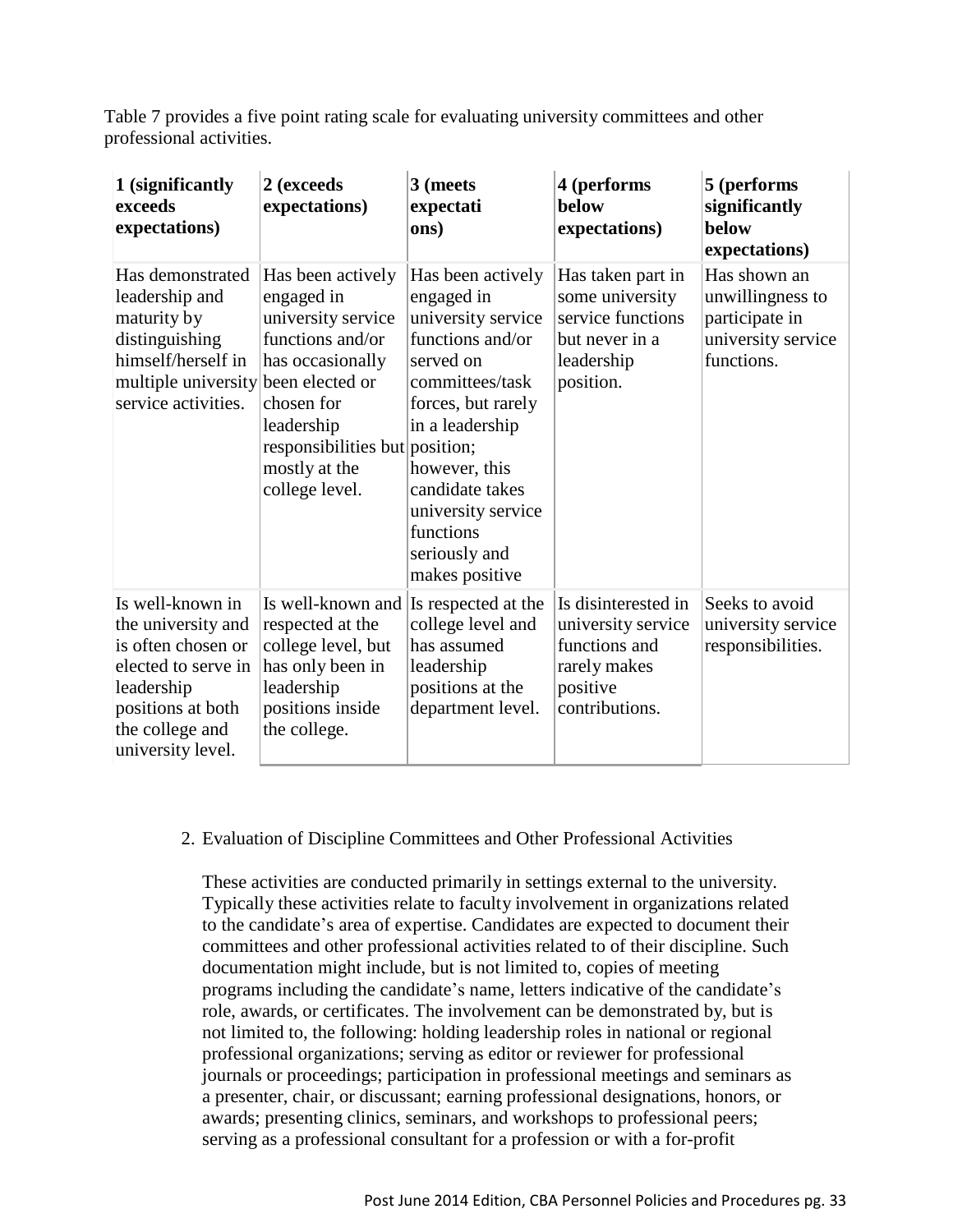organization; serving on a committee or task force for a professional organization; maintaining memberships/certifications in professional organizations; facilitation of professional development programs or continuing education programs; and management of external grant programs. Table 8 provides a five point rating scale for evaluating discipline committees and other professional activities.

| Table 8: A five point rating scale for evaluation of discipline professional stewardship.                                                                                                                                                                                                                                                                                                                                               |                                                                                                                                                                                                                           |                                                                                                                                                                                                                                                                |                                                                                                                                              |                                                                                                                                                                                 |  |
|-----------------------------------------------------------------------------------------------------------------------------------------------------------------------------------------------------------------------------------------------------------------------------------------------------------------------------------------------------------------------------------------------------------------------------------------|---------------------------------------------------------------------------------------------------------------------------------------------------------------------------------------------------------------------------|----------------------------------------------------------------------------------------------------------------------------------------------------------------------------------------------------------------------------------------------------------------|----------------------------------------------------------------------------------------------------------------------------------------------|---------------------------------------------------------------------------------------------------------------------------------------------------------------------------------|--|
| 1 (significantly<br>exceeds<br>expectations)                                                                                                                                                                                                                                                                                                                                                                                            | 2 (exceeds                                                                                                                                                                                                                | 3 (meets<br>expectations)                                                                                                                                                                                                                                      | 4 (performs below<br>expectations                                                                                                            | 5 (performs<br>significantly below<br>expectations                                                                                                                              |  |
| Has demonstrated<br>leadership and<br>made an extensive<br>time commitment in committees and<br>professional service other professional<br>activities supporting activities. This<br>his/her discipline.<br>In addition, there is<br>evidence that the<br>candidate's<br>discipline<br>committees and<br>other professional<br>activities with<br>respect to<br>leadership or time<br>commitment has<br>been of substantial<br>benefit. | Has repeatedly<br>committed time to<br>discipline<br>might include<br>serving on an<br>advisory board,<br>serving as a journal<br>editor, holding<br>office, or reviewing reviews papers for<br>many journal<br>articles. | Maintains<br>membership in<br>appropriate<br>professional<br>organizations,<br>consistently attends involved in any<br>professional<br>meetings as a<br>presenter, session<br>chair, or discussant. activities.<br>Occasionally<br>conferences or<br>journals. | Maintains some<br>memberships in<br>professional<br>organizations, but<br>does not get<br>discipline<br>committees and<br>other professional | Does not maintain<br>membership in<br>professional<br>organizations and<br>does not get<br>involved in any<br>discipline<br>committees and<br>other professional<br>activities. |  |

3. Evaluation of Community Committees and Other Professional Activities

Committees and other professional activities to the surrounding community falls within the responsibilities of a candidate and is essential to the fulfillment of the university's responsibilities. Leadership and/or significant time commitments are the basis for evaluating community committees and other professional activities. The scope of community committees and other professional activities involves activities for any of the following: the arts, business/industry, education/schools, government (local/state/federal), health/human/social services, humanities/literature/library, national/international agencies, state/regional agencies/groups, recreational/social groups, religious/church groups, or scientific groups. Candidates are expected to document their community committees and other professional activities. Such documentation might include, but is not limited to, copies of meeting programs including the candidate's name, letters indicative of the candidate's role, awards, or certificates. Such committees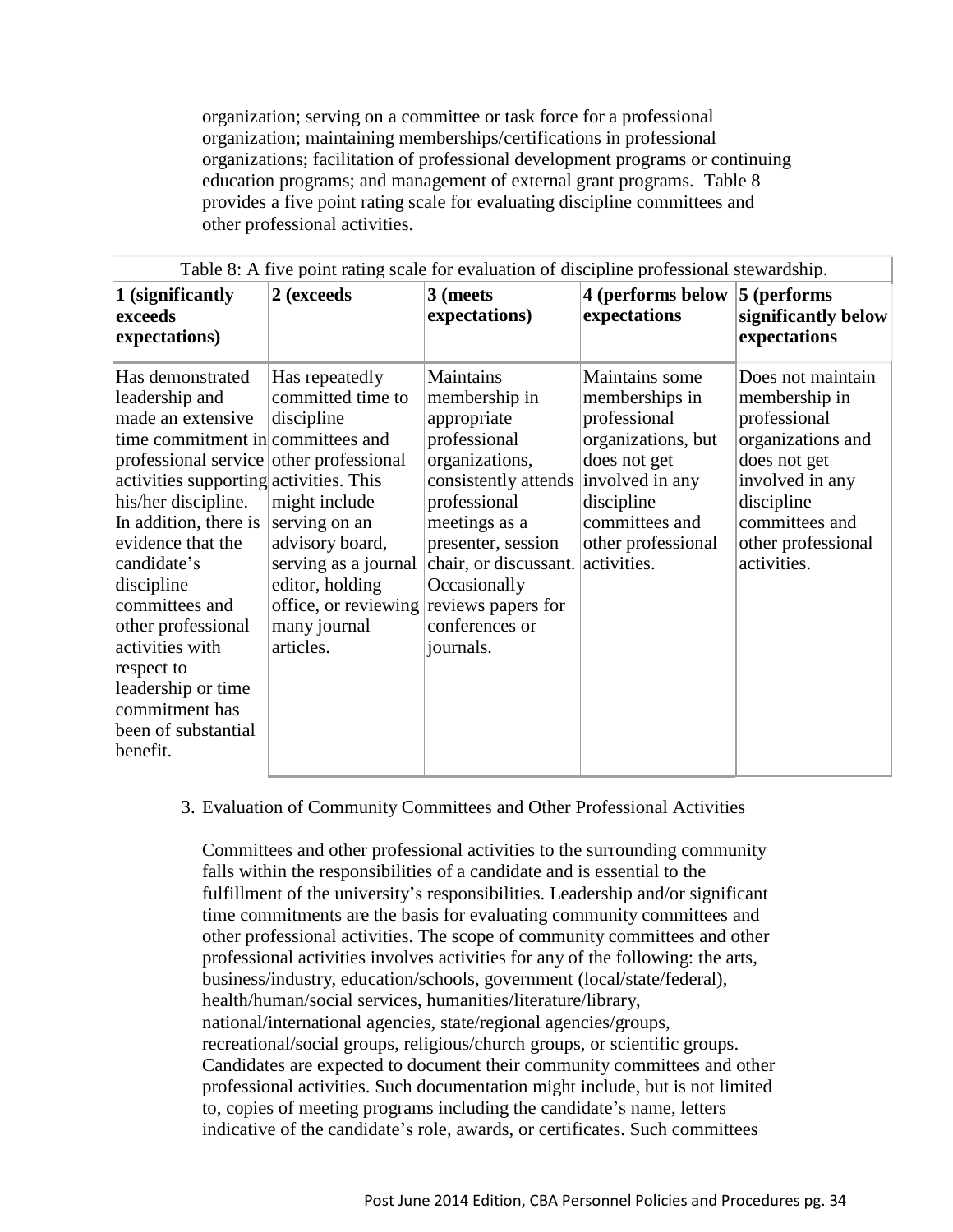and other professional activities can be demonstrated by, but is not limited to, the following: giving presentations, workshops, or demonstrations to civic or community organizations; active participation as a member of community committees, task forces, or similar groups; serving in a leadership position in civic or community organizations; serving as a professional consultant to community organizations; serving as a volunteer worker for community organizations; and assisting students' involvement in community service as part of a course requirement.

Table 9 provides a five point rating scale for evaluating community committees and other professional activities.

| (significantly<br>exceeds<br>expectations)                                                                                                                                                                                                                                                                       | 2 (exceeds<br>expectations)                                                                                                                                                                | 3 (meets<br>expectations)                                                                                     | 4 (performs<br>below<br>expectations)                                                                                                                           | 5 (performs<br>significantly<br>below<br>expectations)                               |
|------------------------------------------------------------------------------------------------------------------------------------------------------------------------------------------------------------------------------------------------------------------------------------------------------------------|--------------------------------------------------------------------------------------------------------------------------------------------------------------------------------------------|---------------------------------------------------------------------------------------------------------------|-----------------------------------------------------------------------------------------------------------------------------------------------------------------|--------------------------------------------------------------------------------------|
| Has assumed<br>at least one civic<br>or community<br>organization or has volunteered<br>volunteered<br>significant<br>amounts of time to expertise to<br>community<br>organizations. In<br>addition, there is<br>evidence that the<br>candidate's<br>involvement has<br>been impactful or<br>is of high quality. | Has either served<br>leadership roles in in some leadership his/her time or<br>role in community<br>organization(s) or<br>significant<br>amounts of time or<br>community<br>organizations. | Has volunteered<br>expertise to<br>community<br>organizations.                                                | Has taken no<br>leadership roles<br>nor volunteered<br>time to community community<br>organizations.                                                            | Has not<br>participated in<br>civic or<br>organizations in<br>any manner.            |
| Has found ways to Has involved<br>regularly involve<br>students in<br>community service as part of a course<br>as part of a course<br>requirement in<br>most of their<br>courses (if<br>applicable). The<br>involvement has<br>been quite                                                                        | students in<br>requirement in<br>several of their<br>courses (if<br>applicable).                                                                                                           | Has involved<br>students in<br>as part of a course<br>requirement on<br>several occasions<br>(if applicable). | Has not involved<br>students in<br>community service community service community service community service<br>in any course<br>requirements (if<br>applicable). | Has not involved<br>students in<br>in any course<br>requirements (if<br>applicable). |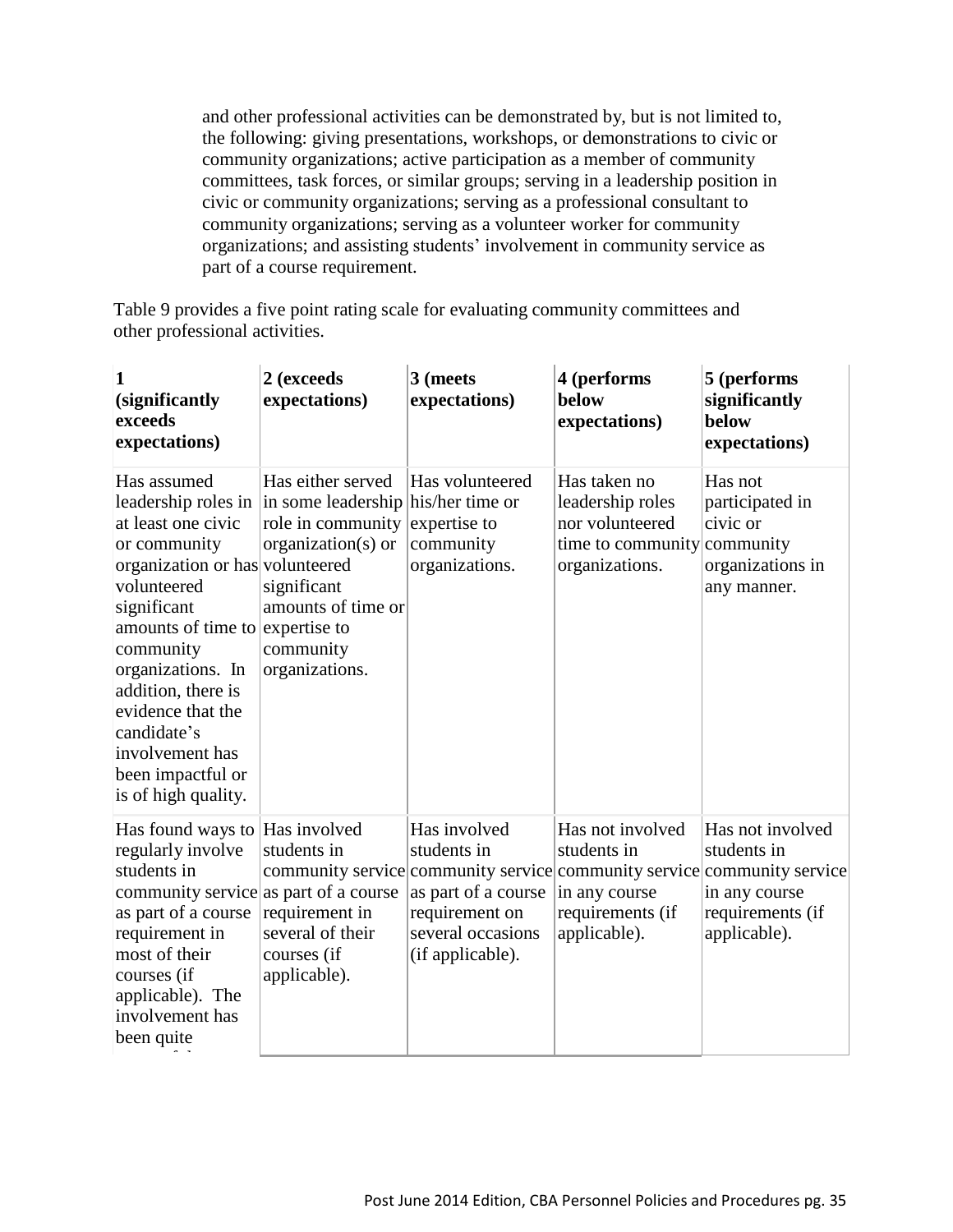#### **4. Application of the Review Criteria**

#### a. Annual Review

For the annual review, each faculty member is evaluated using the scales described in the preceding sections. For student intellectual development and committees and other professional activities, these scales can be applied to the annual review with no additional explanations. For scholarly activity, it should be noted that Tables 4 and 5 are designed to evaluate performance over multi-year review periods related to pre-tenure review, tenure, and promotion. Due to such factors as lengthy journal reviewing cycles, differing research methodologies, and variations among disciplines, there may be single years when a faculty member who is making acceptable progress has no scholarly activity that count in Table 4. In these situations, it is the responsibility of the faculty member to provide evidence in the annual report that his/her research program is active, and he/she is engaged in activities that will lead to results for Table 5. Suitable activities might include, but are not limited to, evidence of data collection, evidence of a review of the literature, attendance at research seminars, or construction of research instruments that have led to working papers submitted to refereed journals for review. Involvement in such activities can provide evidence for an annual report that the faculty member meets expectations with respect to scholarly activity.

#### b. Pre-Tenure Review

The candidate will prepare a portfolio of materials that documents his/her accomplishments and activities in student intellectual development, scholarly activity and committees and other professional activities. The CBA Personnel Committee will evaluate the portfolio in the same manner as if the candidate were standing for tenure. The criteria will be applied with the understanding that the portfolio represents only a portion of the total probationary period. The mission of the CBA Personnel Committee is to provide feedback to the candidate regarding the candidate's progress toward tenure based on his/her performance to date.

#### c. Tenure

#### 1. Application of Academic Responsibility Criteria

Tenure is based upon sustained quality performance of academic responsibility in the candidate's current rank. This normally requires that the tenure candidate maintain a rating of 3 or better during the probationary period based on the scale in Table 1.

#### 2. Application of Student Intellectual Development Criteria

Tenure is based upon sustained quality in the effectiveness of student intellectual development in the candidate's current rank. This normally requires that the tenure candidate maintain a rating of 3 or better during the probationary period based on the scale in Table 3.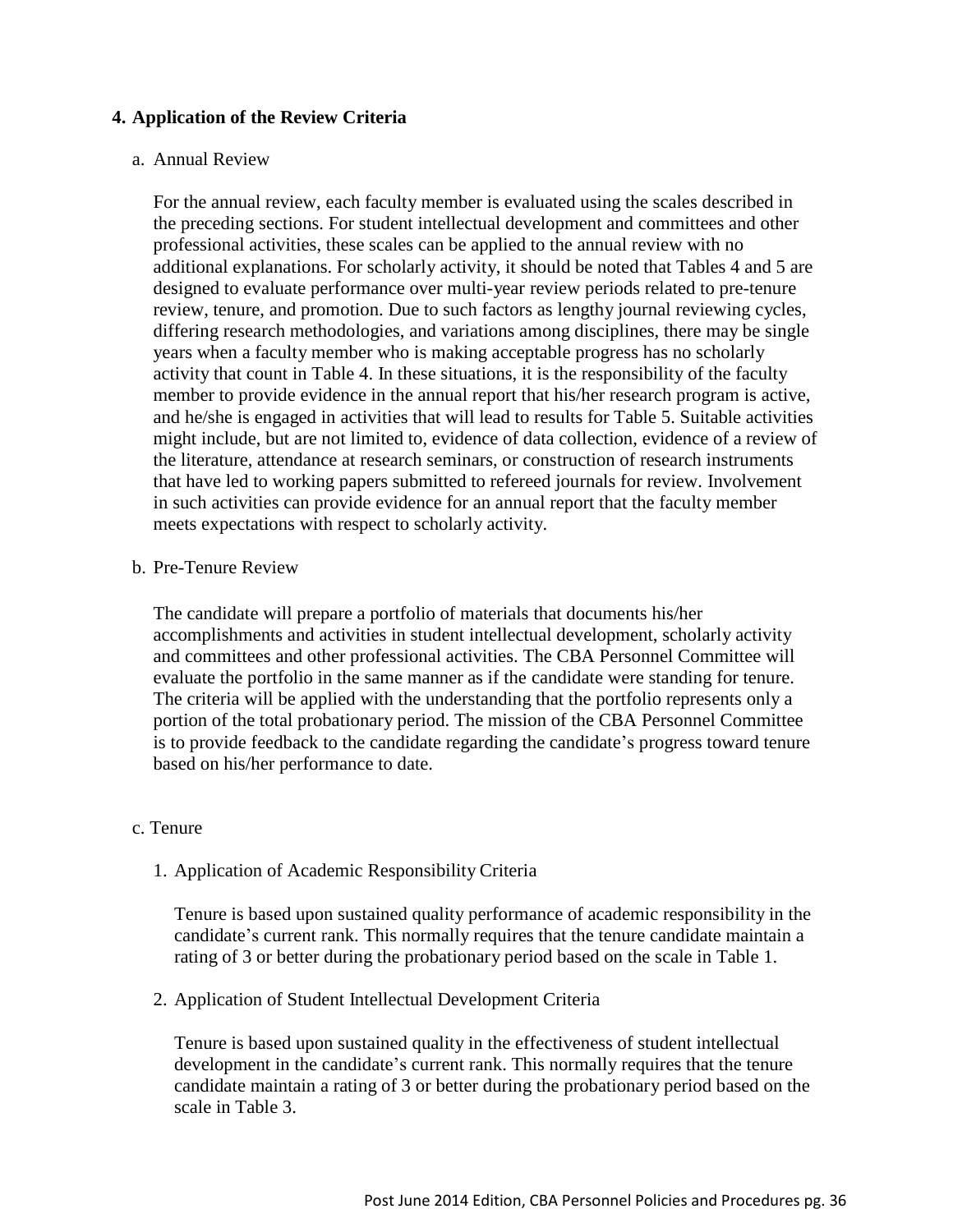3. Application of Scholarly Activity Criteria

Tenure is based upon sustained quality performance with respect to scholarly activity in the candidate's current rank. For tenure, a candidate normally must have a record with respect to scholarly activity that places him/her in at least category 3 in both Table 4 and Table 5. Specifically, this means that a candidate needs a minimum of three quality articles and seven to nine total research outputs. With respect to factors of quality, impact, field appropriateness/relevance, and authorship, evaluation is based on the evidence provided by the candidate and the annual reviews by the department chair and dean. The candidate is expected to have a rating of at least 3 based on the scale in Table 6.

4. Application of Committees and Other Professional Activities Criteria

Tenure is based upon sustained quality performance in committees and other professional activities in the candidate's current rank. For tenure, a candidate normally must have an appropriate record with respect to university stewardship that will achieve a rating of at least 3 based on the scale in Table 7. In addition, the candidate normally must have an appropriate record in discipline committees and other professional activities that will achieve a rating of at least 3 based on the scales in Table 8 or in community committees and other professional activities that will achieve a rating of at least 3 based on the scale in either Table 8 or Table 9.

d. Post-Tenure Review

Faculty are also evaluated on these same criteria in the post-tenure review. The post-tenure review process is described in the Winthrop University Faculty Manual.

## e. Promotion

When interpreting and applying criteria for promotion, the CBA observes the following guidelines:

The cumulative record of the candidate under consideration for promotion is evaluated in the areas of academic responsibility, student intellectual development, scholarly activity, and committees and other professional activities. Continuity in performance is more meaningful than short periods of increased productivity.

These policies and procedures recognize that each candidate is unique with respect to his/her academic talents and accomplishments. Therefore, with respect to student intellectual development, the evaluation process examines four dimensions of teaching behaviors inside the classroom as well as activities outside the classroom that have an impact on learners. With respect to scholarly activity, candidates can make contributions that are learning and pedagogical research, contributions to practice, or discipline-based scholarship. With respect to committees and other professional activities candidates are expected to perform at a high level with respect to university committees and other professional activities, but they have the option of choosing between discipline and community committees and other professional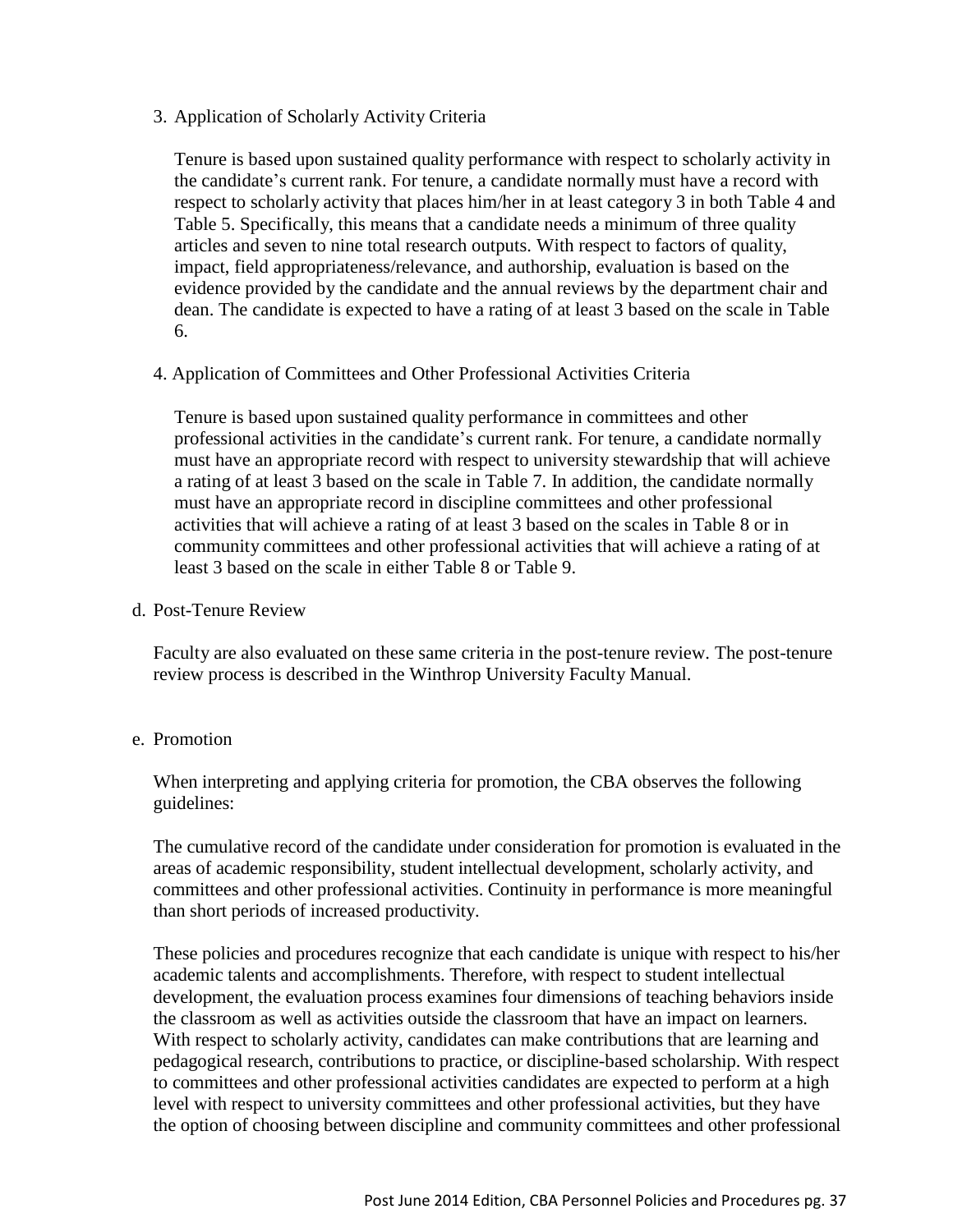activities. Therefore, the criteria for promotion are to be applied with sufficient flexibility to recognize and capitalize upon the individual strengths of candidates.

1. Application of Academic Responsibility Criteria

The relative weight that is given to academic responsibility in determining eligibility for promotion varies according to the academic rank under consideration.

Assistant Professor to Associate Professor: Promotion to Associate Professor is based upon sustained high quality academic responsibility performance in the rank of Assistant Professor. For promotion to the rank of Associate Professor a candidate normally must have an appropriate record of academic responsibility that will achieve a rating of at least 3 based on the scale in Table 1.

Associate Professor to Professor: Promotion to Professor is based upon sustained high quality academic responsibility performance in the rank of Associate Professor. A candidate seeking promotion to the rank of Professor normally must have an established record of superior academic responsibility that will achieve a rating of 3 or better based on the scales in Table 1.

2. Application of Student Intellectual Development Criteria

The relative weight that is given to student intellectual development in determining eligibility for promotion varies according to the academic rank under consideration.

Assistant Professor to Associate Professor: Promotion to Associate Professor is based upon sustained effective performance in the rank of Assistant Professor. Only in exceptional cases will a recommendation for promotion to Associate Professor be given to a candidate who has not earned a rating of at least 3 according to the scale in Table 3.

Associate Professor to Professor: Promotion to Professor is based upon sustained effective performance in the rank of Associate Professor. Normally a candidate who has not earned a rating of at least 3 according to the scale in Table 3 and demonstrated some of the characteristics of a rating of 2 will not be recommended for promotion to Professor.

3. Application of Scholarly Activity Criteria

The relative weight of the quality component for scholarly activity in determining eligibility for promotion is higher for promotion to Professor than for promotion to Associate Professor. The output of scholarly activity appropriate for promotion or tenure will be set in accordance with the goals of the CBA.

Assistant Professor to Associate Professor: Promotion to Associate Professor is based upon sustained high quality performance in the rank of Assistant Professor. For promotion to the rank of Associate Professor a candidate normally must have an appropriate record with respect to scholarly activity that yields at least a rating of 3 in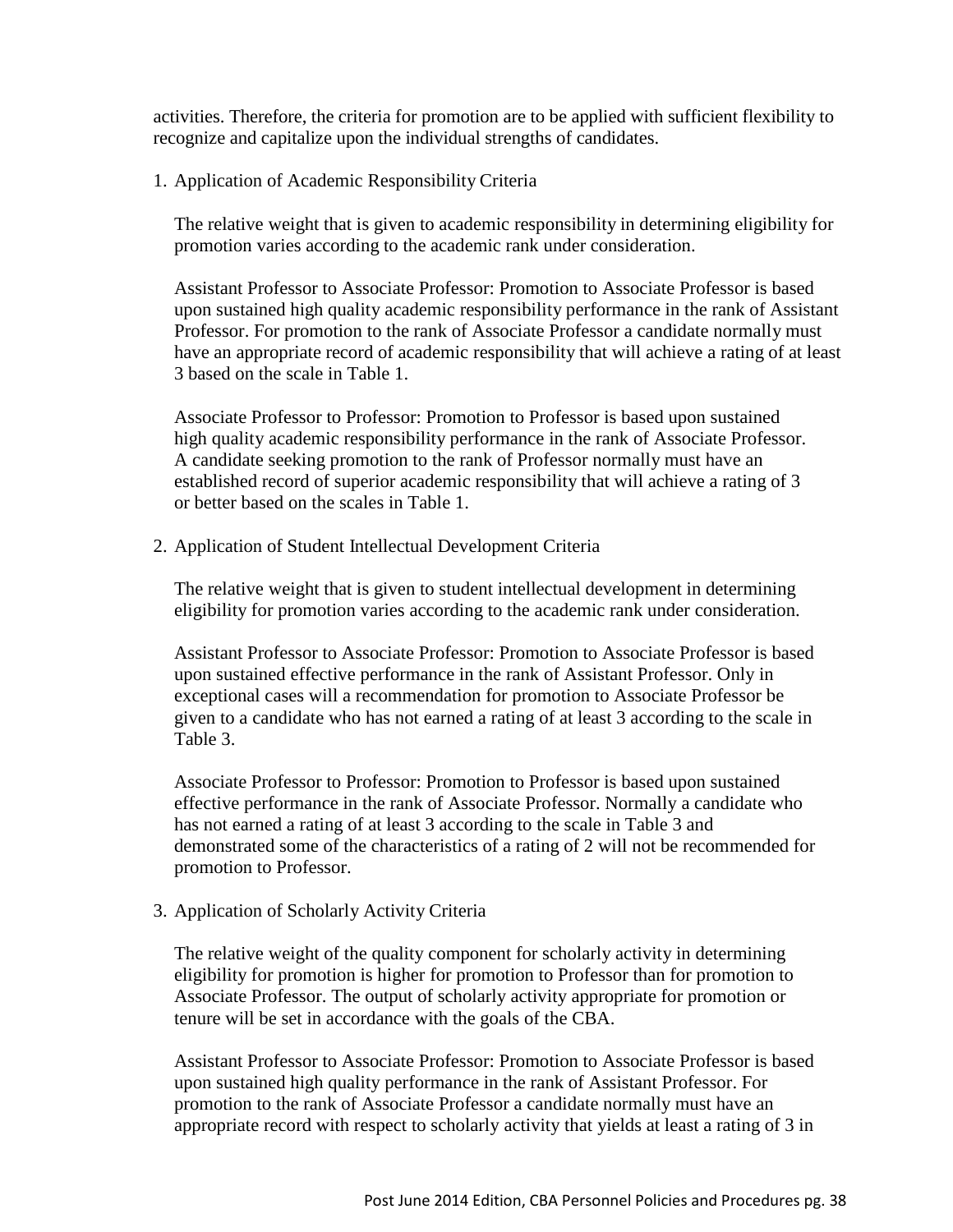Tables 4, 5, and 6. Specifically, this means that a candidate needs a minimum of three quality articles and seven to nine total research outputs. With respect to factors of quality, impact, field appropriateness/relevance, and authorship, evaluation is based on the evidence provided by the candidate and the annual review by the department chair and dean.

Associate Professor to Professor: Promotion to Professor is based upon sustained high quality performance in the rank of Associate Professor. Superior quality of scholarly activity is a major consideration for promotion to this rank. A candidate seeking promotion to the rank of Professor normally must have an established record of superior quality in scholarly activity that yields a rating of 3 or better in Tables 4 and 5, and yields a rating of 2 on Table 6. With respect to factors of quality, field appropriateness, and authorship, evaluation is based on evidence provided by the candidate and the annual review by the department chair and dean.

#### 4. Application of Committees and Other Professional Activities Criteria

The relative weight that is given to committees and other professional activities in determining eligibility for promotion varies according to the academic rank under consideration. Because of the requirements for demonstration of maturity and leadership, the impact and extent of committees and other professional activities is a larger factor in promotion to Professor than for promotion to Associate Professor.

Assistant Professor to Associate Professor: Promotion to Associate Professor is based upon sustained high quality committees and other professional activities performance in the rank of Assistant Professor. For promotion to the rank of Associate Professor a candidate normally must have an appropriate record of university committees and other professional activities that will achieve a rating of at least 3 based on the scale in Table 7. In addition, the candidate must have an appropriate record in either discipline or community committees and other professional activities that will achieve a rating of at least 3 based on the scales in Tables 8 or 9, respectively.

Associate Professor to Professor: Promotion to Professor is based upon sustained high quality committees and other professional activities performance in the rank of Associate Professor. A candidate seeking promotion to the rank of Professor normally must have an established record of superior quality in university committees and other professional activities that will achieve a rating of 2 or better based on the scales in Table 7. In addition, the candidate must normally have an appropriate record in either discipline or community committees and other professional activities that will achieve a rating of at least 3 based on the scales in Tables 8 and 9, respectively.

#### **Peer Review System**

The faculty of the College of Business Administration is committed to improvement of student intellectual development and other aspects of faculty productivity. An important component of that improvement effort is peer review. The system consists of the following: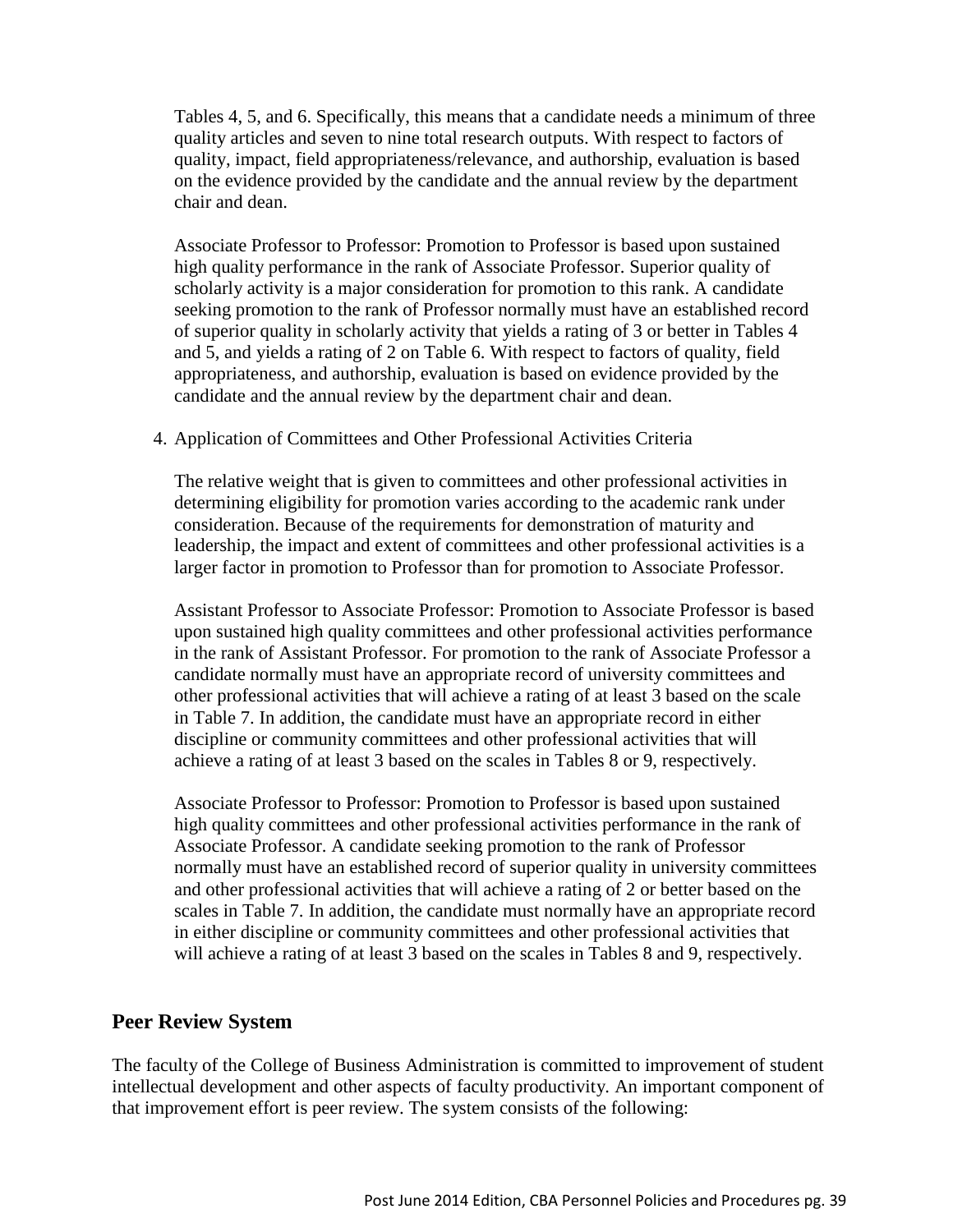- 1. Overall system description and timetable
- 2. Peer Review Form for Personnel File (Form A)

This is a one page form, to be completed by reviewer, signed by both, and inserted in the personnel file. This is to verify that the review was conducted and oral and written feedback have been provided to the faculty member being reviewed.

3. Peer Review Feedback Form (Form B)

This is a report prepared by the reviewer and discussed with the faculty member being reviewed. The template is two pages but could expand as the reviewer expresses opinions and provides written feedback. The material on the form will serve as the basis of feedback. This is the written feedback referred to in the system description. It is not a part of the personnel file nor will it be given to the chair, dean, or any other persons.

4. Peer Review Data Collection Instrument (Form C)

This is a multi-page form to be used by reviewer in any way he/she deems to be helpful. It is a set of prompts to be used to collect and organize data that the reviewer might use to complete the Peer Review Feedback Form and conduct the interview. It is only a suggestion and will not be a part of the formal review process unless both the reviewer and the faculty member under review wish to use it as a basis for discussion. The Data Collection Instrument is primarily for the benefit of the reviewer but does help to clarify expectations. It is not something that is required to be given to the faculty member being reviewed. Whether it is or is not shared with the faculty member being reviewed is up to the reviewer. As with the Feedback Form, in no case will this instrument be distributed to any persons other than the reviewer and faculty member under review.

#### Annual Peer Review of Non-Tenured Faculty Members

In addition to the annual evaluation process, all non-tenured, tenure track faculty members will be reviewed by a peer each year in the first, second, fourth and fifth years of employment. Any CBA faculty member may elect to participate in the Peer Review Process, regardless of tenure status or type of appointment. Requests to organize a review in a given year should be made to the Department Chair.

- 1. In the first, second, fourth and fifth years of a faculty member's probationary period, a faculty peer reviewer will provide feedback regarding the faculty member's academic responsibility, student intellectual development, scholarly activity, and committees and other professional activities, in addition to the annual evaluation by the department chair and dean. (This schedule may be adjusted if the faculty member has received credit toward tenure based on a prior service.)
	- a. The peer reviewer will be chosen by the department chair from among three recommendations made by the faculty member. The peer reviewer must be tenured at Winthrop and may be from inside or outside the faculty member's department but must hold rank in the College of Business Administration. The peer reviewer should agree to serve for at least two years. It is recommended that the reviewer should have close interaction with the faculty member and some personnel experience at the College or University level.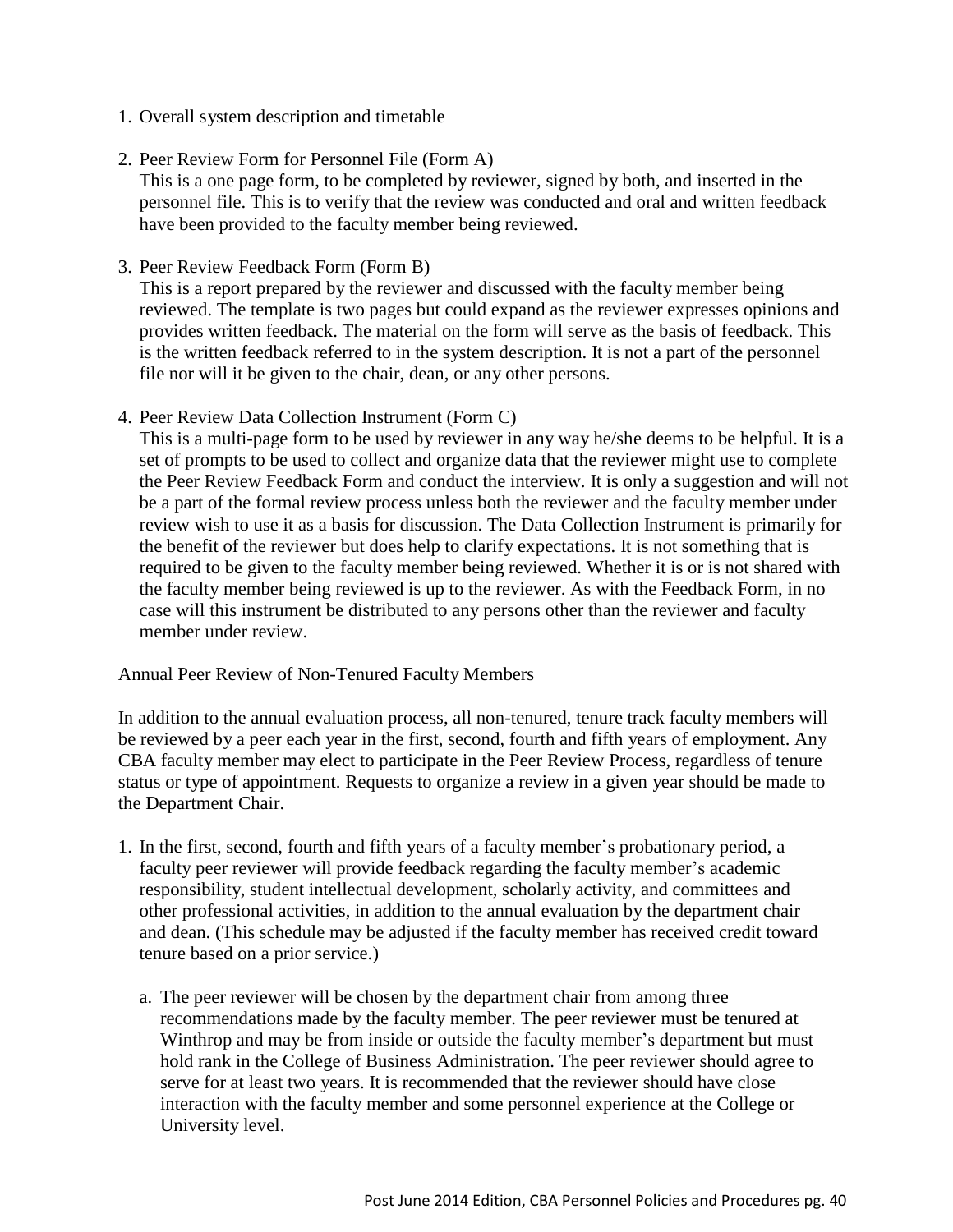- b. The faculty member and peer reviewer should meet to discuss goals and progress relevant to each of the areas to be evaluated. As part of the review, the peer reviewer should observe the faculty member's classes and review annual reports (preliminary draft of the current year), course and scholarship materials, student evaluations, and other relevant materials.
- c. Based on observations, discussions, and reviews of the relevant materials, the peer reviewer will provide the faculty member written confidential feedback designed to suggest areas for development and self-improvement in academic responsibility, student intellectual development, scholarly activity, and committees and other professional activities.
- d. The peer reviewer's written feedback will be shared only with the faculty member; however, the peer reviewer will provide the dean's office with a statement that the evaluation has been completed, noting that discussions, observations, and review of written materials or other activities have taken place. This notification form will be included in the faculty member's personnel file.
- 2. The probationary faculty member's pre-tenure review, usually in the third year of the probationary period, which includes a review by a committee of faculty peers, will substitute for this peer review.
- 3. In the sixth year of the probationary period (including any years for which credit toward tenure was awarded at the time of appointment), the faculty member will be considered for tenure. The tenure review includes reviews by peers external to the faculty member's department and college. In the year in which tenure review is held, that review will substitute for this peer review.
- 4. Faculty who are in restricted (not probationary) positions who have renewable contracts and whose responsibilities are primarily instructional may elect to receive feedback on their performance from a faculty peer, in addition to evaluations by the department chair and dean. The review can follow the same procedure as that for probationary faculty or may be limited to feedback based on the faculty member's annual report and other relevant materials. Reviewers should consider the nature of the faculty member's responsibilities, which may be more limited than those of probationary faculty members. Faculty in restricted positions do not participate in the pre-tenure or tenure review processes but will participate in this peer review every year.

Non tenure track faculty whose positions are covered by the University Administrative Review procedure will have peer evaluation done annually as part of that system.

#### Peer Review of Academic Responsibility

Discussions of academic responsibility should be based on the Winthrop University Faculty Manual, the Personnel Review Procedures in the College of Business Administration Faculty Manual, the annual report form, and the form used for Review of Faculty Member by Chair. The peer reviewer should evaluate the academic responsibility of the faculty member being reviewed and identify and discuss areas of strength, areas for development,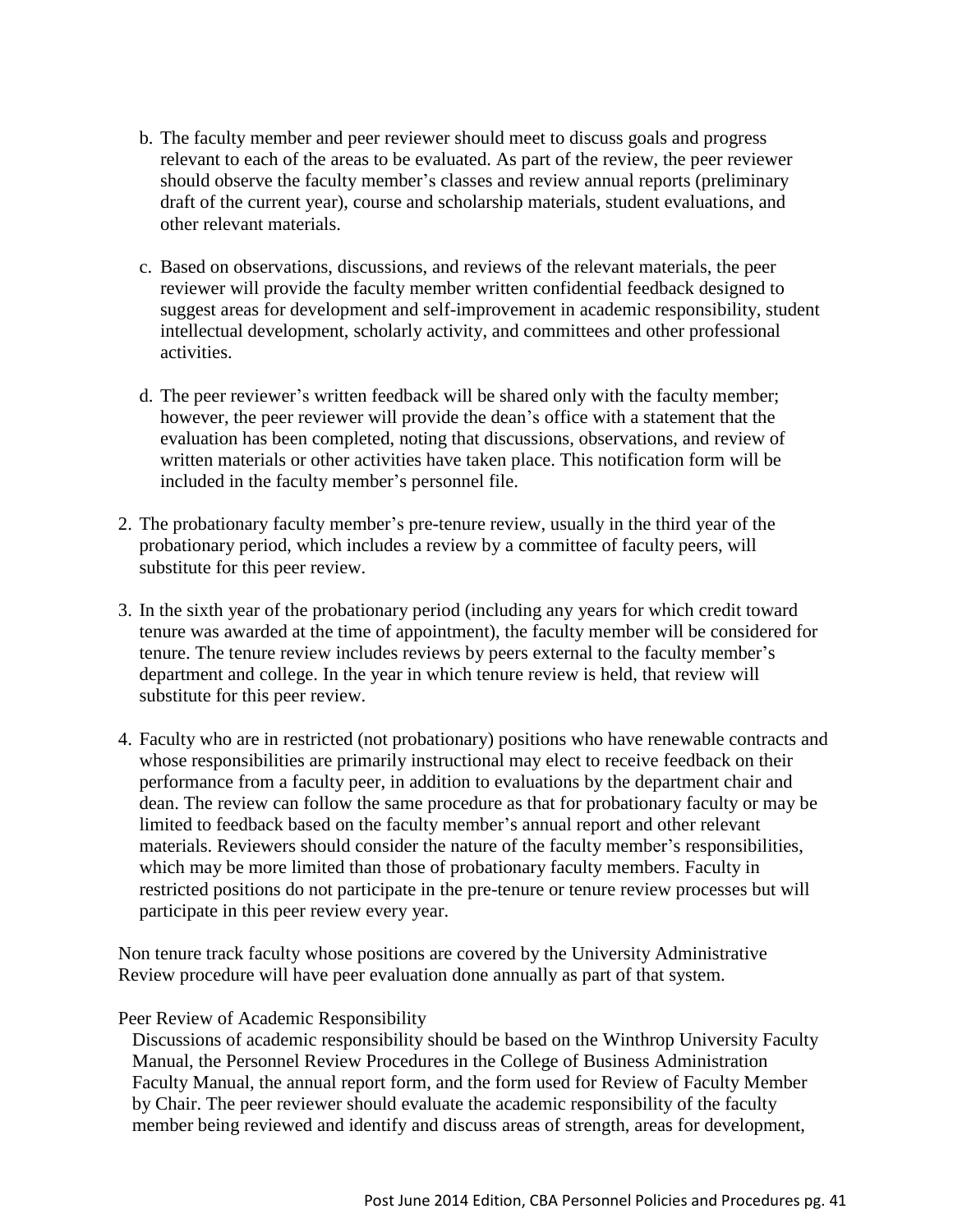and major problem areas, should any be identified. In addition to discussing overall academic responsibility, consideration should be given to professional development, professional responsibilities, and support of student services.

#### Peer Review of Student Intellectual Development

Discussions of student intellectual development should be based on the Winthrop University Faculty Manual, the Personnel Review Procedures in the College of Business Administration Faculty Manual, the annual report form, and the form used for Review of Faculty Member by Chair. The peer reviewer should evaluate the student intellectual development activities of the faculty member being reviewed and identify and discuss areas of strength, areas for development, and major problem areas, should any be identified. In addition to discussing overall student intellectual development, consideration should be given to activities that are directly related to the classroom as well as activities that take place outside of the classroom.

## Peer Review of Scholarly Activity

Discussions of scholarly activity should be based on the Winthrop University Faculty Manual, the Personnel Review Procedures in the College of Business Administration Faculty Manual, the annual report form, and the form used for Review of Faculty Member by Chair. The peer reviewer should evaluate the scholarly activity of the faculty member being reviewed and identify and discuss areas of strength, areas for development, and major problem areas, should any be identified. In addition to discussing the quantity of outputs, consideration should be given to continuity, quality, field appropriateness/relevance, and authorship.

#### Peer Review of Committees and Other Professional Activities

Discussions of committees and other professional activities should be based on the Winthrop University Faculty Manual, the Personnel Review Procedures in the College of Business Administration Faculty Manual, the annual report form, and the form used for Review of Faculty Member by Chair. The peer reviewer should evaluate the committees and other professional activities of the faculty member being reviewed and identify and discuss areas of strength, areas for development, and major problem areas, should any be identified. In addition to discussing overall committees and other professional activities, consideration should be given to university committees and other professional activities, discipline committees and other professional activities, and community committees and other professional activities.

## **Policy for Adjunct Faculty**

1. The College of Business Administration will follow the general guidelines for adjunct employees as published by the University.

#### 2. Qualifications:

- Must meet SACS qualifications statements
- Must have business/organizational experience to support the degree and course being taught
- Should meet AACSB standards for "academically" or "professionally" qualified status to teach courses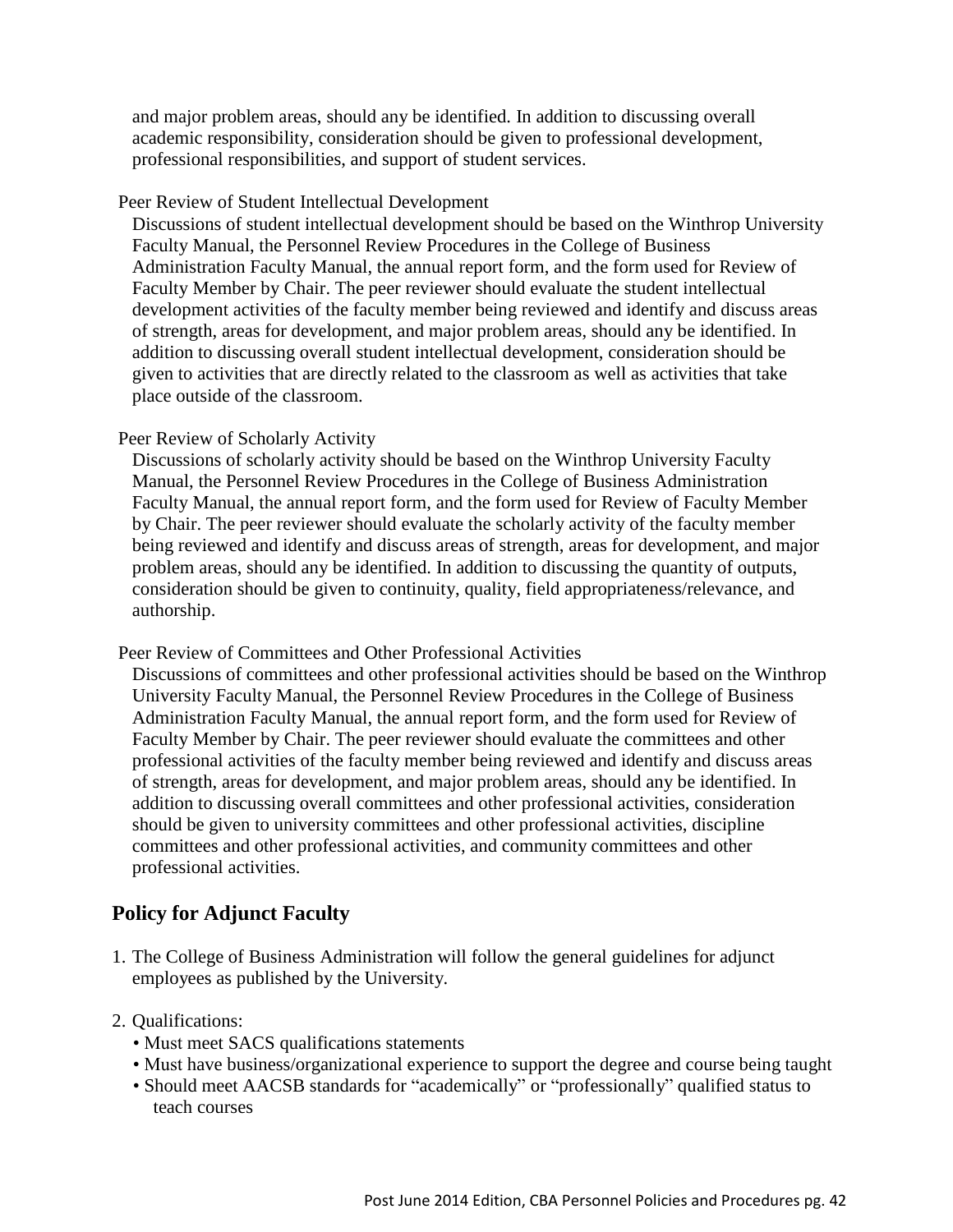- 3. All adjunct faculty will submit a complete resume and transcript showing highest degree earned.
- 4. It is the responsibility of department chairs to propose candidates for adjunct faculty positions and collect appropriate qualifications and resume.
- 5. The dean will approve adjunct faculty assignments. The dean will maintain records on adjunct faculty.
- 6. Adjunct faculty should attend the orientation for adjunct faculty conducted by the Associate Dean.
- 7. All adjunct faculty members must administer the student evaluation in all sections taught.
- 8. The appropriate chair will evaluate all adjunct faculty members after each semester teaching in the program. The chair should consult with the adjunct faculty member on the evaluation before a second semester assignment.
- 9. A copy of the course syllabus should be given to the appropriate Associate or Assistant Dean at the beginning of each semester.

# **Consulting and Outside Employment**

The Winthrop University policy regarding outside [employment f](http://www2.winthrop.edu/public/policy/fullpolicy.aspx?pid=262)or faculty members is available on the Winthrop University Policy and Procedure Repository. The Request for Approval of Consulting or Outside [Employment form](http://www.winthrop.edu/uploadedfiles/academics/consultingoutsideemployment.pdf) is available as a PDF form.

# **Infrastructure to Support Faculty Development**

# Revised June 2012

The College is dedicated to continuous improvement in student intellectual development, scholarly activity, committees and other professional activities and helping faculty to acquire the ability and resources required to accomplish this objective. The faculty development plan supports these efforts.

## Faculty Development Plan

The purpose of the college faculty development plan is to provide initiatives that support the continual improvement in the student intellectual development, scholarly activity, and committees and other professional activities of faculty in the CBA, which is consistent with the life-long learning mission of the College. Specific objectives of the faculty development plan are as follows:

- to develop the knowledge and skills of faculty with respect to student intellectual development and learning;
- to develop the knowledge of faculty about student/faculty relationships;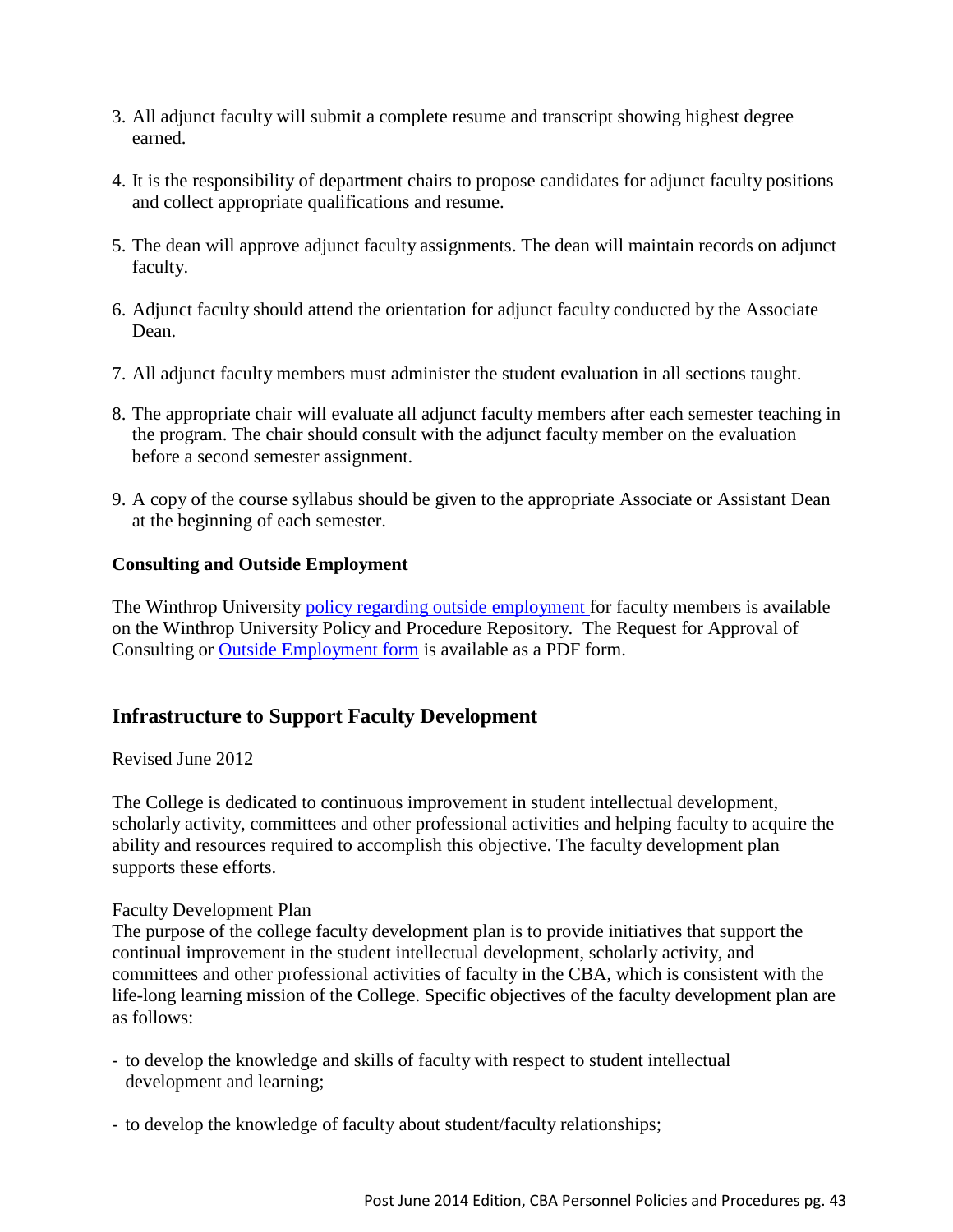- to develop the knowledge of faculty in curriculum development;
- to develop and support faculty with respect to scholarly activity and knowledge of their discipline and supporting disciplines (such as ethics);
- to develop and support faculty interactions with the external business community;
- to develop the knowledge of faculty about higher education in general; and
- to enhance the professional development of faculty through interaction with the community (such as state and federal government structures and non-profit organizations).

The sections below describe the resources available to support faculty professional development in the College.

## **University Programs**

- 1. Teaching and Learning Center The University's Teaching and Learning Center provides programs and services that encourage and facilitate the professional and personal development of Winthrop's personnel from the time they arrive on campus. The center offers an extensive university-wide new faculty orientation; workshops for faculty to improve teaching and research for all faculty; and teaching circles where faculty from different disciplines gather together in small groups to observe each other in the classroom and share their experiences.
- 2. Office of Sponsored Programs and Research The University's Office for Sponsored Programs and Research offers faculty assistance with human subject protocols, access to information on nationally competitive grants, and university grants to fund research activities. Through the Research Council (i.e., a university committee managed by the Office of Sponsored Programs and Research), numerous university grants are available to fund research, research with a student investigator, and curriculum development.
- 3. Computing and Information Technology Services The Computing and Information Technology Services division of campus offers a variety of support for faculty, such as: academic computing (which supports the instructional and research functions of the University by providing access to diverse computing resources such as servers and workstations); user support services via a help desk; technology services (such as scantron grading); programming assistance; and telecommunications services. Computing and Information Technology Services also offers opportunities for faculty to participate in training through a Technology Tuesday brown bag series.
- 4. Office of Online Learning and Audio Visual Services The office of Online Learning provides system administration of the University's learning management system (i.e., Blackboard), support and training for faculty and also provides technical assistance for the online system. The office of AV Services facilitates the ad-hoc Audio/Visual set-up needs throughout campus.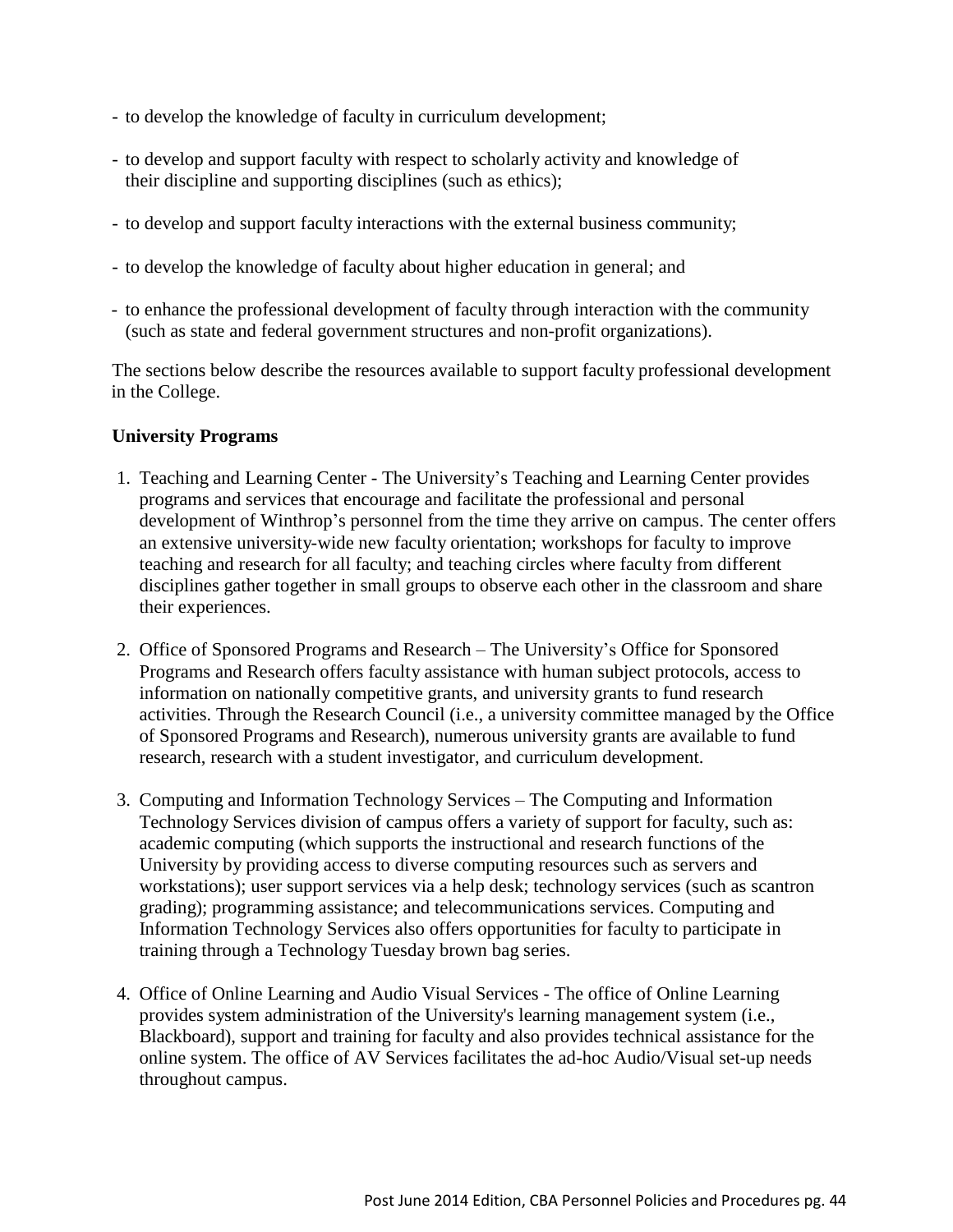- 5. Faculty Awards The University also offers a variety of awards to recognize faculty contributions. These awards are as follows: Distinguished Professor (exceptional skill in teaching, significant research, high standing among professional colleagues, and service to the university); Outstanding Junior Professor (a reputation for inspired teaching, research or creative excellence, and dedication to the welfare of students); Kinard Award for Excellence in Teaching (dedication to teaching, reputation on campus for teaching, and reputation among students); Faculty/Student Life Award (significantly contributed to the quality of student life); and Graduate Faculty Award (outstanding teaching at the graduate level, and has made a significant contribution to the quality of graduate education).
- 6. Sabbatical Leave Program Sabbatical leave may be granted by the President of the University to a member of the faculty who holds the rank of Associate Professor or Professor as recognition of excellent service and scholarly achievement. This leave is to be used for further professional development, which may involve research, formal study, or other pertinent activity which might enhance the competence of the faculty member. A sabbatical leave can be granted to a faculty member who has completed not less than six years of fulltime service with the University and who has had at least six years of full-time service since any previous sabbatical leave.
- 7. Travel The University encourages participation in off-campus professional activities by assisting with travel expenses. Employees of the University must have advance approval for all official travel through their respective colleges and university travel authorization procedures.

## **College Programs**

- 1. Teaching Loads The College of Business Administration attempts to provide the best instruction possible by managing faculty teaching loads, where possible, to three courses and two preparations per semester for faculty actively engaged in research and who maintain their qualification status. Faculty members who are not academically or professionally qualified may have their teaching load increased to four courses each semester. Faculty in non-tenured (clinical termed or rolling appointments) will generally have a four course teaching load.
- 2. Research Assistants The College provides funds to hire graduate students as research assistants to support faculty. Faculty members may apply to their chair for up to five hours per week of support for one semester during the academic year. In addition, faculty can also apply for up to ten hours per week with an extra, dedicated research assistant when working on a significant research project.
- 3. Travel The College of Business supports travel to encourage faculty members to serve as presenters, session chairs, discussants, and panel members at conferences, seminars, professional meetings and other settings that provide peer and public review of their work. Separate travel funds are also available for other professional development activities, such as those related to student intellectual development. Faculty apply to chairs for travel fund requests. Priority is given to new faculty, those approaching review cycles, and those requests that are tied to professional development goals specified on the annual report.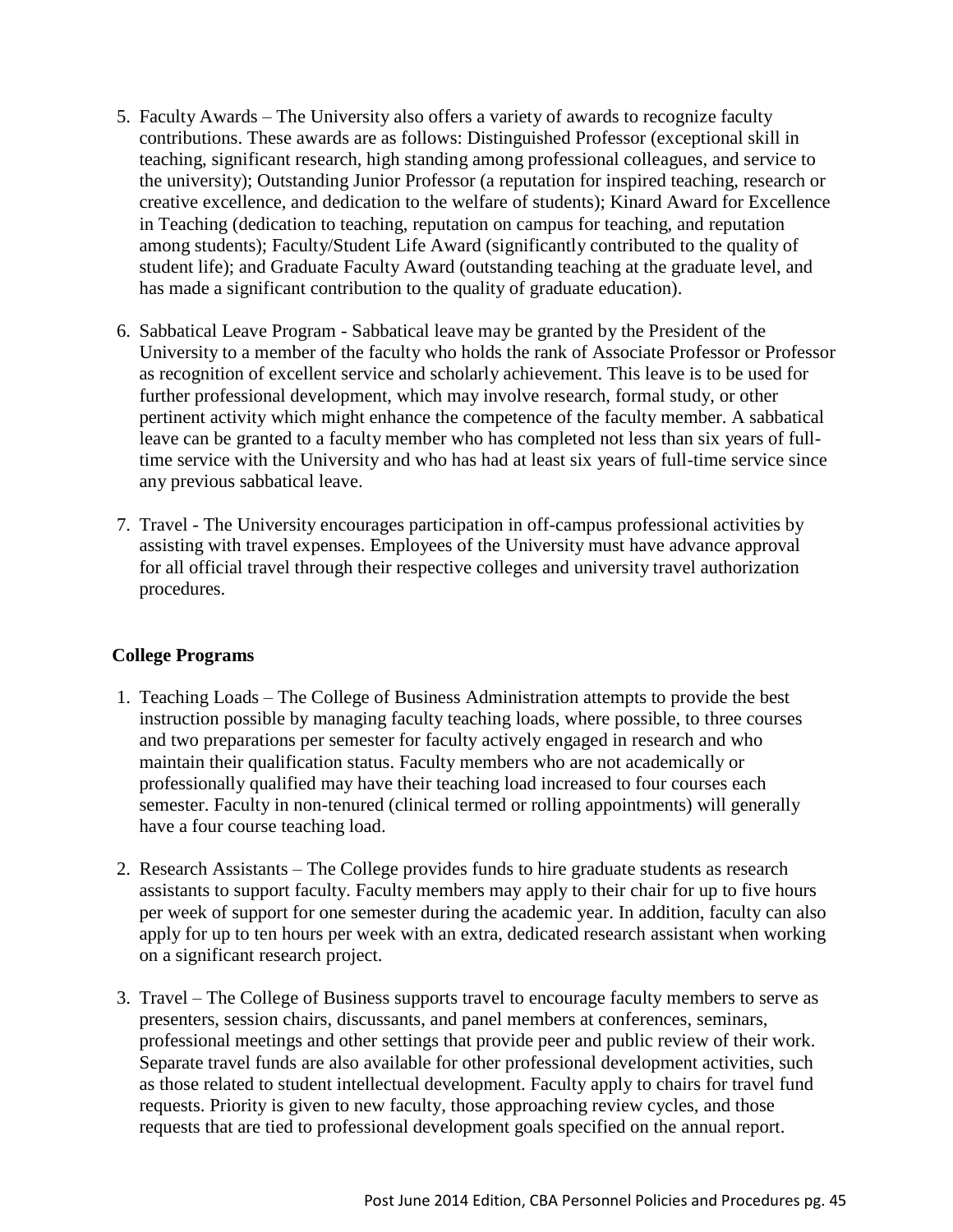- 4. CBA New Faculty Orientation New faculty are oriented to the College of Business Administration through a series of three meetings with the appropriate Associate or Assistant Dean. The first, conducted before classes begin, explains academic policy to the new faculty member. The second, held later in the first semester, articulates expectations with respect to academic responsibility, student intellectual development, scholarly activity, and committees and other professional activities and explains the various review processes in the college. A third is held in the second semester to debrief on completion of a full grading and annual review cycle. All new faculty also participate in an advisor training session conducted by the Office of Student Services.
- 5. Teaching Enhancement Workshops The College offers annual workshops to enhance and improve teaching among faculty in the college. The workshops are offered in the spring semester of each academic year. Examples of recent seminars include: Harvey Brightman on Improving Teaching and Student Learning and David Vawter on Brain Compatible Instruction.
- 6. Research Forums Each year, the College hosts a series of research forums to develop and support research efforts among faculty. The goal of the research forums are to broaden understanding of and collaboration between the research programs of faculty and to assist with organizing activities to improve the functioning of faculty in research.
- 7. Research Grants The College has limited funds to support summer grants for research and curriculum development. "Mini-grants" to fund research projects (and other incidental expenses such as software) during the year are funded by the College. Faculty who are interested in obtaining funds to support summer research and curriculum development are to apply to the appropriate Associate or Assistant Dean by February 1. Applications will be reviewed by the Dean's Council and funds to be allocated according to the following priorities: Preference will be given to grant applications that focus on developing internal collaborative research teams among CBA faculty. Preference will be given to grant applications that emphasize the connection between the grant request and individual faculty goals specified as part of the annual review process. Preference will be given to grant applications that tie to the Annual Work Plan of the College of Business Administration.
- 8. Brown Bag Series Each year, the College hosts a series of brown bag lunches to highlight and share teaching-related knowledge and activities among faculty. Brown bag topics include faculty externship experiences, innovative curriculum development activities, and pedagogy for online courses.
- 9. College Awards The College conveys formal recognition and awards to select business faculty each year for teaching excellence, the outstanding research article published that year, and excellence in service.
- 10. Peer Review System Based on a full set of procedures, forms, timetables and guidelines, a peer review system is required for non-tenured faculty. This system allows each non-tenured faculty member input into the selection of an academically qualified peer to help advise on teaching, intellectual contributions, and the service aspects of his/her performance.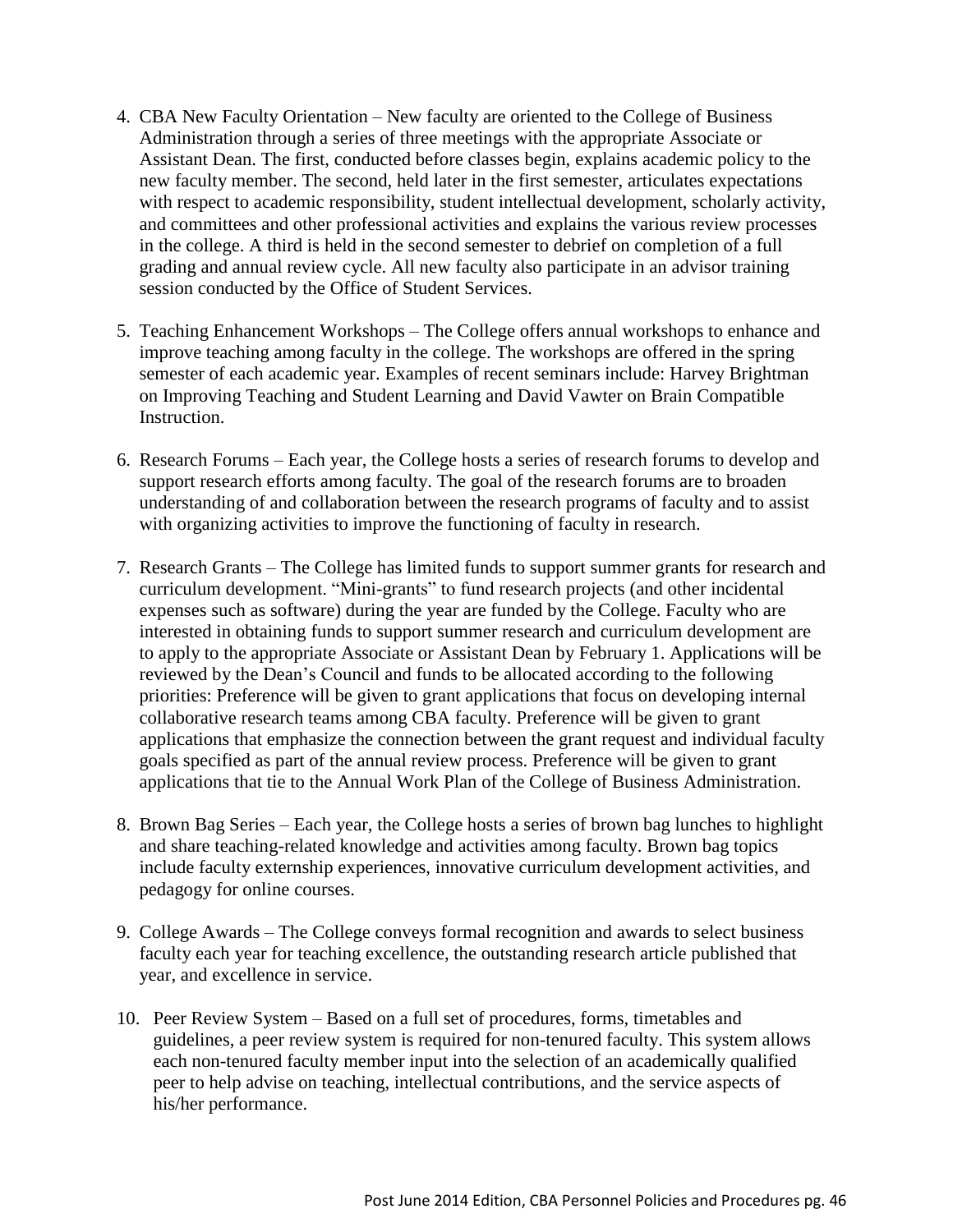- 11. Accreditation Programs The College supports faculty participation in accreditation agency sponsored programs and workshops. These include AACSB workshops on assessment, advising, the continuous improvement symposium and annual meetings. The College will also support relevant training on accreditation issues as presented by CSAC/CSAM or as part of the Annual ACM Computer Science Conference.
- 12. Local Practitioner Organizations The College will pay dues for faculty members to join practitioner organizations that meet locally and with sufficient frequency to provide developmental interaction for faculty. Faculty members apply to chairs who will make decisions on the relevance of such organizational memberships.
- 13. Five Year Development Plans Goal sessions and developmental planning sessions are conducted annually by the department chairs, along with the annual review. With each annual review, faculty members are asked to prepare a five year development plan stating their goals and resource requirements in all areas of assigned responsibility. The five year development plans will be reviewed by the Chairs, the appropriate Assistant or Associate Dean, and the Dean. Information will be collected and used to plan for resource acquisitions and allocation in the College.
- 14. Action Plans for Faculty Qualification Status Chairs will meet with faculty who are not academically/professionally qualified to create action plans for improvement. Under certain circumstances, the appropriate Assistant or Associate Dean may also meet with faculty who are not meeting faculty qualification status to suggest activities for improvement. Chairs and the appropriate Assistant or Associate Dean will also assign these faculty members a mentor within the college who can advise and work with the faculty member on his/her scholarly activity. In addition, summer teaching preferences will be prioritized according to faculty qualification status. Faculty who are ABD and/or are not meeting faculty qualification status may not be eligible for summer teaching.

# **Procedures and Criteria for Search Committees**

## Procedures for Search Committees

Departments should follow the procedures published as "Faculty Recruitment Procedures" distributed by Academic Affairs. The CBA adaptation is available in the dean's office. The information below reflects expectations about search committee procedures within the College of Business Administration. This procedure will be followed to the extent practical in a given search. Late and unexpected vacancies may require the process be expedited in some cases.

## Formation and Guiding Principles:

The department chair will consult with the Dean's Council on the composition of a Search Committee. The Dean's council will make internal decisions on position allocations after reviewing the various program improvement plans and other descriptions of needs. Requests for positions must be approved by the chief academic officer. Chairs will collect faculty input in developing position requests.

The department chair, working with the appropriate administrative assistant will manage the appropriate paperwork. This is an administrative function and is not the responsibility of the Search committee.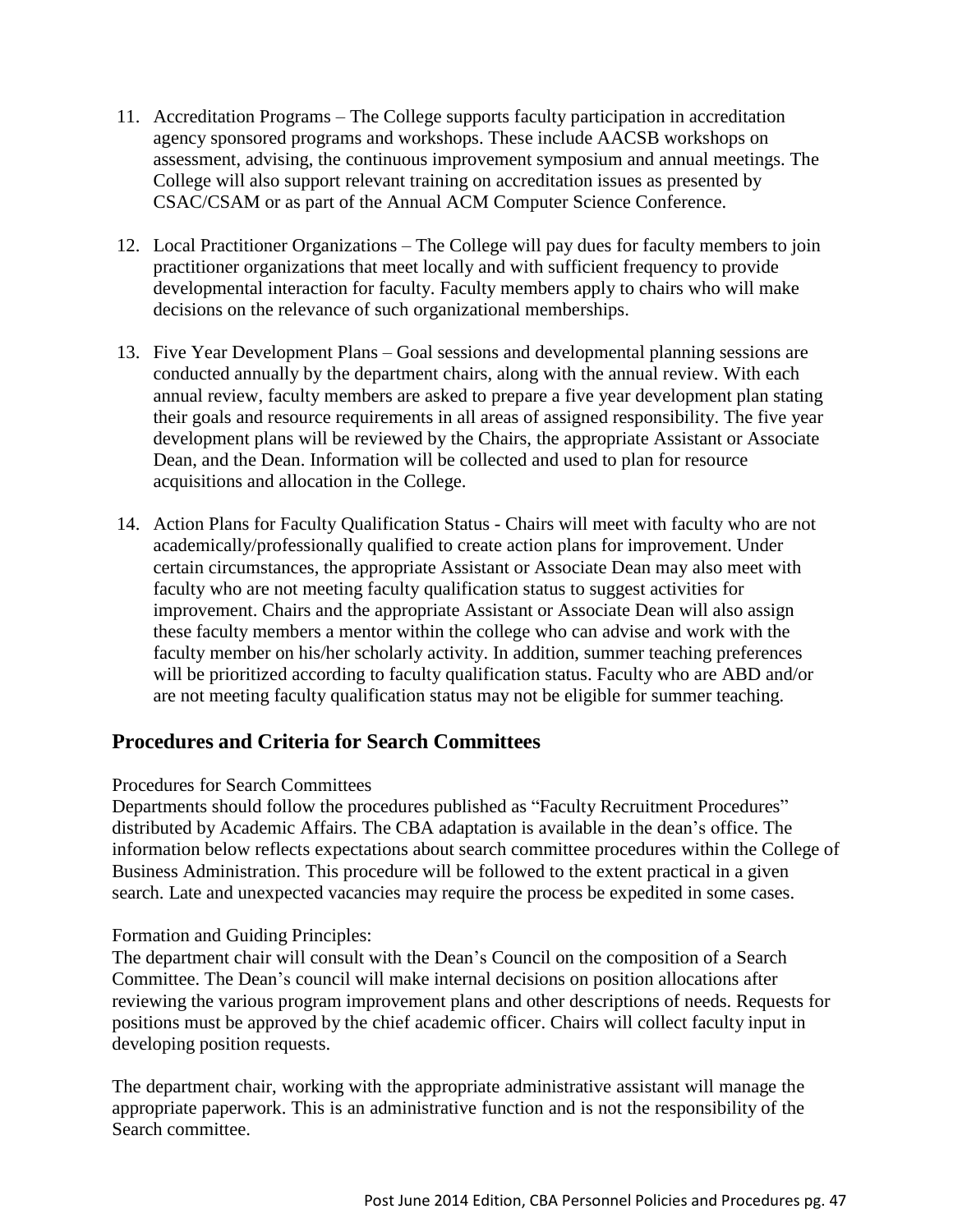Search committees should be made up of departmental/disciplinary faculty and at least one faculty member from a related department or discipline inside the College. Search Committees for department chairs should include a department chair from a related department outside the College if possible. Search committees, departments or department chairs should meet with the dean before initiating their activities as part of a search to determine priorities, criteria, and expectations for the candidate. Activities of the dean, chair, and search committees will be guided by the CBA mission statement and staffing plan.

Before position approval, department chair will consult with departmental faculty and:

- 1) Complete "Request for Faculty Position" (Exhibit A) and "Memorandum for Routing Unclassified Vacancy Notices".
- 2) Develop a position announcement, which will also be used as the basis for advertisements. This is a critical function in that it limits variables on which on final selection decision can be based. When identifying preferences, be careful with overly prescriptive disciplines and sub- specialty lists.
- 3) Develop a brief justification statement for replacement positions, including salary range. Request for new positions will require more extensive statements of justification.

After the position has been approved, department chair and search committee will submit to the dean:

- 4) A recruitment plan and preliminary schedule, to include:
	- a) members of the search committee
	- b) a list of "Criteria for Search Committee to use in Selection" modified as appropriate to this position
	- c) location, schedule and number of advertisements
	- d) other activities by committee members to ensure a qualified pool of applicants (including web page posting)
	- e) additional advertisements or activities to ensure an appropriate number of applicants from groups underrepresented in the discipline or the faculty as a whole; this can include use of HRAA's standard mailing list of historically black institutions
- 5) A selection plan, to include:
	- a) procedures for maintaining and acknowledging applications
	- b) procedures for screening applications
	- c) plans and schedule for preliminary interviews at disciplinary conferences or through conference calls
	- d) when pool is reduced to approximately 10-15 candidates, department chair and dean should be briefed on progress
- 6) A plan for interviewing finalists, to include:
	- a) procedures for calling listed or unlisted references
	- b) plans and schedules for bringing finalists (2 candidates) to campus for interviews
	- c) target date for appointing successful candidate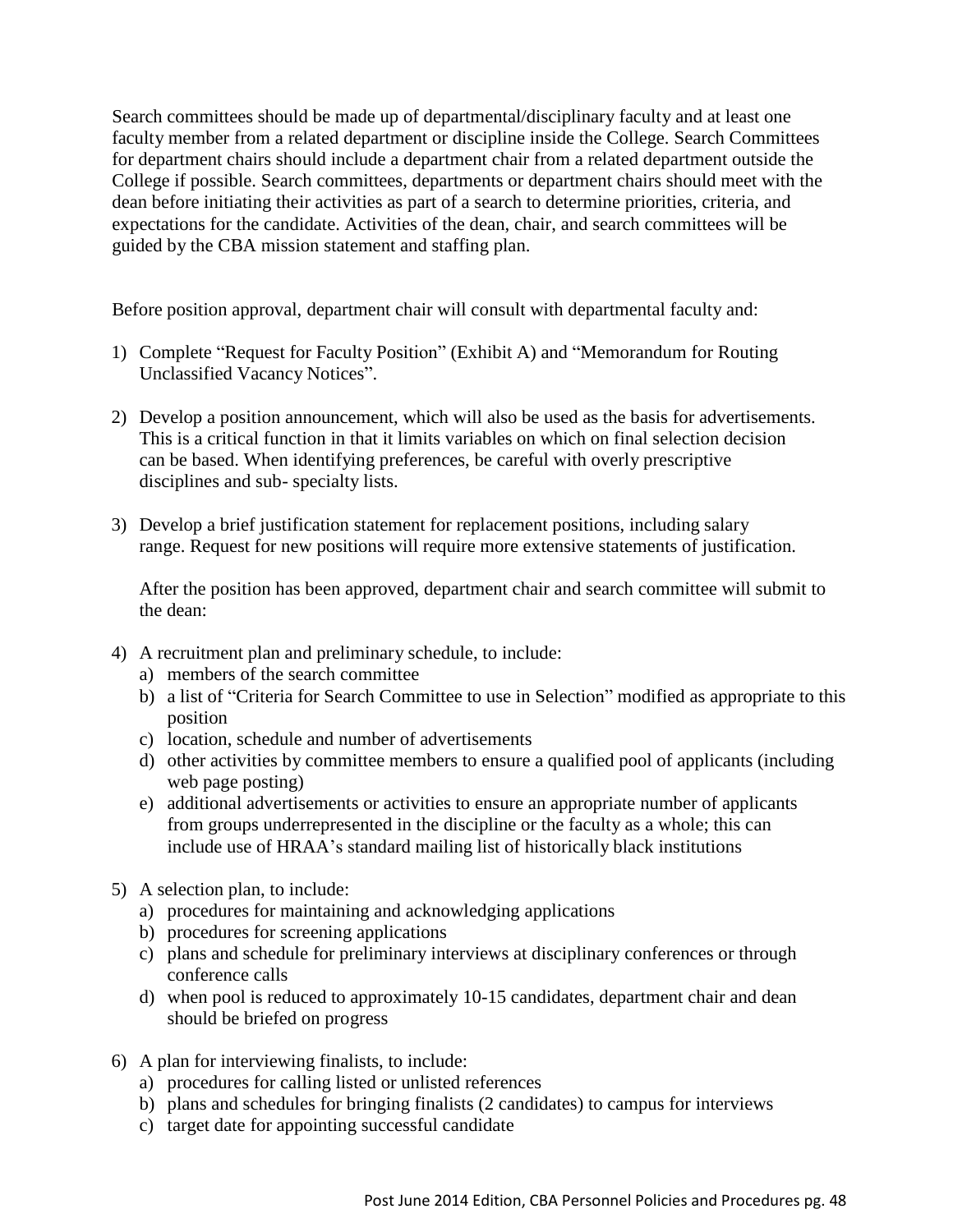- d) department chair will conduct a telephone interview with top 5 candidates
- e) dean will be briefed by search committee or department chair on progress of search

When candidates have been selected for interviews:

- 1) Complete Applicant Referral Grids I and II including information on all candidates, whether or not they are to be interviewed. When completing the grids, refer to the specific position announcement and advertisements and the general variable identified below as "Criteria for Search Committee to Use in Evaluation of Candidate Material."
- 2) When Search Committees are down to a list of about 5 finalists, they should share that list with the dean and department chair. From that point forward, the department chair should be actively involved in the selection of 2 finalists to invite for a visit. The dean should be consulted on that choice. When the 2 on campus finalists are selected, the department chair assumes responsibility for all arrangements of the details of the visit. Faculty serve only occasionally on search committees and the management of the visit is critical, both to College's ability to evaluate candidates and to the University legal position. Department chairs are much more familiar with the process and can work closely with the appropriate administrative assistant to insure the standard visit protocol is followed. Search committee members are to be consulted during the process and are to play an active role in the visit itself but the administrative responsibility and management function is for the department chair.

Details are specified below but general parameters for the visit are: Must have a meeting with chief academic officer Must meet with the dean, at the end of the daily schedule Make a research presentation to the faculty Make sure time is allowed for transit for one visit location to another Make sure someone is provided to escort the candidate from place to place Make sure the candidate has broad exposure to other faculty members in the Department and College Separate time with Department Chair Group time with other chairs Time with other administrators such as an Assistant or Associate Dean, Graduate Director, Director of Student Services and Director of External Relations Building and facilities tour Optional In class or at least presentation to students Campus tour Tour around Rock Hill and surrounding area, real estate agent Required interaction with hiring liaison administrative assistant Submit receipts for all expenses incurred in travels Submit signed authorization to conduct background check

- 3) Provide a folder for each candidate to be interviewed containing:
	- a) letter of application
	- b) c.v. or resume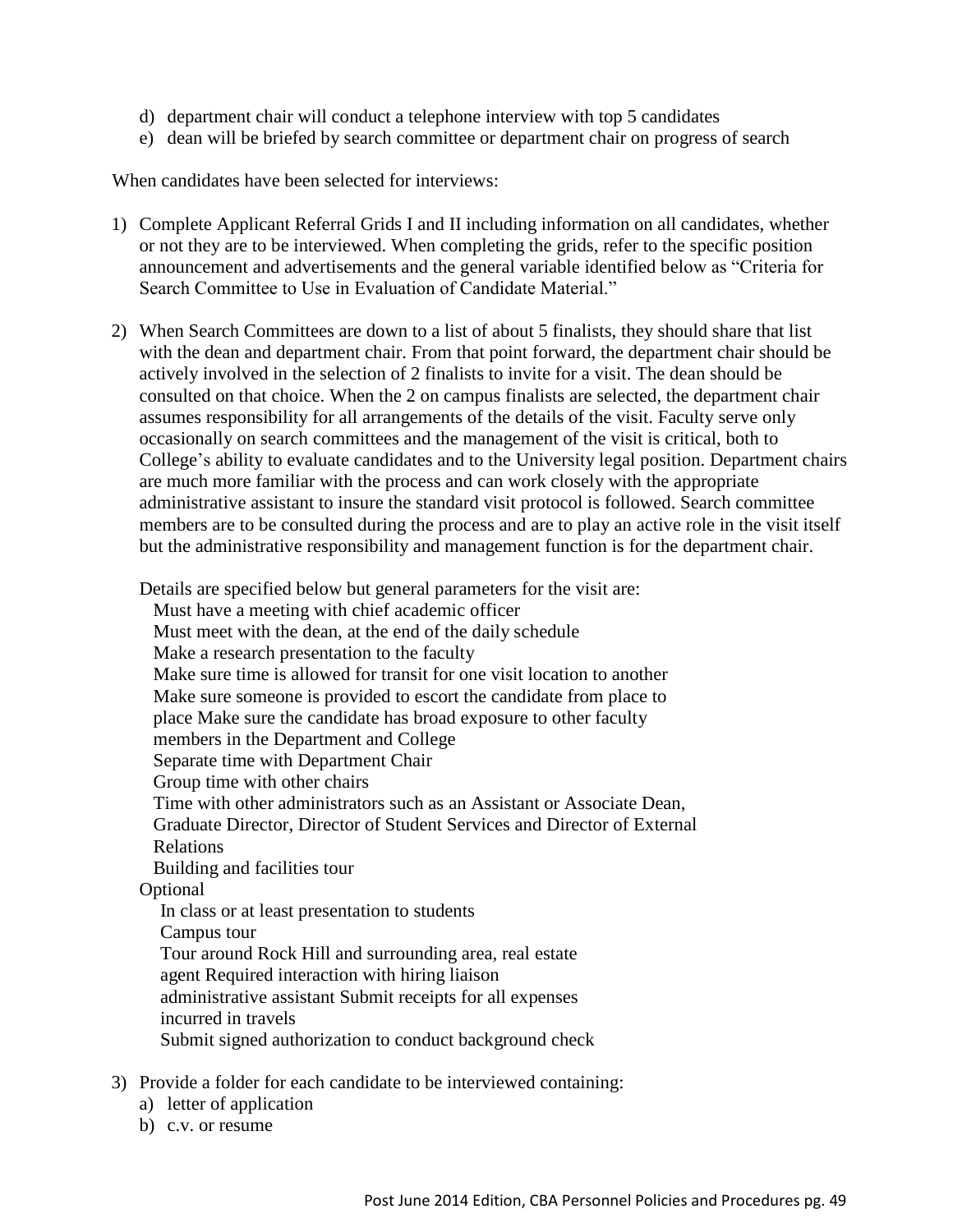- c) official transcript (it is essential that an official transcript be received by the time of the visit)
- d) letters of reference (if requested)
- e) evidence of effective teaching
- f) application forms
- g) cover sheet requesting permission to interview
- 4) Schedule interviews with the Dean and the chief academic officer for candidates for probationary appointments or candidates for term contracts; schedule interviews with the dean for restricted positions.
- 5) The visit as planned by the Department Chair is required to introduce the candidates to a broad range of College faculty and collecting faculty opinions.
- 6) Candidates should make a research presentation and have some contact with students. Both the research presentation and student interaction can be accomplished in a single presentation. If this is not possible, separate sessions should be scheduled. Normally, this should involve teaching a class.
- 7) Reactions should be collected from all participants in the visit and interview.
- 8) After all interviews have been completed, the search committee will name acceptable candidates.
- 9) The dean and department chair will confer with the chair of the search committee (if other than the department chair).
- 10) Follow guidelines for recruitment expenses and have the candidates work with administrative staff to complete the proper documentation for the candidate to be reimbursed for actual travel expenses incurred. Remind them that receipts are required.
- 11) The dean will assume responsibility for all communication with candidates after on campus interviews and visits are completed. He or she will make the verbal offer after managing all the process paperwork and obtaining the required approvals. The department chair will manage communication with the pool of applicants not selected for an interview.
- 12) The dean's office manages the process after the visit and through the actual hiring process.

When a candidate has been selected:

- 1) The committee and department chair will provide the dean folders for candidates who have been interviewed, including completed cover sheets. The dean's office manages the required archives.
- 2) A conditional verbal offer will be extended by the dean. If the offer is accepted, a written letter of offer will be sent by the chief academic officer.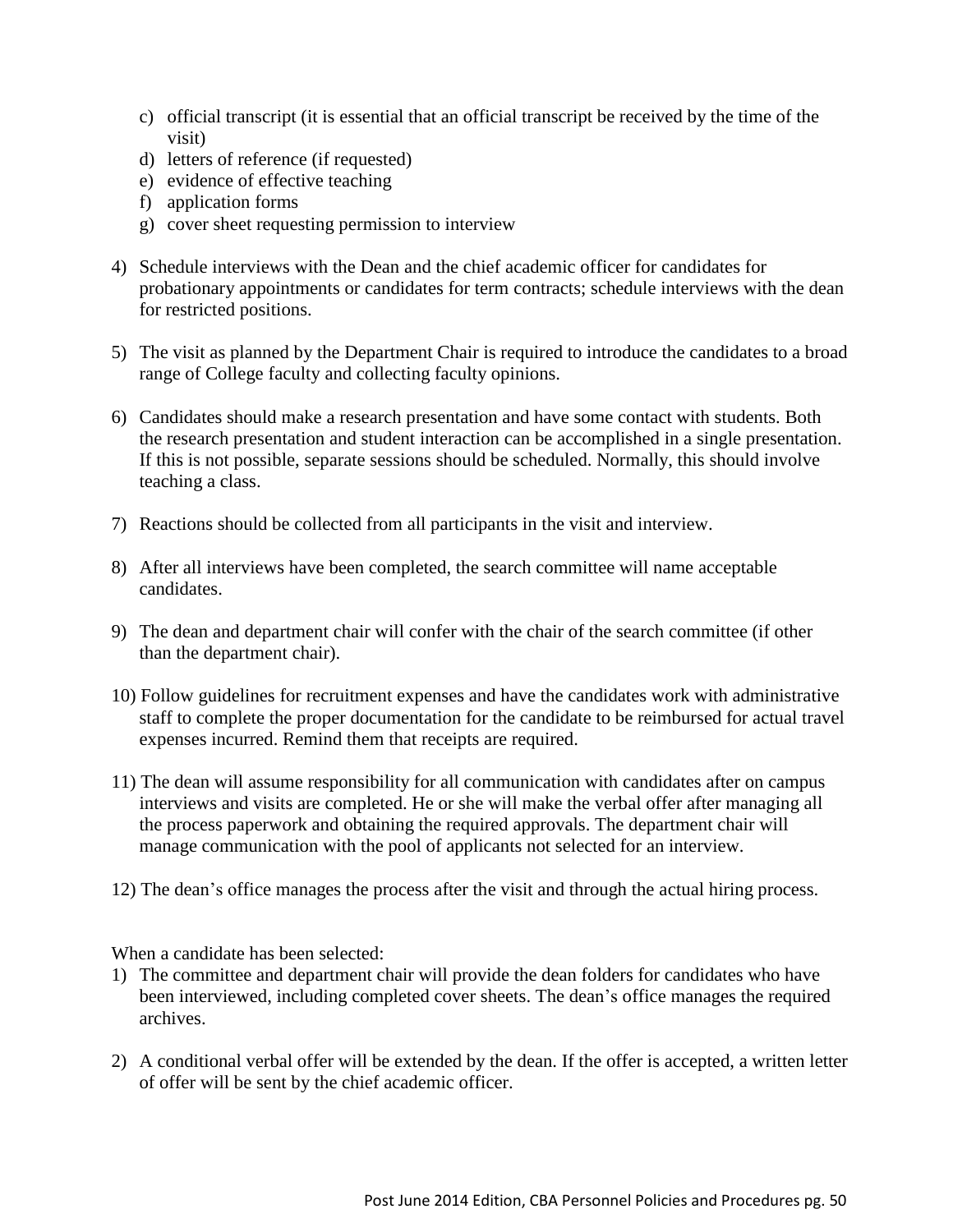- 3) Department chair will manage the change in the referral Grid I if initial list of candidates interviewed does not yield a successful hired candidate and further applicants must be screened. This may include consideration of late applicants and those with major changes in status (dissertation defense, article acceptance, etc.) since original screening was done.
- 4) Establish an immediate connection with a faculty mentor.

When an acceptable candidate has not been identified:

The dean and department chair will confer on the next step. Options include; going into the non interviewed finalist pool and bringing in additional candidates from the original pool of applicants, or, reopening the search and accepting other applicants with a new "Review/close" date, or, declaring the current search failed and reopen a new search under different requirements or postpone until another recruiting cycle.

Revised 5/97, 10/97, 4/98, 5/98, 9/98, 2/10, 2/12.

Criteria for search committees to use in evaluation of candidate material:

The list below is to be considered as a starting point for all search committees in reducing the applicant pool. All selections must consider the requirements of the college mission statement and the staffing plan. The list was primarily designed for appointment at the Assistant rank and may be modified for other ranks.

Criterion to satisfy.... exact order, priority, and weighting to be established for each search by search committee in consultation with department chair and dean. The committee should always consider the most recent statement of the Mission of the College of Business Administration and correspondence between the diversity of the faculty and the student population.

- 1. must provide evidence/potential of ability as a good teacher, able to relate to students in and out of the classroom and have some record of doing so or strong indication of potential.
- 2. must have a field specific Ph.D. degree or very close to completion-ABD. The business Ph.D. should be from an accredited business school. For computer science and other non-business school related candidates, quality of the program and Ph.D. granting institution should be considered in some objective way. When possible, consider faculty with whom candidates have studied or done research. This is the academic qualification and cannot be someone cross trained or who is trained in one area and does research in another unless the research record is outstanding or has completed an appropriate bridge program. ABD candidates who are not finished when contract period starts will be considered for appointment to a non-tenure track position with a reduction in compensation. Candidates considered for status as "practice academic" should be evaluated very carefully and in consultation with the Dean.
- 3. must have research record, show research orientation as a graduate student or at least show strong evidence of potential (look at dissertation topic for recent Ph.D.s). The candidate must meet all accreditation requirements for faculty credentials. The committee will seek balance of candidate's record with department activity. This balance will be on topics as well as type of research considering basic, applied, and instructional categories. The candidate's fit with the overall College's research portfolio will also be considered.